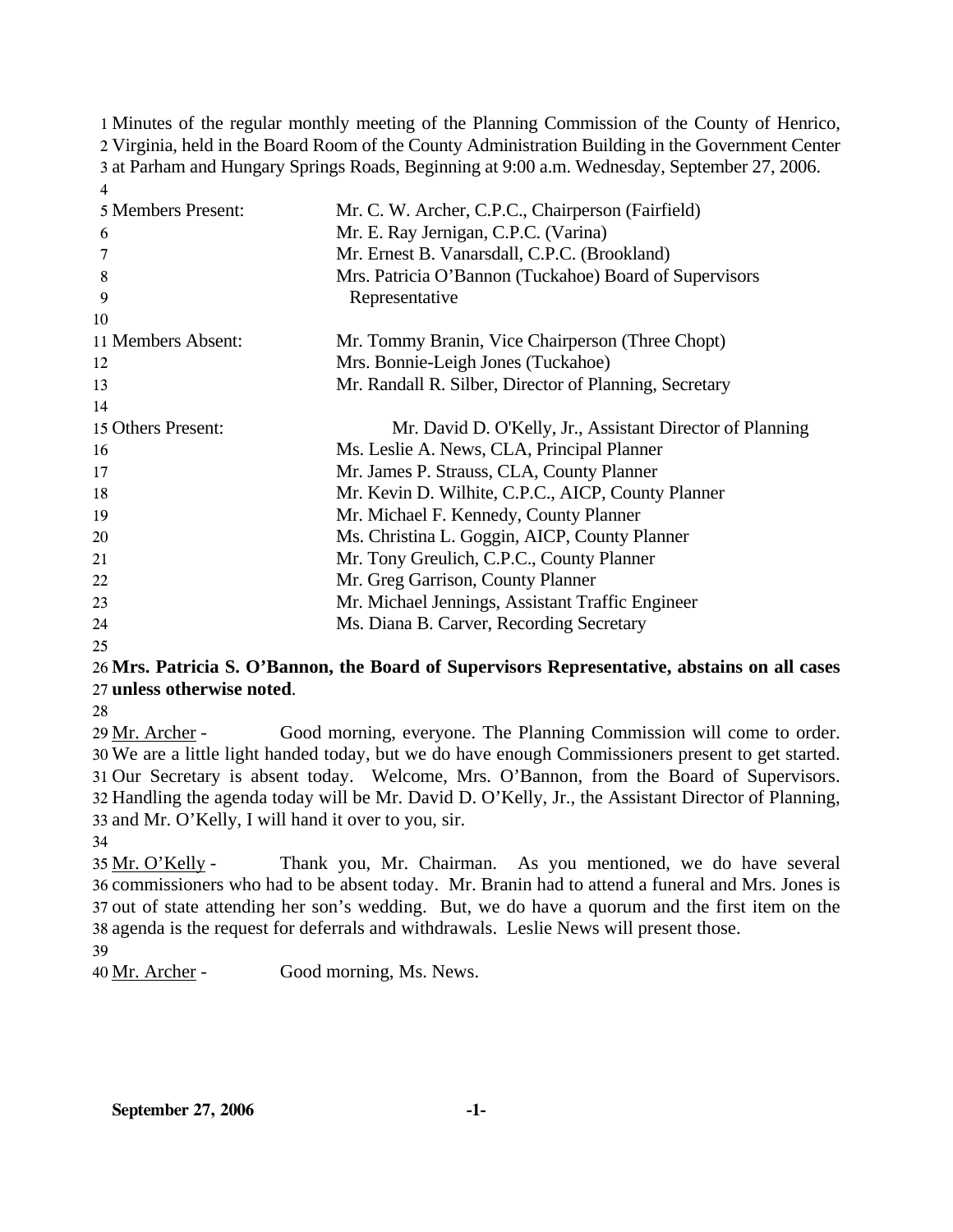Good morning, Mr. Chairman, members of the Commission, Mr. 42 Secretary. We have nine items requested for deferrals or withdrawals this morning. Three were 43 added since you received your preliminary addendum yesterday. The first is on page 7. The 44 applicant is requesting a deferral to October 25, 2006. 41 Ms. News -

## 46 **SUBDIVISION (Deferred from the July 26, 2006 Meeting)**

47

45

River Pointe Estates (July 2006 Plan) 9051 Deep Bottom Road **Bay Design Group, P.C. for John W. Roberts and Wilton Development Corporation:** The 81-acre site proposed for a subdivision of 43 single-family homes is located on the east line of Deep Bottom Road approximately 650 feet south of Kingsland Road on parcels 829- 676-2890 and 829-678-4054. The zoning is A-1, Agricultural District. County water and sewer. **(Varina) 43 Lots** 

48

Thank you, Ms. News. Is there anyone present who is opposed to the 50 deferment of River Pointe Estates? No opposition. Mr. Jernigan. 49 Mr. Archer -

51

Mr. Chairman, with that I will move for deferral of subdivision River 53 Pointe Estates, July 2006 Plan, to October 25, 2006, by request of the applicant. 52 Mr. Jernigan -

54

55 Mr. Vanarsdall - Second.

56

Motion by Mr. Jernigan and second by Mr. Vanarsdall. All in favor say 58 aye. All opposed say no. The motion passes. 57 Mr. Archer -

59

60 At the request of the applicant, the Planning Commission deferred subdivision River Pointe 61 Estates (July 2006 Plan) to its meeting on October 25, 2006.

62

Also, I want to abstain from voting today, I think we have enough people, 64 three, unless there is a tie breaker needed or discussion. 63 Mrs. O'Bannon -

65

66 Mr. Archer - I hope it won't get that interesting, Mrs. O'Bannon.

67 68 Mrs. O'Bannon - All right. Thank you.

69

The next case on page 9, in the Three Chopt District is POD-42-06, West 71 Broad Village. The applicant is requesting a deferral to October 12, 2006, and that is the 70 Ms. News -

72 Rezoning Meeting.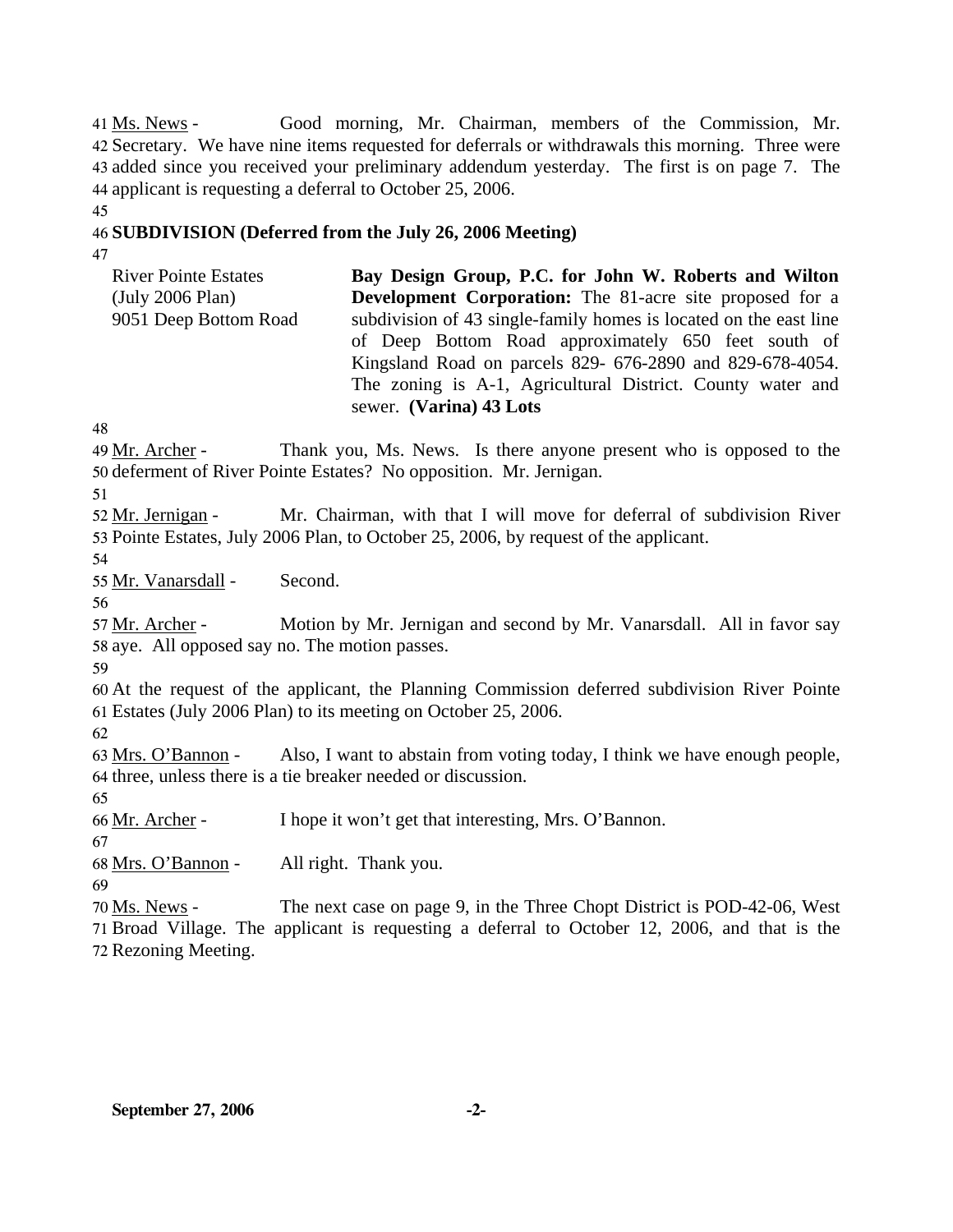### 73 **PLAN OF DEVELOPMENT (Deferred from the July 26, 2006 Meeting)**

74

| POD-42-06<br>West Broad Village – | Timmons Group for West Broad Village, LLS, West Broad<br>Village II, LLC and Unicorp National Developments, Inc.: |
|-----------------------------------|-------------------------------------------------------------------------------------------------------------------|
| W. Broad St./Three Chopt          | Request for approval of a plan of development, as required by                                                     |
| Road                              | Chapter 24, Section 24-106 of the Henrico County Code, to                                                         |
|                                   | construct an urban mixed use development with a total of                                                          |
|                                   | 526,500 square feet of commercial space, 688,000 square feet of                                                   |
|                                   | office space, 430 hotel rooms with conference space, 545                                                          |
|                                   | townhouse units, 339 multi-family units, a 6,000 square foot                                                      |
|                                   | community club house, and 6,686 parking spaces (surface and                                                       |
|                                   | structured). The 115.04-acre site is located along the south line                                                 |
|                                   | of W. Broad Street (U. S. Route 250), the north line of Three                                                     |
|                                   | Chopt Road, and the east line of the future John Rolfe Parkway                                                    |
|                                   | on parcel 742-760-7866. The zoning is UMUC, Urban Mixed                                                           |
|                                   | Use District (Conditional) and WBSO, West Broad Street                                                            |
|                                   | Overlay District. County water and sewer. (Three Chopt)                                                           |

75

This is a two-week deferral, POD-42-06, West Broad Village. Is there 77 anyone present who is opposed to this deferment, in the Three Chopt District? I see none. 76 Mr. Archer -

78

Mr. Chairman, with that I will move for deferral of POD-42-06, West Broad Village, to October 12, 2006, by the request of the applicant. 80 79 Mr. Jernigan -

81

82 Mr. Vanarsdall - Second.

83

Motion by Mr. Jernigan and second by Mr. Vanarsdall. All in favor say 85 aye. All opposed say no. The motion passes. 84 Mr. Archer -

86

87 At the request of the applicant, the Planning Commission deferred POD-42-06, West Broad 88 Village, to its Rezoning meeting on October 12, 2006.

89

On page 12 of your agenda, also in the Three Chopt District, is the 91 subdivision for West Broad Street Village (July 2006 Plan). The applicant has also requested a 92 deferral to the October 12, 2006 Rezoning meeting. 90 Ms. News -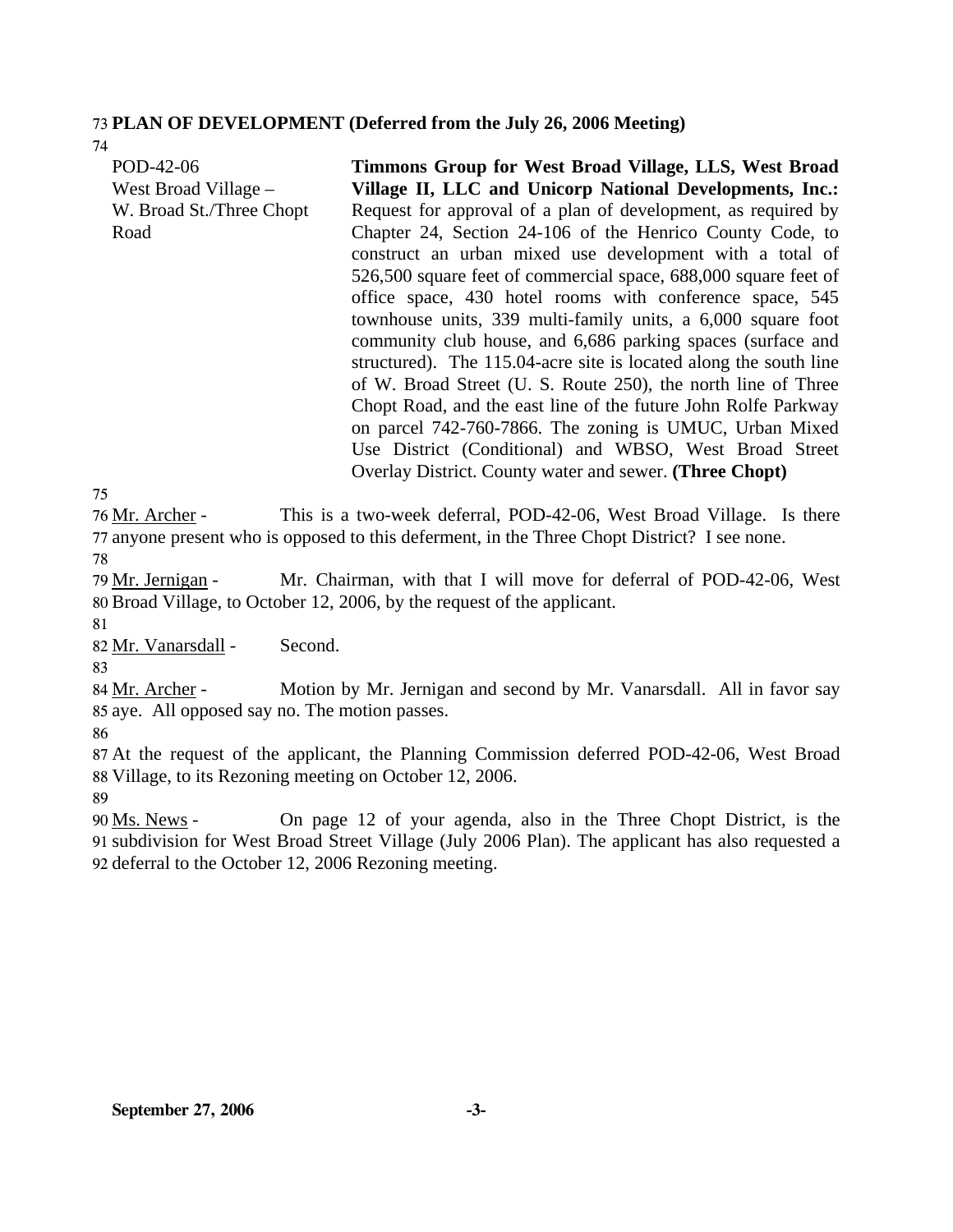#### 93 **SUBDIVISION (Deferred from the September 27, 2006, Meeting)**

94

| West Broad Village<br>(July 2006 Plan) | Timmons Group for West Broad Village, West Broad<br>Village II, LLC and Unicorp National Developments, Inc.: |
|----------------------------------------|--------------------------------------------------------------------------------------------------------------|
| W. Broad Street/Three Chopt            | The 35.72-acre site proposed for a subdivision of 545 residential                                            |
| Road                                   | townhomes located along the north line of Three Chopt Road                                                   |
|                                        | and the east line of the proposed John Rolfe Parkway on part of                                              |
|                                        | parcel 742-760-7866. The zoning is UMUC, Urban Mixed Use                                                     |
|                                        | District (Conditional) and WBSO, West Broad Street Overlay                                                   |
|                                        | District. County water and sewer. (Three Chopt) 545 Lots                                                     |

95

Is there anyone present who is in opposition to the deferral of the 97 subdivision for West Broad Village, in the Three Chopt District? I see none, Mr. Jernigan. 96 Mr. Archer -

98

Mr. Chairman, with that I will move for deferral of subdivision West 100 Broad Village (July 2006 Plan) to October 12, 2006, by the request of the applicant. 99 Mr. Jernigan -

101

102 Mr. Vanarsdall - Second.

103

Motion by Mr. Jernigan and second by Mr. Vanarsdall. All in favor say 105 aye. All opposed say no. The motion passes. 104 Mr. Archer -

106

107 At the request of the applicant, the Planning Commission deferred subdivision West Broad 108 Village (July 2006 Plan), to its Rezoning meeting on October 12, 2006.

109

On page 13 of your agenda and located in the Varina District is POD-23-111 06 (POD-88-98 Expired) Landin – Cole Office Warehouse. The applicant is requesting to 112 withdraw this plan. 110 Ms. News -

113

114 **PLAN OF DEVELOPMENT & LIGHTING PLAN (Deferred from the June 28, 2006 Meeting)**  115

POD-23-06 Landin – Cole Office Warehouse (POD-88-98 Expired) **Engineering Design Associates for Conley S. Booth and Peter Cole:** Request for approval of a plan of development and lighting plan, as required by Chapter 24, Section 24-106 of the Henrico County Code, to construct a one-story, 12,000 square foot office warehouse. The 14.51-acre site is located at 2010 Charles City Road on the north line of Charles City Road, approximately 1,800 feet east of Williamsburg Road (U.S. Route 60) on parcel 810-713-2101. The zoning is B-3, Business District and ASO, Airport Safety Overlay District. County water and sewer. **(Varina)** 

116

Is there anyone opposed to the withdrawal of POD-23-06, Landin – Cole 118 Office Warehouse, in the Varina District? I see none, Mr. Jernigan. 117 Mr. Archer -

119

**September 27, 2006 -4-**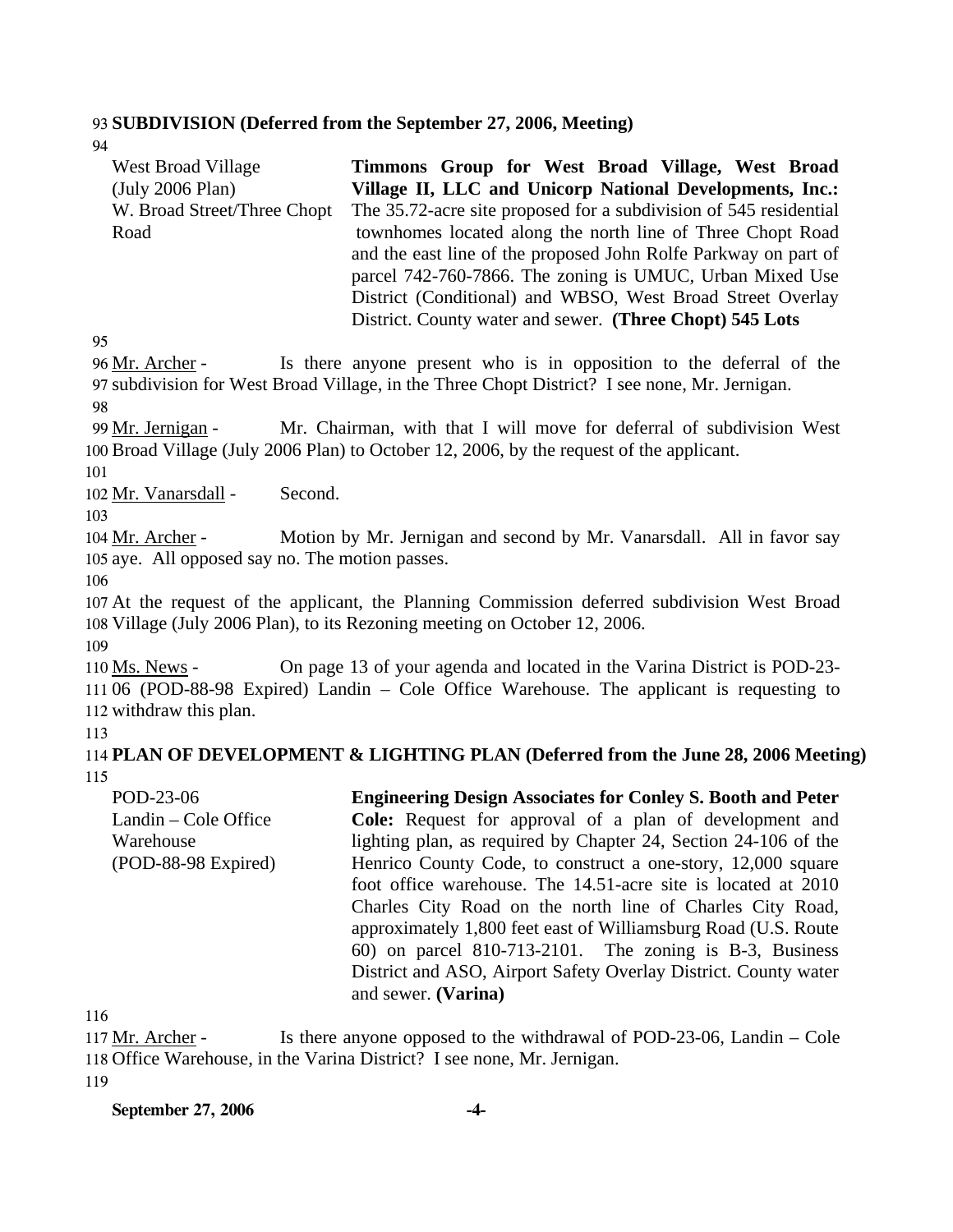Mr. Chairman, with that I will move for withdrawal of POD-23-06, Landin – Cole Office Warehouse, by the request of the applicant. 121 120 Mr. Jernigan -

122

123 Mr. Vanarsdall - Second.

 $124$ 

Motion by Mr. Jernigan and second by Mr. Vanarsdall. All in favor say 126 aye. All opposed say no. The motion passes to grant this withdrawal. 125 Mr. Archer -

127

128 At the request of the applicant, the Planning Commission withdrew POD-23-06, Landin – Cole 129 Office Warehouse from any further consideration.

130

On page 15 of your agenda and located in the Varina District is POD-34-06 (POD-83-97 Revised) Gillies Creek Recycling. The applicant is requesting a deferral to the 132 133 October 25, 2006 meeting. 131 Ms. News -

134

# 135 **PLAN OF DEVELOPMENT (Deferred from the July 26, 2006 Meeting)**

136

| POD-34-06<br>Gillies Creek Recycling $-$<br>Office Area – Masonic Lane<br>And $I-64$ | <b>Engineering Design Associates for Gillies Creek Industrial</b><br><b>Recycling:</b> Request for approval of a plan of development as<br>required by Chapter 24, Section 24-106 of the Henrico County<br>Code, to construct a one-story, 6,000 square foot office/repair<br>shop and two equipment sheds for an existing recycling center<br>on the landfill property. The 3.57-acre site is located at 4200<br>Masonic Lane on parcel 806-719-8851. The zoning is M-2, |
|--------------------------------------------------------------------------------------|---------------------------------------------------------------------------------------------------------------------------------------------------------------------------------------------------------------------------------------------------------------------------------------------------------------------------------------------------------------------------------------------------------------------------------------------------------------------------|
|                                                                                      | General Industrial District. Individual well and septic<br>tank/drainfield. (Varina)                                                                                                                                                                                                                                                                                                                                                                                      |

137

Is there anyone present who is in opposition to the deferral of POD-34-06, 139 Gillies Creek Recycling – Office Area, in the Varina District? I see none, Mr. Jernigan. 138 Mr. Archer -

140

Mr. Chairman, with that I will move for deferral of POD-34-06, Gillies Creek Recycling – Office Area, to October 25, 2006, by the request of the applicant. 142 141 Mr. Jernigan -

143

144 Mr. Vanarsdall - Second.

145

Motion by Mr. Jernigan and second by Mr. Vanarsdall. All in favor say 147 aye. All opposed say no. The motion passes. 146 Mr. Archer -

148

149 At the request of the applicant, the Planning Commission deferred POD-34-06, Gillies Creek 150 Recycling – Office Area, to its meeting on October 25, 2006.

151

On page 22 of your agenda and located in the Fairfield District is POD-53-06, Ample Storage. The applicant is requesting a deferral to October 25, 2006. 153 152 Ms. News -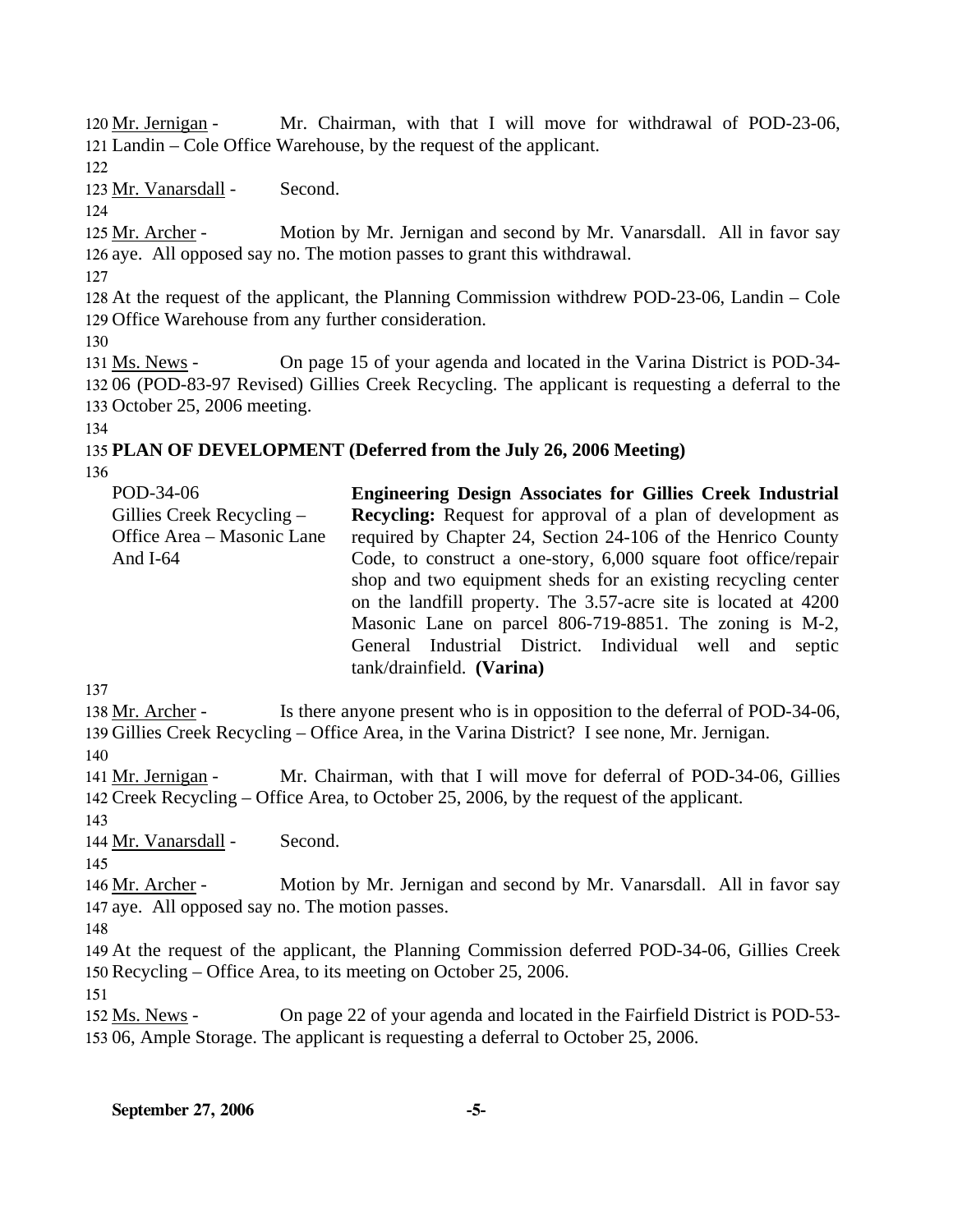#### 154 **PLAN OF DEVELOPMENT**

155

| POD-53-06           | Balzer & Associates, Inc. for Ample Storage Laburnum               |
|---------------------|--------------------------------------------------------------------|
| Ample Storage –     | <b>Avenue, LLC:</b> Request for approval of a plan of development, |
| 4901 Nine Mile Road | as required by Chapter 24, Section 24-106 of the Henrico           |
|                     | County Code, to construct three, one-story commercial              |
|                     | buildings: one, 19,222 square foot self storage facility and two   |
|                     | office/retail buildings totaling 19,156 square feet. The 13.50-    |
|                     | acre site is located on the southeastern intersection of Nine Mile |
|                     | Road (State Route 33) and S. Laburnum Avenue on parcel 811-        |
|                     | 723-1052. The zoning is M-1C, Light Industrial District            |
|                     | (Conditional) and ASO (Airport Safety Overlay) District.           |
|                     | County water and sewer. (Fairfield)                                |

156

Is there anyone present who is in opposition to the deferral of POD-53-06, 158 Ample Storage, in the Fairfield District? I see none. I move deferment of POD-53-06, Ample 159 Storage, to the October 25, 2006 meeting, at the request of the applicant. 157 Mr. Archer -

160

161 Mr. Jernigan - Second.

162

Motion by Mr. Archer and second by Mr. Jernigan. All in favor say aye. 164 All opposed say no. The motion passes. 163 Mr. Archer -

165

166 At the request of the applicant, the Planning Commission deferred POD-53-06, Ample Storage, 167 to its meeting on October 25, 2006.

168

On page 29 of your agenda and located in the Fairfield District is POD-55-170 06 (POD-38-97 Revised) Magellan Center. The Planning Commission is requesting deferral of 171 this case to the November 15, 2006 meeting. 169 Ms. News -

172

### 173 **PLAN OF DEVELOPMENT**

174

POD-55-06 Magellan Center – Brook Road and Telegraph Roads (POD-38-97 Revised) **Foster & Miller, P.C. for Robert B. Ball, Sr. and Empire Development:** Request for approval of a plan of development as required by Chapter 24, Section 24-106 of the Henrico County Code, to construct a one-story, 10,000 square foot office/warehouse building. The 5.3-acre site is located on the east line of Brook Road (U.S. Route 1) and the west line of Telegraph Road, approximately 1,300 feet north of the intersection of Brook Road and Mountain Road on parcels 784- 760-1564, 1846 and 4960. The zoning is B-3, Business District. County water and sewer. **(Fairfield)** 

175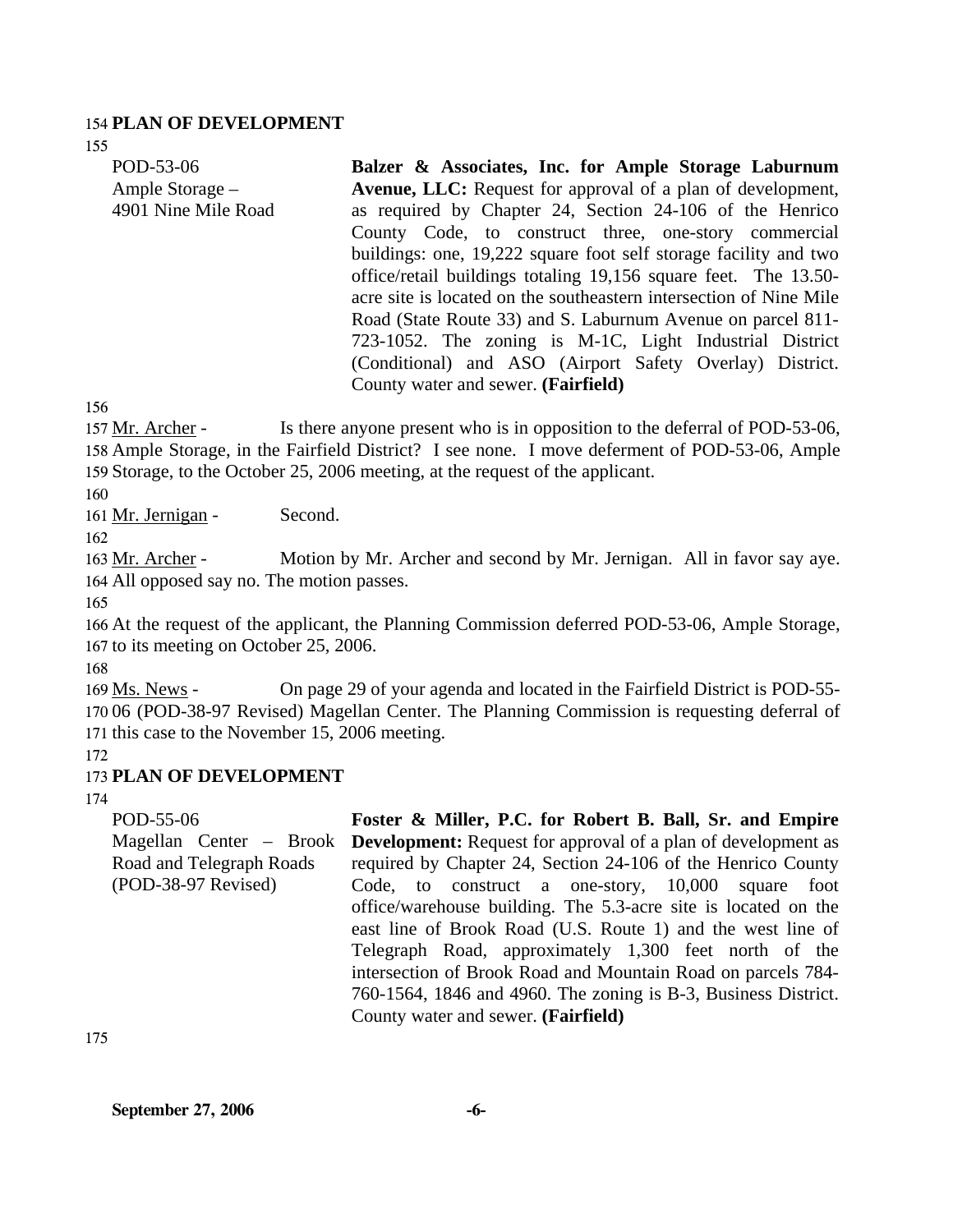Is there anyone present in opposition to this deferral POD-55-06, 177 Magellan Center, in the Fairfield District? I see none. I move that the deferment be granted at 178 the request of the Planning Commission. 176 Mr. Archer -

179

180 Mr. Jernigan - Second.

181

Motion by Mr. Archer and second by Mr. Jernigan. All in favor say aye. All opposed say no. The motion passes. 183 182 Mr. Archer -

184

185 The Planning Commission deferred POD-55-06 (POD-38-97 Revised) Magellan Center, to its 186 November 15, 2006 meeting.

187

On page 35 of your agenda and located in the Varina District is POD-58-189 06, The Shops @ White Oak Village. The applicant is requesting deferral to the October 25, 2006 meeting. 190 188 Ms. News -

191

## 192 **PLAN OF DEVELOPMENT & LIGHTING PLAN**

193

POD-58-06 The Shops @ White Oak Village – 4500 S. Laburnum Avenue

**Vanasse Hagen Brustlin, Inc. for Forest City Commercial Group, Inc:** Request for approval of a master plan for a shopping center with approximately 913,606 square feet of retail space, including restaurants, retail stores, a future hotel, and twelve outparcels, and approval of a plan of development and site lighting plan as required by Chapter 24, Section 24-106 of the Henrico County Code, for the construction of a Target Store major anchor consisting of 126,842 square feet; two junior anchor buildings stores A-K consisting of 281,052 square feet of retail space; and 149,313 square feet of retail space in Lifestyle Center Shops (Lifestyle Shops A-D). The 136.50-acre site is located at 4500 S. Laburnum Avenue at the northwest corner of the intersection of S. Laburnum Avenue and I-64, west of Audubon Drive on parcel 815-718-5710. The zoning is B-3C, Business District (Conditional). County water and sewer. **(Varina)** 

194

Is there anyone present in opposition to this deferral POD-58-06, The 196 Shops @ White Oak Village, in the Varina District? I see none. Mr. Jernigan. 195 Mr. Archer -

197

Mr. Chairman, with that I will move for deferral of POD-58-06, The 199 Shops @ White Oak Village, to October 25, 2006, by request of the applicant. 198 Mr. Jernigan -

200

201 Mr. Vanarsdall - Second.

202

Motion by Mr. Jernigan and second by Mr. Vanarsdall. All in favor say 204 aye. All opposed say no. The motion passes. 203 Mr. Archer -

**September 27, 2006** -7-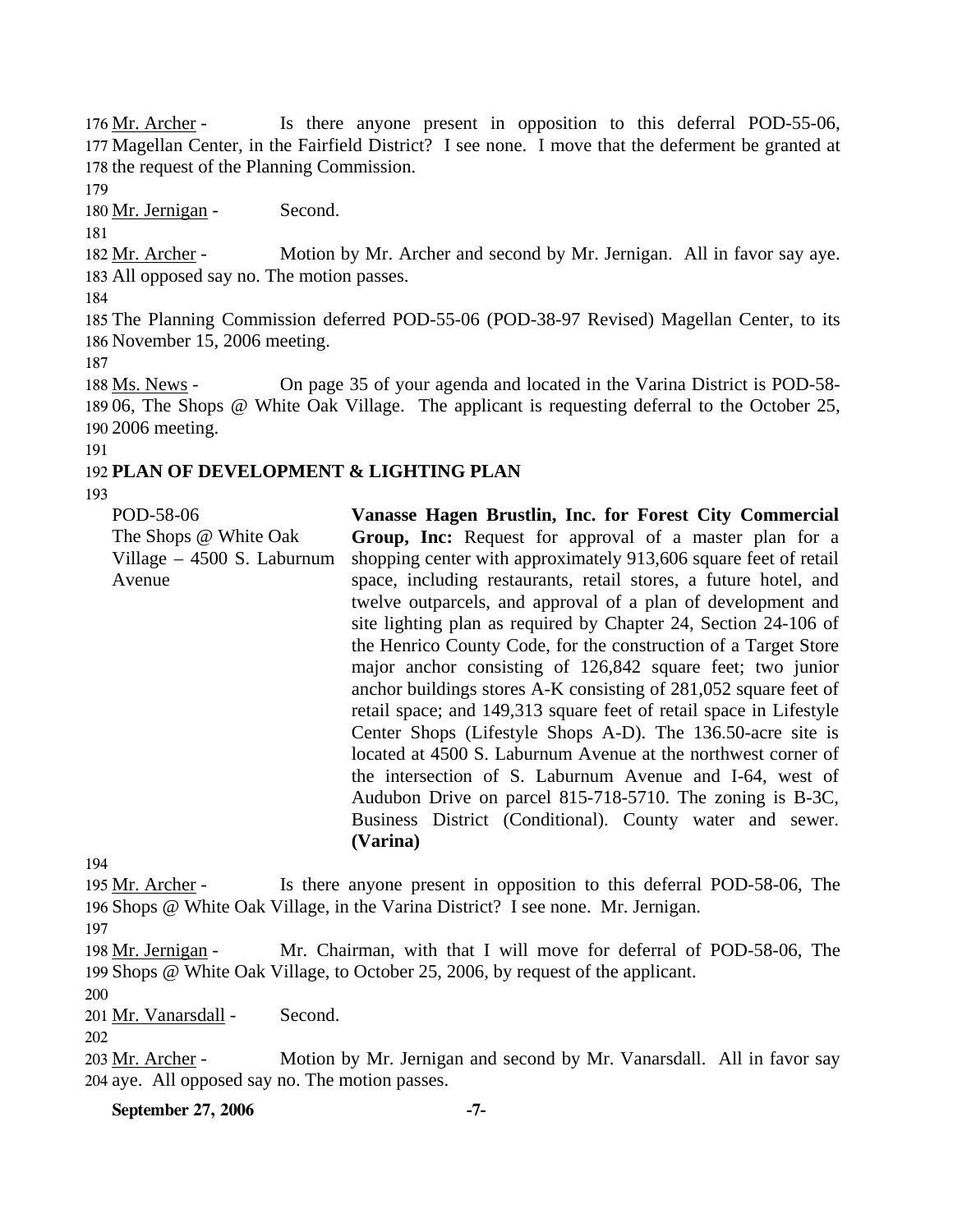205 At the request of applicant, the Planning Commission deferred POD-58-06, The Shops @ White 206 Oak Village, to its October 25, 2006 meeting.

207

The final item is on page 41 of your agenda and located in the Brookland 209 District. This is subdivision Courtney Ridge (September 2006 Plan) for 5 lots. The applicant is 210 requesting deferral to the October 12, 2006 meeting. Staff recommends deferral to the October 211 25, 2006 meeting. 208 Ms. News -

212

### 213 **SUBDIVISION**

214

| Courtney Ridge             | Parker Consulting, LLC for Robert F. Smith, Jr. and Atack-    |
|----------------------------|---------------------------------------------------------------|
| (September 2006 Plan)      | Walker Construction, LLC: The 2.60-acre site proposed for a   |
| South of Courtney Road and | subdivision of 5 single-family homes is located at 10637      |
| Mountain Road              | Courtney Road on parcel 766-768-6057. The zoning is R-2,      |
|                            | One-Family Residence District (Conditional). County water and |
|                            | sewer. (Brookland) 5 Lots                                     |

215

Is there anyone present in opposition to this deferral subdivision Courtney 217 Ridge (September 2006 Plan) in the Brookland District? No opposition. Mr. Vanarsdall. 216 Mr. Archer -

218

All right, I move that Courtney Ridge (September 2006 Plan) be deferred  $220$  to October 25, 2006, at the applicant's request. 219 Mr. Vanarsdall -

221

222 Mr. Jernigan - Second.

223

Motion by Mr. Vanarsdall and second by Mr. Jernigan. All in favor say 225 aye. All opposed say no. The motion passes. 224 Mr. Archer -

226

And Phil Parker is here, and I've already run this by him, to go from Oct. 228  $\overline{12}$  to the  $25^{\text{th}}$  because the  $12^{\text{th}}$  is going to be crowded. 227 Mr. Vanarsdall -

229

230 Mr. Jernigan - Apparently.

231

232 At the request of applicant, the Planning Commission deferred subdivision Courtney Ridge 233 (September 2006 Plan) to its October 25, 2006 meeting.

234

The next item on the agenda, Mr. Chairman, are the expedited cases on the Expedited Agenda. Those are cases where the applicant and staff are in complete agreement on 236 237 the plan. There are no unresolved issues. The Planning Commissioner from the district 238 recommends the plan. We are not aware of any citizen opposition. If opposition does come up 239 during the case on the Expedited Agenda, it will be moved to the regular agenda in its order. 240 Again, Ms. News will present the Expedited Agenda. 235 Mr. O'Kelly -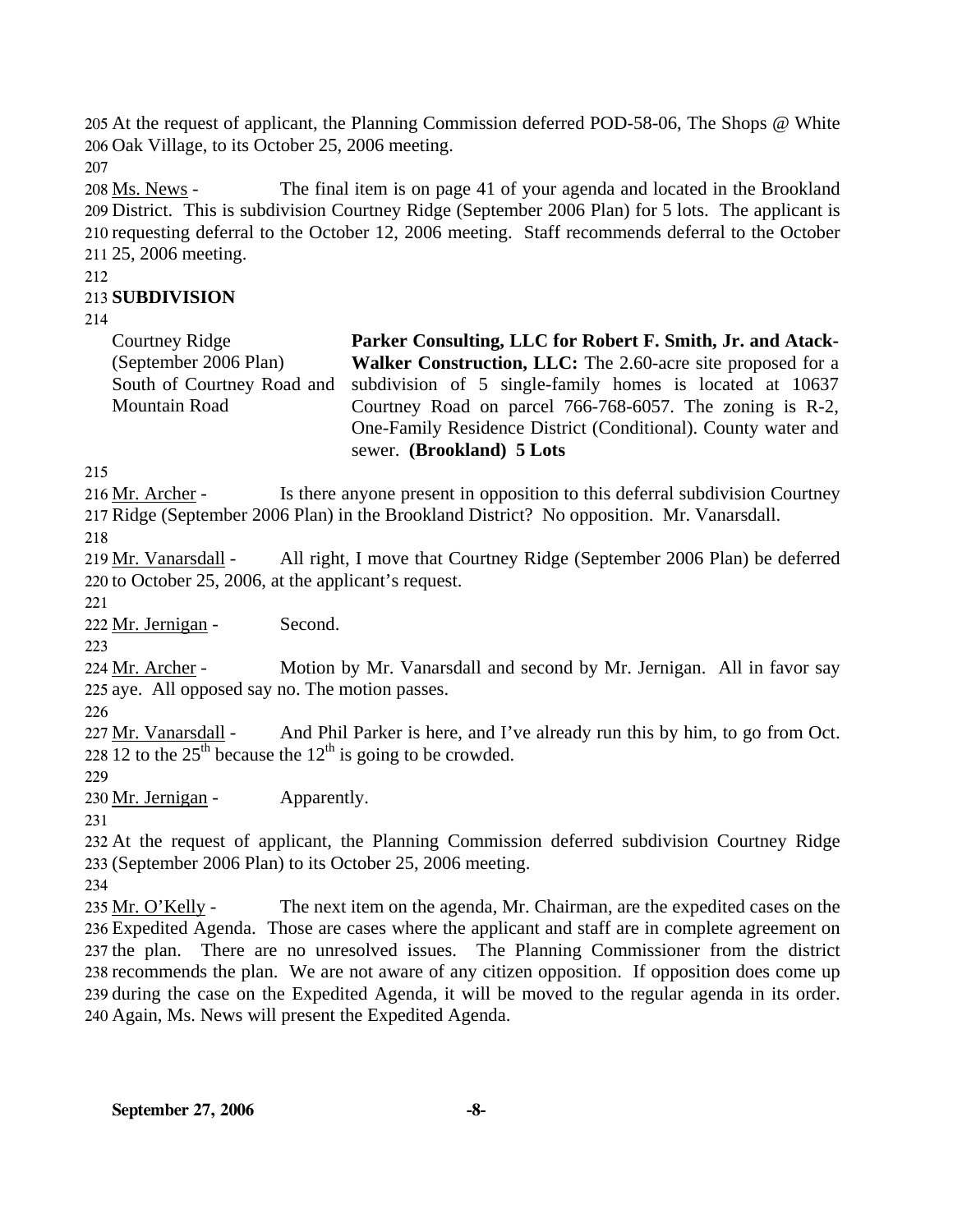Yes, sir. We have 13 items on the Expedited Agenda this morning. The 242 first item is on page 2 of your agenda and located in the Brookland District. This is a transfer of 243 approval POD-7-74 and POD-103-83, Richmond Medical Park. There is an addendum item on 244 page 1 of your addendum with an added condition, No. 2, which addresses removal of the 245 dumpster on the property by October 27, 2006. 241 Ms. News -

246

# 247 **TRANSFER OF APPROVAL**

248

POD-7-74 and POD-103-83 Richmond Medical Park – 2000 Bremo Road **Premier Investment for Saturn Ventures:** Request for transfer of approval as required by Chapter 24, Section 24-106 of the Henrico County Code from ITW Mortgage Investment Inc. to Saturn Ventures. The 9.7-acre site is located between Crestwood Avenue and Bremo Road on parcel 770-740-4117. The zoning is O-2, Office District. County water and sewer. **(Brookland)** 

249

Is there anyone present who is opposed to this transfer of approval, POD-7-74 and POD-103-83, Richmond Medical Park? No opposition. Mr. Vanarsdall. 251 250 Mr. Archer -

252

Is Jonathan Cutler here? He said he didn't think he would make it, and he 254 didn't need to, I just wanted to speak to him if he were. I move that POD-7-74 and POD-103-83, 255 Richmond Medical Park, be approved on the transfer of authority with the annotations on the 256 plans for developments of this type and also on the addendum added condition No. 2 which 257 would have the unapproved dumpster removed. 253 Mr. Vanarsdall -

258

259 Mr. Jernigan - Second.

260

The motion was made by Mr. Vanarsdall and seconded by Mr. Jernigan. All in favor say aye. All those opposed say nay. The motion passes. 262 261 Mr. Archer -

263

264 The Planning Commission approved the transfer of approval request for POD-7-74 and POD-265 103-83, Richmond Medical Park, subject to the standard and added conditions previously 266 approved and the following additional conditions:

267

 $2681$ . 269 1. A bond of \$26,500 has been posted to cover the site deficiencies, as identified in the inspection report dated **September 5, 2006,** including landscaping and removal of debris.

270 Such deficiencies shall be corrected by **March 31, 2007**.

 $2712$ 2. The existing unapproved dumpsters shall be removed by **October 27, 2006**.

272

On page 4 of your agenda and located in the Brookland District is a 274 transfer of approval POD-92-96, Hollywood Video. There is an addendum item on page 2 of 275 your addendum with a revised recommendation and added condition also regarding removal of 276 two dumpsters which were recently placed on the property. 273 Ms. News -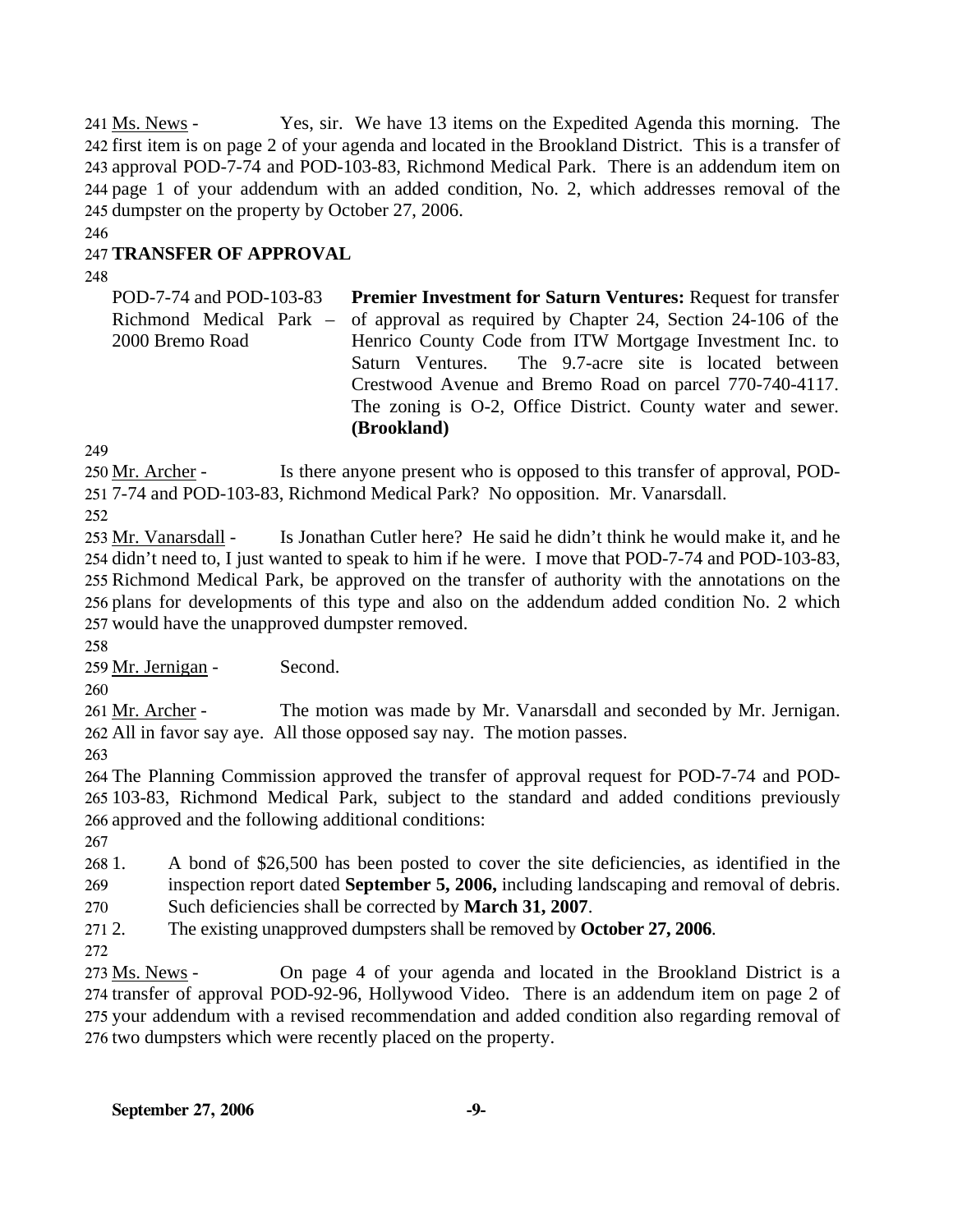### 277 **TRANSFER OF APPROVAL**

278

| POD-92-96            | Kultar Kang for 9460 West Broad Good Earth Investment,              |
|----------------------|---------------------------------------------------------------------|
| Hollywood Video –    | <b>LLC:</b> Request for transfer of approval as required by Chapter |
| 9460 W. Broad Street | 24, Section 24-106 of the Henrico County Code from Walmart          |
|                      | Stores, Inc. and Randall E. Presley Trustee to 9460 West Broad      |
|                      | Good Earth Investments, LLC. The 1.222-acre site is located on      |
|                      | the northern line of W. Broad Street (U.S. Route 250)               |
|                      | approximately 800 feet east of Old Springfield Road on parcel       |
|                      | 756-757-1186. The zoning is B-2C, Business District                 |
|                      | (Conditional). County water and sewer. (Brookland)                  |

279

Is there anyone present who is opposed to this transfer of approval, POD-92-96, Hollywood Video? No opposition. Mr. Vanarsdall. 281 280 Mr. Archer -

282

I recommend the transfer of approval for POD-92-96, Hollywood Video, 284 be approved on the Expedited Agenda, with the conditions for developments of this type, and 285 also condition No. 1 and in the addendum condition No. 2, to remove two dumpsters by October 27, 2006. This is all one building with Einstein Bagels and Einstein Bagels needs to take care of 286 287 the dead landscaping, paint the electrical meter boxes attached to the back on the building and 288 that is it. 283 Mr. Vanarsdall -

289

290 Mr. Jernigan - Second.

291

The motion was made by Mr. Vanarsdall and seconded by Mr. Jernigan. All in favor say aye. All those opposed say nay. The motion passes. 293 292 Mr. Archer -

294

295 The Planning Commission approved the transfer of approval request for POD-92-96, Hollywood 296 Video, subject to the standard and added conditions previously approved and the following 297 additional conditions:

298

299 1 300 1. The site deficiencies, as identified in the inspection report dated **September 13, 2006**, shall be corrected by **December 31, 2006**.

301 2. 2. The existing unapproved dumpsters shall be removed by **October 27, 2006**.

302 The next item is on page 6 of your agenda and located in the Three Chopt 304 District. This is a landscape and lighting plan for LP/POD-22-05, Henrico Retirement Residence. 303 Ms. News -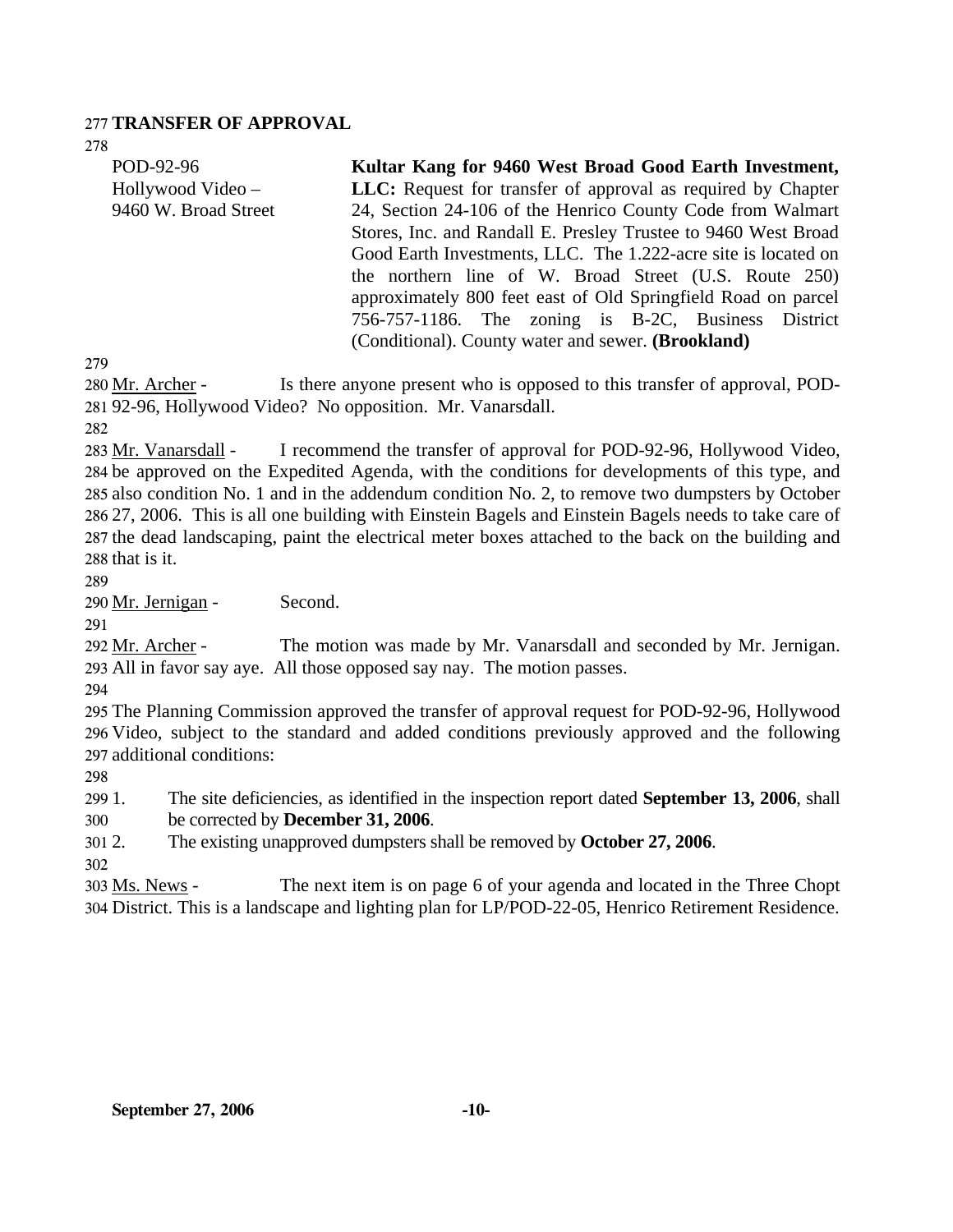### 305 **LANDSCAPE & LIGHTING PLAN**

306

| $LP/POD-22-05$            | Bay Design Group for Richmond Retirement Residence II,                |
|---------------------------|-----------------------------------------------------------------------|
| Henrico Retirement        | <b>LLC:</b> Request for approval of a landscape and lighting plan, as |
| $Residence - 10300$ Three | required by Chapter 24, Sections 24-106 and 24-106.2 of the           |
| <b>Chopt Road</b>         | Henrico County Code. The 10.8-acre site is located on the north       |
|                           | side of Three Chopt Road, 485 feet west of Gaskins Road on            |
|                           | parcels 749-755-4576 and 7225. The zoning is R-6C, General            |
|                           | Residence District (Conditional). (Three Chopt)                       |

307

Is there anyone present who is opposed to the landscape and lighting plan 309 for LP/POD-22-05, Henrico Retirement Residence? No opposition. Mr. Jernigan. 308 Mr. Archer -

310

Mr. Chairman, with that I will move for approval of  $LP/POD-22-05$ , 312 Henrico Retirement Residence, subject to the annotations on the plan and the standard conditions 313 for landscape and lighting plans. 311 Mr. Jernigan -

314

315 Mr. Vanarsdall - Second.

316

The motion was made by Mr. Jernigan and seconded by Mr. Vanarsdall. All in favor say aye. All those opposed say nay. The motion passes. 318 317 Mr. Archer -

319

320 The Planning Commission approved the landscape and lighting plan for LP/POD-22-05, Henrico 321 Retirement Residence, subject to the annotations on the plans and the standard conditions 322 attached to these minutes for landscape and lighting plans.

323

The next item is on page 16 of your agenda and located in the Varina 325 District is subdivision Easthampton Townhomes (September 2006 Plan) for 44 Lots. There is an 326 addendum item on page 3 of your addendum which includes a revised recommendation for 327 approval and indicates that a revised plan has been included in your addendum which shows the 328 required right-of-way dedication and the proper flood plain location. 324 Ms. News -

329

### 330 **SUBDIVISION**

331

Easthampton Townhomes (September 2006 Plan) S. Kalmia Avenue and E. Jerald Street **Engineering Design Associates for Extra Enterprises Construction & Development, LLC:** The 6.57-acre site proposed for 44 townhouses is located on the north line of E. Jerald Street at the intersection of E. Jerald Street and S. Kalmia Avenue on parcel 822-722-0609. The zoning is RTHC, Residential Townhouse District (Conditional). County water and sewer. **(Varina) 44 Lots** 

332

Is there anyone present who is opposed to subdivision Easthampton Townhomes (September 2006 Plan) in the Varina District? No opposition. Mr. Jernigan. 334 333 Mr. Archer -

**September 27, 2006 -11-**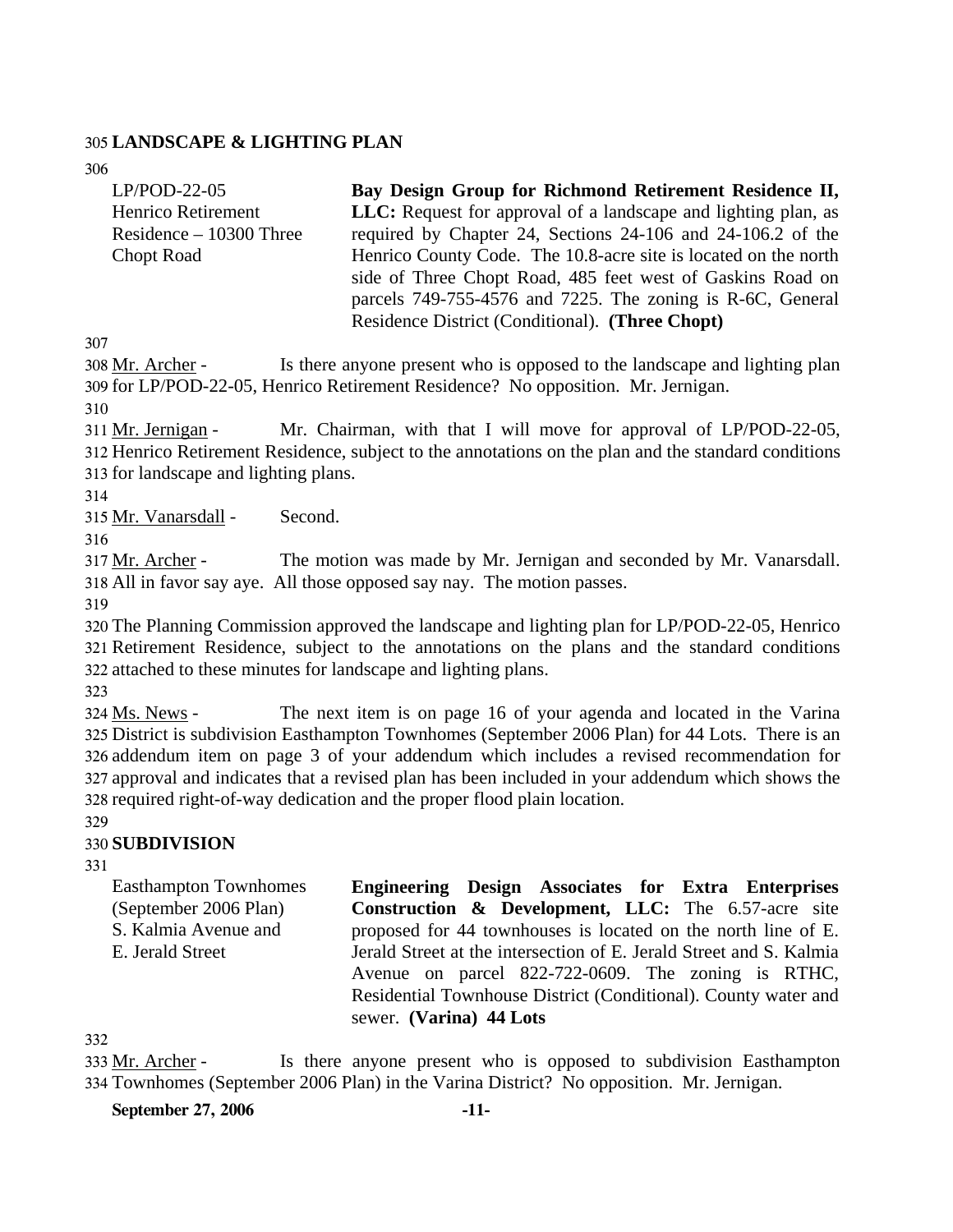Mr. Chairman, with that I will move approval of Easthampton Townhomes (September 2006 Plan) with the standard conditions for residential townhouses and 336 337 the following additional conditions Nos. 13 through 18 and staff's recommendation on the addendum. 338 335 Mr. Jernigan -

339

340 Mr. Vanarsdall - Second.

341

The motion was made by Mr. Jernigan and seconded by Mr. Vanarsdall. All in favor say aye. All those opposed say nay. The motion passes. 343 342 Mr. Archer -

344

345 The Planning Commission granted conditional approval to Easthampton Townhomes (September 346 2006 Plan) subject to the standard conditions attached to these minutes for subdivisions served 347 by public utilities, the annotations on the plan and the following additional conditions:

348

349 13. 350 Prior to requesting recordation, the developer shall furnish a letter from Dominion Virginia Power stating that this proposed development does not conflict with its facilities.

351 14. 14. A County standard sidewalk shall be constructed along the east side of E. Jerald Street.

- $352\,15$ . 353 Any necessary offsite drainage easements must be obtained prior to approval of the construction plan by the Department of Public Works.
- 354 16. 355 The proffers approved as part of zoning case C-23C-06 shall be incorporated in this approval.

356 17. 357 358 359 360 17. Prior to requesting the final approval, a draft of the covenants and deed restrictions for the maintenance of the common area by a homeowners association shall be submitted to the Department of Planning for review. Such covenants and restrictions shall be in form and substance satisfactory to the County Attorney and shall be recorded prior to recordation of the subdivision plat.

361 362 363 364 365 366 367 368 Any future building lot containing a BMP, sediment basin or trap and located within the buildable area for a principal structure or accessory structure, may be developed with engineered fill. All material shall be deposited and compacted in accordance with the Virginia Uniform Statewide Building Code and geotechnical guidelines established by a professional engineer. A detailed engineering report shall be submitted for the review and approval by the Building Official prior to the issuance of a building permit on the affected lot. A copy of the report and recommendations shall be furnished to the Directors of Planning and Public Works.

369

The next item, on page 18 of your agenda and located in the Brookland District, is POD-46-06 (POD-132-87 Revised) Wistar Commons. There is an addendum item on 371 372 page 3 for a revised recommendation indicating that outstanding items including the current 373 property owner's signature and a transfer of approval request have been received and staff can 374 recommend approval. 370 Ms. News -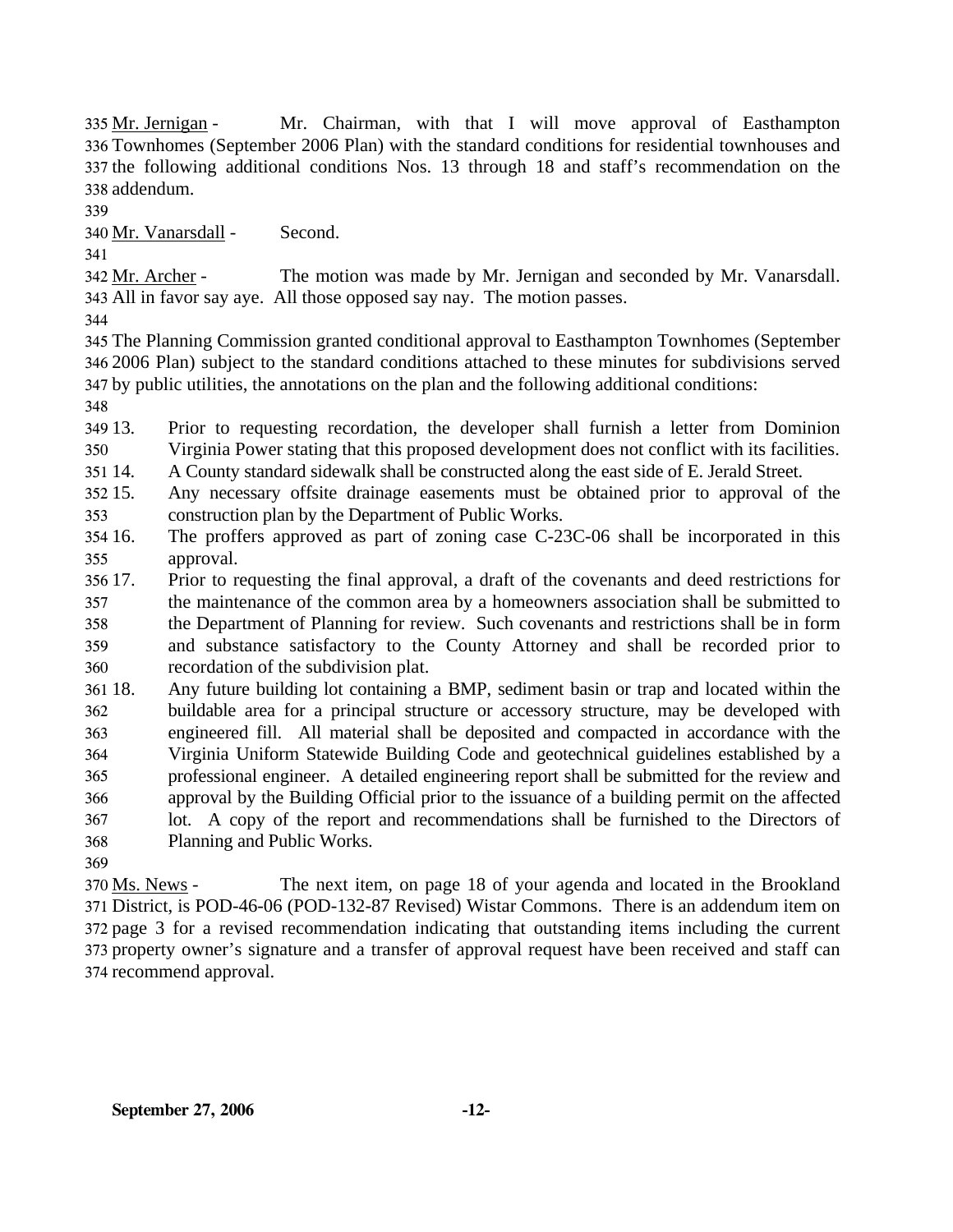## 375 **PLAN OF DEVELOPMENT (Deferred from the July 26, 2006 Meeting)**

376

| POD-46-06              | Balzer & Associates, Inc. for JCD Properties and Rasteh           |
|------------------------|-------------------------------------------------------------------|
| Wistar Commons -       | <b>Construction:</b> Request for approval of a revised plan of    |
| 8101 Staples Mill Road | development as required by Chapter 24, Section 24-106 of the      |
| $(POD-132-87$ Revised) | Henrico County Code, to construct two, one-story, 9,600 square    |
|                        | foot office warehouse buildings. The 2.12-acre site is located at |
|                        | 8101 Staples Mill Road on parcel 772-752-0526. The zoning is      |
|                        | M-1C, Light Industrial District (Conditional). County water and   |
|                        | sewer. (Brookland)                                                |

377

Is there anyone present who is opposed to POD-46-06, Wistar Commons, 379 in the Brookland District? No opposition. Mr. Vanarsdall. 378 Mr. Archer -

380

Mr. Chairman, I recommend approval of POD-46-06, Wistar Commons on Staples Mill Road, and I would like to add No. 9 amended and then there are conditions Nos. 24 382 383 through 32. And then on the addendum, staff recommends approval. And I've already talked to Tony on this and they are going to have a transfer of approval next month, right? Thank you. 384 381 Mr. Vanarsdall -

385

386 Mr. Greulich - (Nods in approval).

388 Mr. Jernigan - Second.

389

387

The motion was made by Mr. Vanarsdall and seconded by Mr. Jernigan. All in favor say aye. All those opposed say nay. The motion passes. 391 390 Mr. Archer -

392

393 The Planning Commission approved POD-46-06 (POD-132-87 Revised), Wistar Commons 394 subject to the annotations on the plans, the standard conditions attached to these minutes for 395 developments of this type, and the following additional conditions:

396

397 9. 398 399 **AMENDED** - A detailed landscaping plan shall be submitted to the Department of Planning for review and Planning Commission approval prior to the issuance of any occupancy permits.

400 24. 401 The developer shall provide fire hydrants as required by the Department of Public Utilities and Division of Fire.

402 25. 403 The proffers approved as a part of zoning case C-59C-87 shall be incorporated in this approval.

404 26. 405 Any necessary off-site drainage and/or water and sewer easements must be obtained in a form acceptable to the County Attorney prior to final approval of the construction plans.

406 27. 407 Deviations from County standards for pavement, curb or curb and gutter design shall be approved by the County Engineer prior to final approval of the construction plans by the

408 Department of Public Works.

409 28. 410 411 Insurance Services Office (ISO) calculations must be included with the plans and contracts and must be approved by the Department of Public Utilities prior to the issuance of a building permit.

### **September 27, 2006 -13-**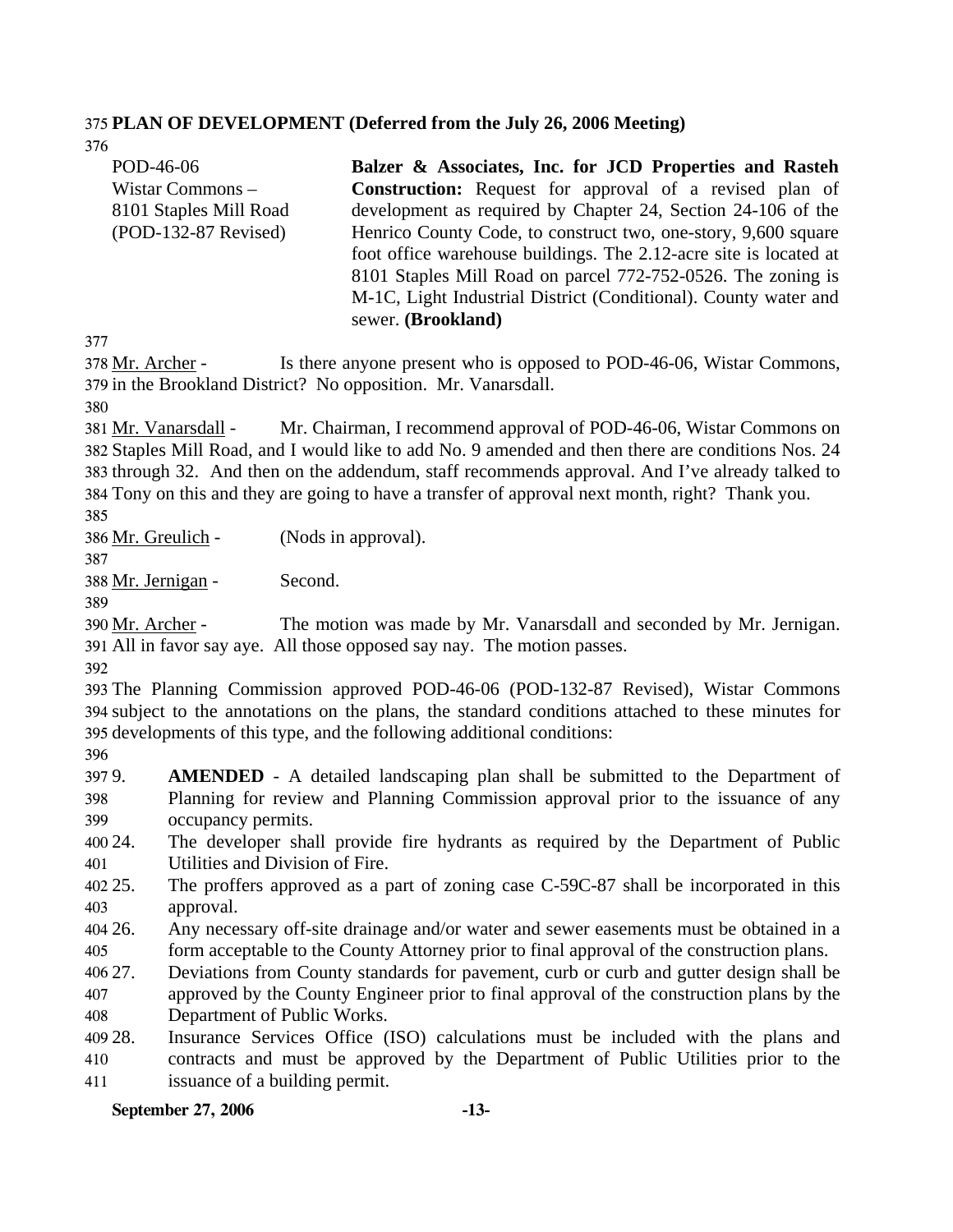412 29. 413 414 Approval of the construction plans by the Department of Public Works does not establish the curb and gutter elevations along the Henrico County maintained right-of-way. The elevations will be set by Henrico County.

415 30. 416 417 Evidence of a joint ingress/egress and maintenance agreement must be submitted to the Department of Planning and approved prior to issuance of a certificate of occupancy for this development.

418 31. 419 420 421 422 31. The location of all existing and proposed utility and mechanical equipment (including HVAC units, electric meters, junction and accessory boxes, transformers, and generators) shall be identified on the landscape plans. All equipment shall be screened by such measures as determined appropriate by the Director of Planning or the Planning Commission at the time of plan approval**.**

423 32. 424 Except for junction boxes, meters, and existing overhead utility lines, and for technical or environmental reasons, all utility lines shall be underground.

425

The next item, on page 24 of your agenda and located in the Varina 427 District, is subdivision The Oaks @ Longbridge (September 2006 Plan) for 7 Lots. There is an 428 addendum item on page 4 of your addendum which indicates that there is a revised plan and 429 location map which shows that the long linear piece of land connecting this parcel to Darbytown Road will be incorporated into Section 1 of this subdivision. 430 426 Ms. News -

### 431

## 432 **SUBDIVISION**

433

The Oaks @ Longbridge (September 2006 Plan) 7720 Harewood Lane, East of Darbytown Road and Carter's Mill Road Intersection

**Balzer & Associates, Inc. for Linda & Jacob Royal and Windswept Development, LLC:** The 11.99-acre site proposed for a subdivision of 7 single-family homes is located approximately 6500 feet to intersection of Darbytown Road and Charles City Road on parcel 844-690-6607. The zoning is A-1, Agricultural District. Individual well and septic tank/drainfield. **(Varina) 7 Lots** 

### 434

Is there anyone present who is opposed to subdivision The Oaks  $@$ Longbridge (September 2006 Plan) in the Varina District? No opposition. Mr. Jernigan. 436 435 Mr. Archer -

437

Mr. Chairman, with that I will move approval of The Oaks  $@$  Longbridge (September 2006 Plan) subject to the annotations on the plan, the standard conditions for 439 440 subdivisions not served by public utilities and the following additional conditions Nos. 11 and 12 441 and on the addendum, the access stem to Darbytown Road and staff's recommendation. 438 Mr. Jernigan -

442

443 Mr. Vanarsdall - Second.

444

The motion was made by Mr. Jernigan and seconded by Mr. Vanarsdall. All in favor say aye. All those opposed say nay. The motion passes. 446 445 Mr. Archer -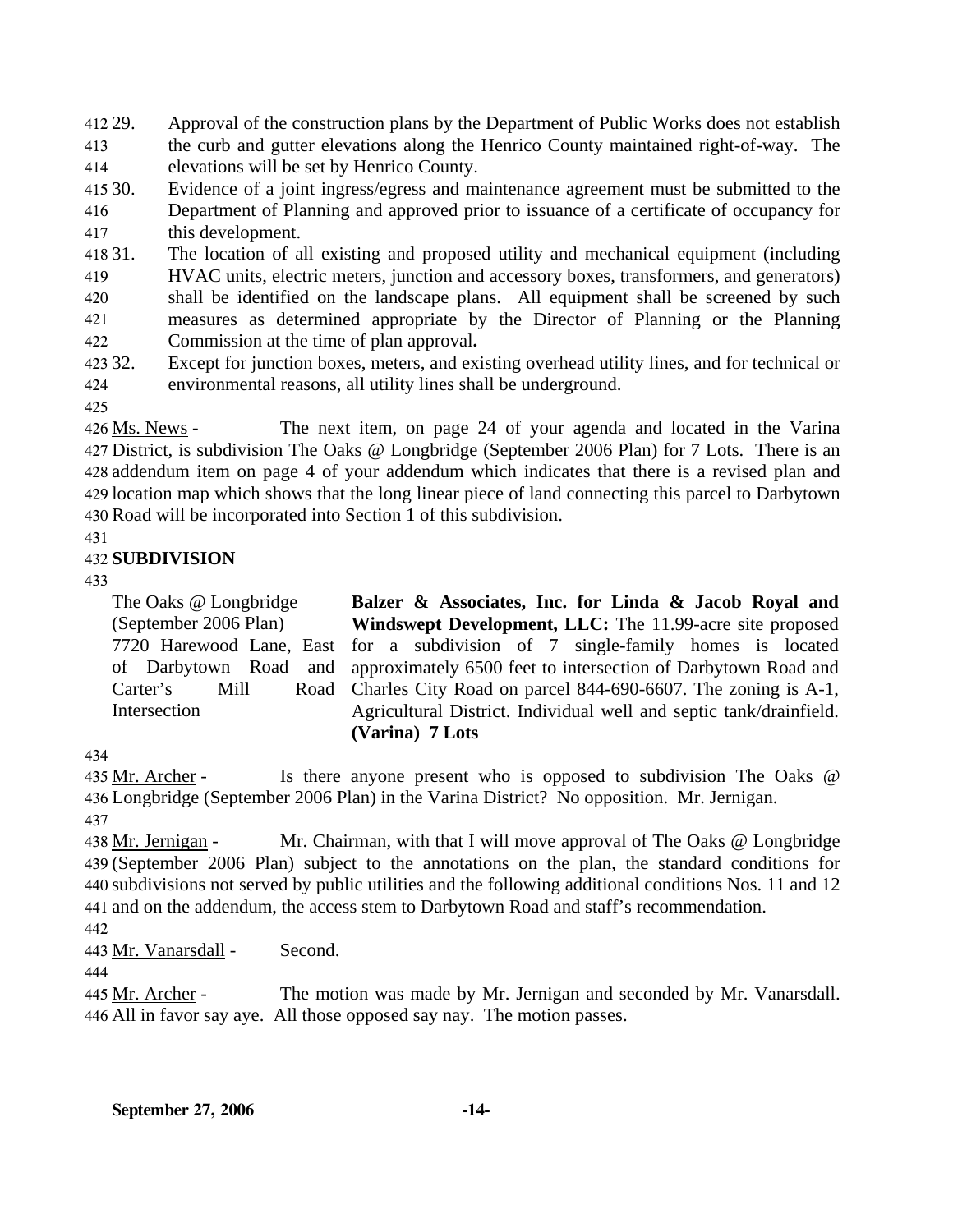The Planning Commission granted conditional approval to The Oaks @ Longbirdge (September 2006 Plan) subject to the standard conditions attached to these minutes for subdivisions not served by public utilities, the annotations on the plan and the following additional conditions: 450

451 11. Each lot shall contain at least 43,560 square feet exclusive of the flood plain areas.

452 12. The limits and elevation of the 100-year frequency flood shall be conspicuously noted on

453 the plat and construction plans and labeled "Limits of 100-year floodplain." Dedicate

454 floodplain as a "Variable Width Drainage & Utilities Easement."

455

The next item, on page 27 of your agenda, and located in the Varina District is POD-54-06, Browning Office/Warehouse. 457 456 Ms. News -

458

### 459 **PLAN OF DEVELOPMENT**

460

| POD-54-06                | <b>QMT, Corporation for William W. Browning, Jr.: Request</b>    |
|--------------------------|------------------------------------------------------------------|
| <b>Browning</b>          | for approval of a plan of development as required by Chapter 24, |
| Office/Warehouse- McCoul | Section 24-106 of the Henrico County Code, to construct a one-   |
| Street and Old Osborne   | story, 5,500 square foot office building and a one-story, 3,800  |
| Turnpike                 | square foot warehouse building. The 8.68-acre site is located at |
|                          | 706 McCoul Street and Old Osborne Turnpike on parcel 799-        |
|                          | 709-0564. The zoning is M-2C, General Industrial District        |
|                          | (Conditional) and R-2C, One-Family Residence District            |
|                          | (Conditional). County water and sewer. (Varina)                  |

461

Is there anyone present who is opposed to POD-54-06, Browning 463 Office/Warehouse, in the Varina District? No opposition. Mr. Jernigan. 462 Mr. Archer -

464

Mr. Chairman, with that I move for approval of POD-54-06, Browning Office/Warehouse, subject to the annotations on the plan, the standard conditions for 466 467 developments of this type and the following additional conditions Nos. 9 and 11 amended and 468 added conditions Nos. 24 through 40. 465 Mr. Jernigan -

469

470 Mr. Vanarsdall - Second.

471

The motion was made by Mr. Jernigan and seconded by Mr. Vanarsdall. 473 All in favor say aye. All those opposed say nay. The motion passes. 472 Mr. Archer -

474

475 The Planning Commission approved POD-54-06, Browning Office/Warehouse, subject to the 476 annotations on the plans, the standard conditions attached to these minutes for developments of 477 this type, and the following additional conditions:

478

479 9. 480 481 AMENDED - A detailed landscaping plan shall be submitted to the Department of Planning for review and Planning Commission approval prior to the issuance of any occupancy permits.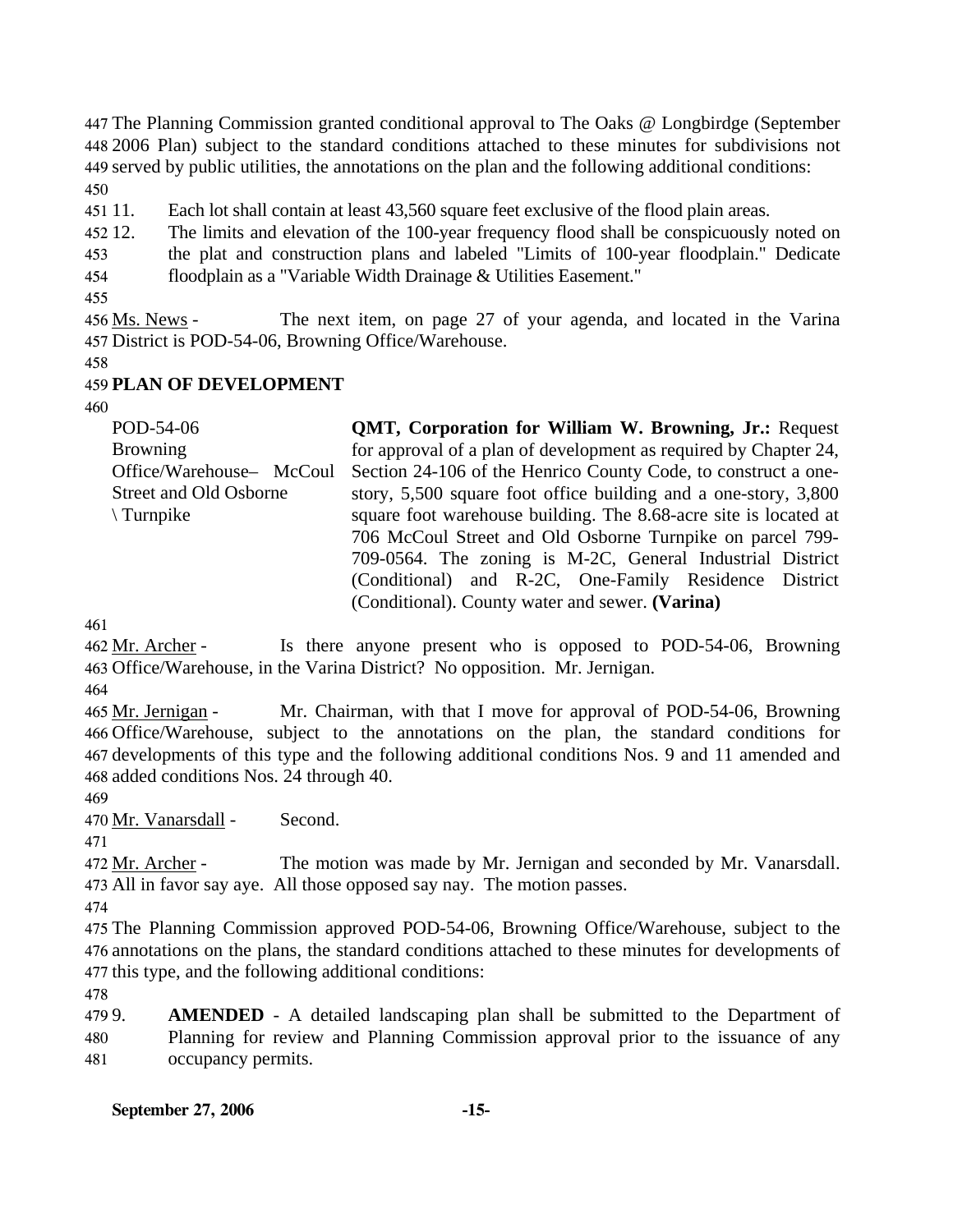482 11. 483 484 485 **AMENDED** - Prior to the installation of the site lighting equipment, a plan including depictions of light spread and intensity diagrams, and fixture and specifications and mounting height details shall be submitted for Department of Planning review and Planning Commission approval.

486 24. 487 The subdivision plat for Marion View shall be recorded before any building permits are issued.

488 25. 489 490 25. The easements for drainage and utilities as shown on approved plans shall be granted to the County in a form acceptable to the County Attorney prior to any occupancy permits being issued. The easement plats and any other required information shall be submitted

491 492 to the County Real Property Agent at least sixty (60) days prior to requesting occupancy permits.

493 26. 494 495 496 26. The limits and elevations of the 100-year frequency flood shall be conspicuously noted on the plan "Limits of 100 Year Floodplain." In addition, the delineated 100-year floodplain must be labeled "Variable Width Drainage and Utility Easement." The easement shall be granted to the County prior to the issuance of any occupancy permits.

497 27. 498 27. The entrances and drainage facilities on Old Osborne Turnpike (State Route 5) shall be approved by the Virginia Department of Transportation and the County.

499 28. 500 501 A notice of completion form, certifying that the requirements of the Virginia Department of Transportation entrances permit have been completed, shall be submitted to the Department of Planning prior to any occupancy permits being issued.

502 29. 503 The developer shall provide fire hydrants as required by the Department of Public Utilities and Division of Fire.

504 30. All repair work shall be conducted entirely within the enclosed building.

505 31. Outside storage shall not be permitted.

506 32. 507 The proffers approved as a part of zoning case  $C-28C-06$  shall be incorporated in this approval.

508 33. 509 Any necessary off-site drainage and/or water and sewer easements must be obtained in a form acceptable to the County Attorney prior to final approval of the construction plans.

510 34. 511 512 Deviations from County standards for pavement, curb or curb and gutter design shall be approved by the County Engineer prior to final approval of the construction plans by the Department of Public Works.

513 35. 514 The loading areas shall be subject to the requirements of Chapter 24, Section 24-97(b) of the Henrico County Code.

515 36. 516 517 Insurance Services Office (ISO) calculations must be included with the plans and contracts and must be approved by the Department of Public Utilities prior to the issuance of a building permit.

518 37. 519 520 Approval of the construction plans by the Department of Public Works does not establish the curb and gutter elevations along the Henrico County maintained right-of-way. The elevations will be set by Henrico County.

521 38. 522 523 Approval of the construction plans by the Department of Public Works does not establish the curb and gutter elevations along the Virginia Department of Transportation maintained rightof-way. The elevations will be set by the contractor and approved by the Virginia

524 Department of Transportation.

525 39. 526 The conceptual master plan, as submitted with this application, is for planning and information purposes only. All subsequent detailed plans of development and

**September 27, 2006 -16-**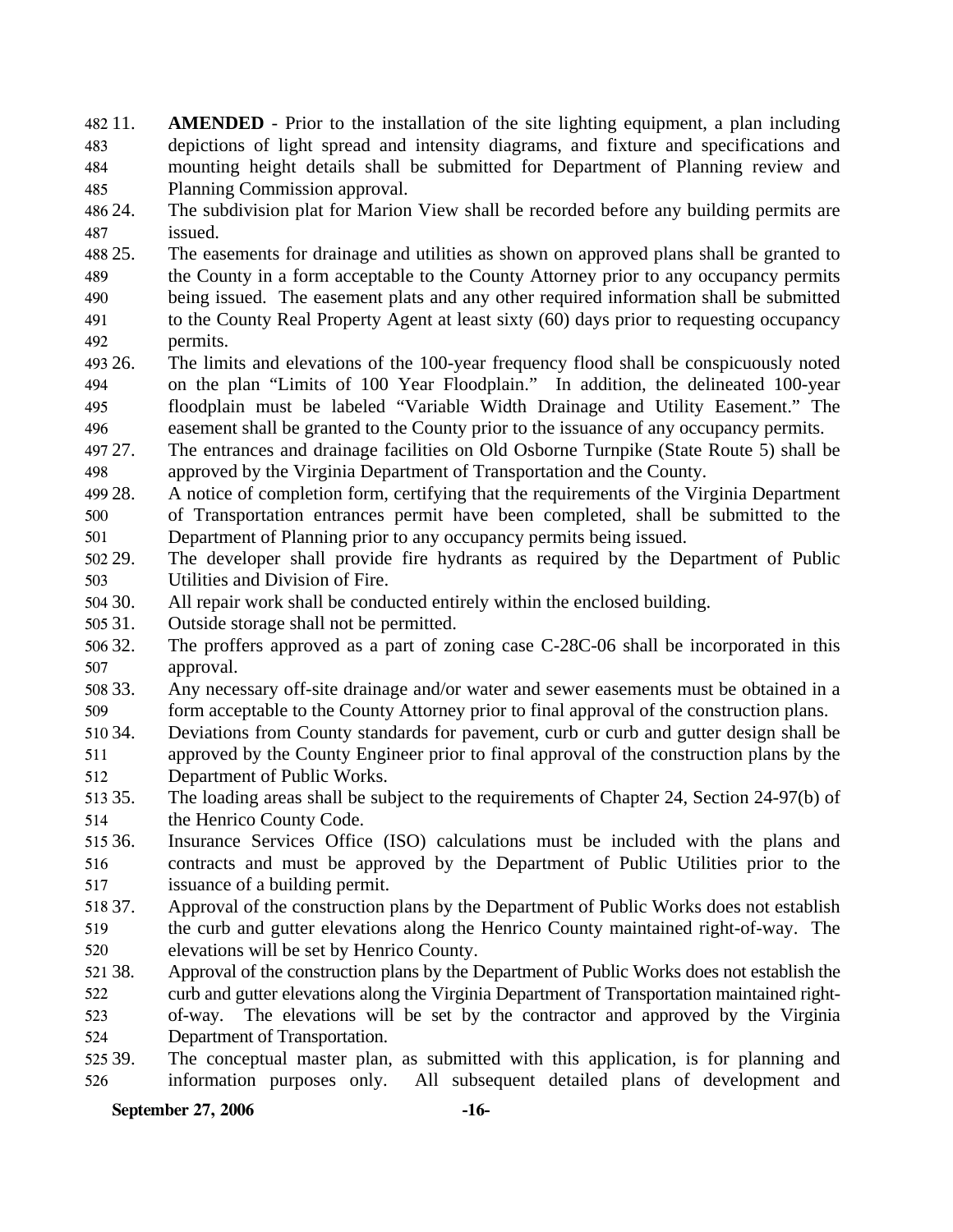527 528 529 construction plans needed to implement this conceptual plan may be administratively reviewed and approved and shall be subject to all regulations in effect at the time such subsequent plans are submitted for review/approval.

530 40. 531 532 533 534 The location of all existing and proposed utility and mechanical equipment (including HVAC units, electric meters, junction and accessory boxes, transformers, and generators) shall be identified on the landscape plans. All equipment shall be screened by such measures as determined appropriate by the Director of Planning or the Planning Commission at the time of plan approval**.**

535

The next item, on page 31 of your agenda and located in the Varina 537 District is POD-56-06 (POD-56-02 Expired) (POD-90-00 Revised) Chickahominy Office 538 Buildings. There is an addendum item on page 5 of your addendum which includes a revised 539 recommendation and revision to added condition No. 29. The recommendation was just omitted 540 from the original agenda and No. 29 corrects the zoning case number. 536 Ms. News -

541

## 542 **PLAN OF DEVELOPMENT**

543

POD-56-06 Chickahominy Office Buildings – E. Williamsburg Road and Whiteside Road (POD-56-02 Expired) (POD-90-00 Revised)

**RKK Engineers for Dr. Anup Gokli and Dr. Rich Harden:**  Request for approval of a plan of development as required by Chapter 24, Section 24-106 of the Henrico County Code, to construct four, 6,960 square foot professional office buildings totaling 27,840 square feet, with 127 parking spaces. The 3.16 acre site is located on the west side of Whiteside Road, 100 feet north of the intersection of E. Williamsburg Road (Route 60) and Whiteside Road on parcels 833-714-7166, 0068, and 8648. The zoning is B-1C, Business District (Conditional). County water and sewer. **(Varina)** 

544

Is there anyone present who is opposed to POD-56-06, Chickahominy 546 Office Buildings, in the Varina District? No opposition. Mr. Jernigan. 545 Mr. Archer -

547

Mr. Chairman, with that I move for approval of POD-56-06, Chickahominy Office Buildings on E. Williamsburg Road, subject to the standard conditions for 549 550 developments of this type, the annotations on the plan, and additional conditions Nos. 24 through 38, and No. 29 revised on the addendum. 551 548 Mr. Jernigan -

552

553 Mr. Vanarsdall - Second.

The motion was made by Mr. Jernigan and seconded by Mr. Vanarsdall. 556 All in favor say aye. All those opposed say nay. The motion passes. 555 Mr. Archer -

557

 The Planning Commission approved POD-56-06 (POD-56-02 Expired) (POD-90-00 Revised), Chickahominy Office Buildings, subject to the annotations on the plans, the standard conditions attached to these minutes for developments of this type, and the following additional conditions: 561

<sup>554</sup>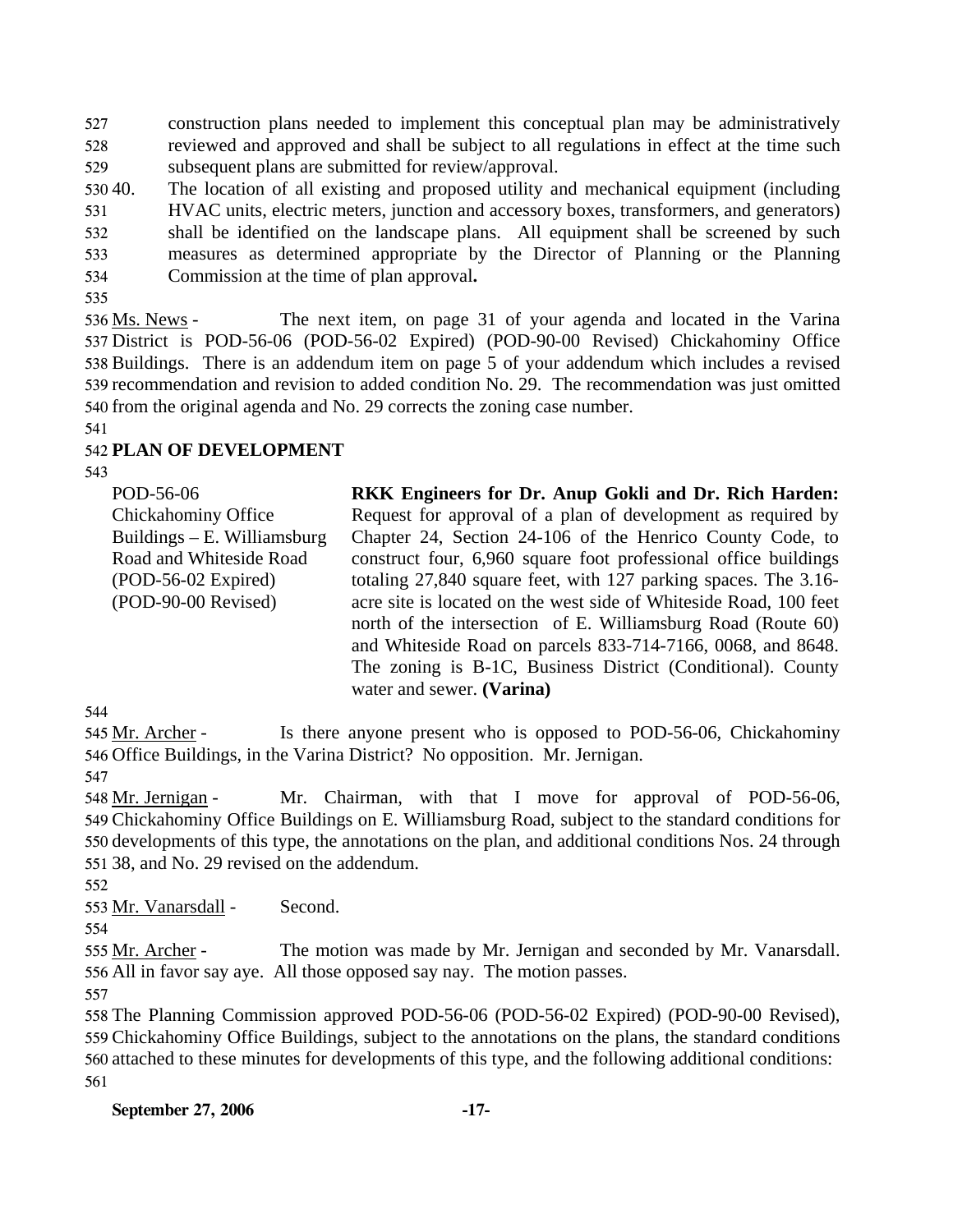562 9. 563 564 AMENDED - A detailed landscaping plan shall be submitted to the Department of Planning for review and Planning Commission approval prior to the issuance of any occupancy permits.

565 11. 566 567 568 **AMENDED** - Prior to the installation of the site lighting equipment, a plan including depictions of light spread and intensity diagrams, and fixture and specifications and mounting height details shall be submitted for Department of Planning review and Planning Commission approval.

569 24. 570 Except for junction boxes, meters, and existing overhead utility lines, and for technical or environmental reasons, all utility lines shall be underground.

571 25. 572 573 574 575 The easements for drainage and utilities as shown on approved plans shall be granted to the County in a form acceptable to the County Attorney prior to any occupancy permits being issued. The easement plats and any other required information shall be submitted to the County Real Property Agent at least sixty (60) days prior to requesting occupancy permits.

576 26. 577 The developer shall provide fire hydrants as required by the Department of Public Utilities and Division of Fire.

578 27. 579 580 27. Prior to issuance of a certificate of occupancy for any building in this development, the engineer of record shall certify that the site has been graded in accordance with the approved grading plans.

581 28. 28. A standard concrete sidewalk shall be provided along the west side of Whiteside Road.

582 29. 583 The proffers approved as a part of zoning case C-63C-00 shall be incorporated in this approval.

584 30. 585 586 30. All exterior lighting fixtures shall be designed and arranged so the source of light is not visible from the roadways or adjacent residential properties. The lighting shall be low intensity, residential in character, and the height or standards shall not exceed 15 feet.

587 31. 588 589 Prior to issuance of a building permit, the developer must furnish a letter from the Virginia Department of Transportation stating that this proposed development does not conflict with their facilities.

590 32. 591 Any necessary off-site drainage and/or water and sewer easements must be obtained in a form acceptable to the County Attorney prior to final approval of the construction plans.

592 33. 593 594 Deviations from County standards for pavement, curb or curb and gutter design shall be approved by the County Engineer prior to final approval of the construction plans by the Department of Public Works.

595 34. 596 597 598 599 600 601 602 The pavement shall be of an SM-2A type and shall be constructed in accordance with County standard and specifications. The developer shall post a defect bond for all pavement with the Department of Planning - the exact type, amount and implementation shall be determined by the Director of Planning, to protect the interest of the members of the Owners Association. The bond shall become effective as of the date that the Owners Association assumes responsibility for the common areas. Prior to the issuance of the last Certificate of Occupancy, a professional engineer must certify that the roads have been designed and constructed in accordance with County standards.

603 35. 604 605 Insurance Services Office (ISO) calculations must be included with the plans and contracts and must be approved by the Department of Public Utilities prior to the issuance of a building permit.

### **September 27, 2006 -18-**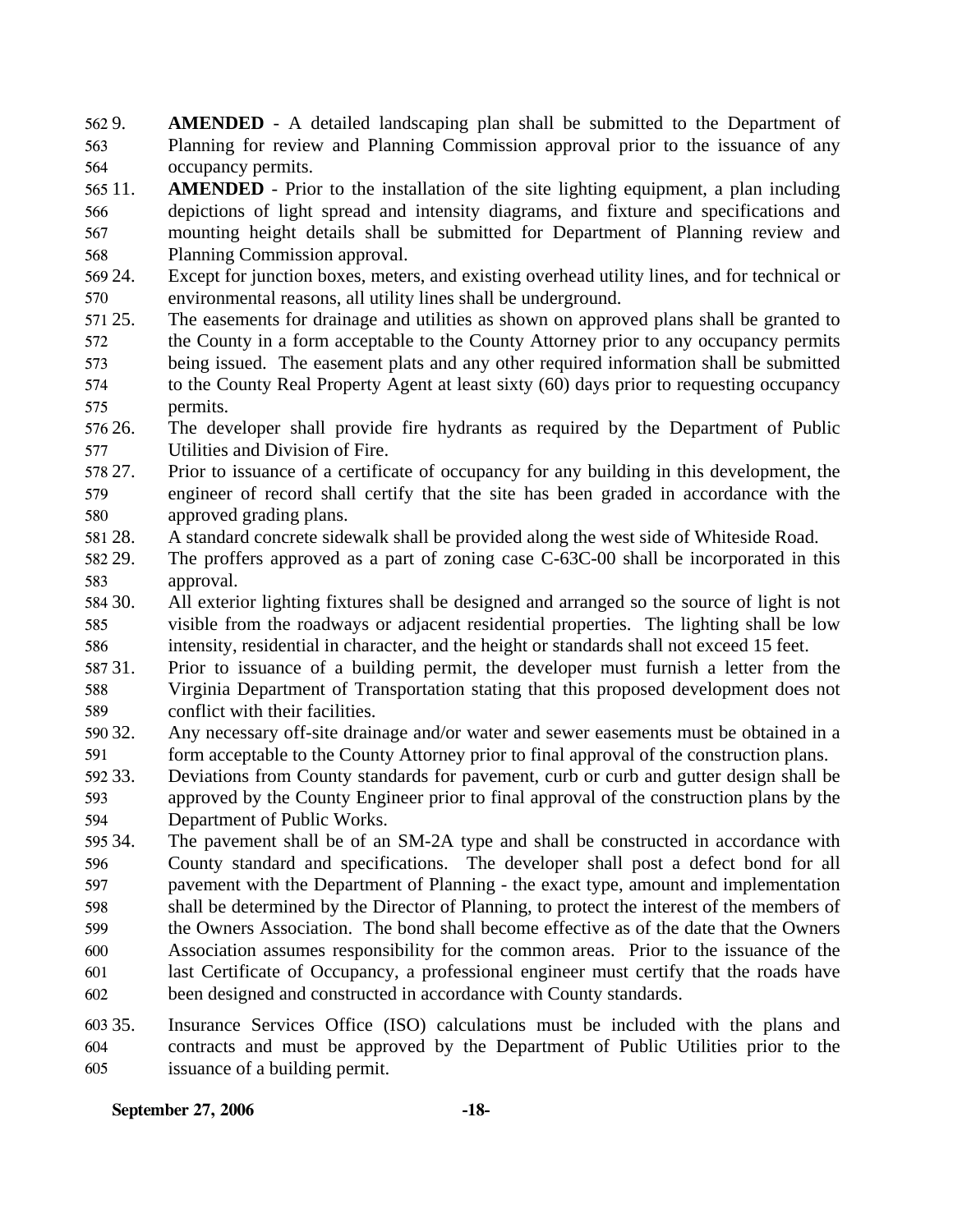606.36. 607 608 36. Approval of the construction plans by the Department of Public Works does not establish the curb and gutter elevations along the Henrico County maintained right-of-way. The elevations will be set by Henrico County.

609 37. 610 611 Evidence of a joint ingress/egress and maintenance agreement must be submitted to the Department of Planning and approved prior to issuance of a certificate of occupancy for this development.

612 38. 613 614 615 The location of all existing and proposed utility and mechanical equipment (including HVAC units, electric meters, junction and accessory boxes, transformers, and generators) shall be identified on the landscape plans. All equipment shall be screened by such measures as determined appropriate by the Director of Planning or the Planning

- 616 Commission at the time of plan approval**.**
- 617

The next item, on page 37 of your agenda and located in the Fairfield 619 District, is subdivision Greenwood Manor (September 2006 Plan) for 8 lots. 618 Ms. News -

620

## 621 **SUBDIVISION**

622

Greenwood (September 2006 Plan) Cole Road and Richmond Route 1

Road, South of I-295 and Richmond Road, 300 feet north of Cole Boulevard on parcel **Potts, Minter & Associates, P. C. for Carlos Rios:** The 1.852 acre site proposed for a subdivision of 8 single-family homes is located on the east side of Greenwood Road, and the west side of 780-763-7079. The zoning is R-4, One-Family Residence District. County water and sewer. **(Fairfield) 8 Lots** 

623

Is there anyone present who is opposed to subdivision Greenwood Manor 625 (September 2006 Plan) in the Fairfield District? No opposition. I move approval of Greenwood Manor (September 2006 Plan) subject to the annotations on the plans, the standard conditions for 626 627 subdivisions served by public utilities and the additional conditions Nos. 12 through 16. 624 Mr. Archer -

628

629 Mr. Vanarsdall - Second.

630

The motion was made by Mr. Archer and seconded by Mr. Vanarsdall. All in favor say aye. All those opposed say nay. The motion passes. 632 631 Mr. Archer -

633

634 The Planning Commission granted conditional approval to Greenwood Manor (September 2006 635 Plan) subject to the standard conditions attached to these minutes for subdivisions served by 636 public utilities, the annotations on the plan and the following additional conditions:

637

638 12. Each lot shall contain at least 8,000 square feet.

- 639 13. 640 The plan must be redesigned to provide at least the 65-foot minimum lot width required and as regulated by Chapter 24, of the Henrico County Code.
- 641 14. 14. A County standard sidewalk shall be constructed along Greenwood Road.
- 642 15. 643 Any necessary offsite drainage easements must be obtained prior to approval of the construction plan by the Department of Public Works.

### **September 27, 2006 -19-**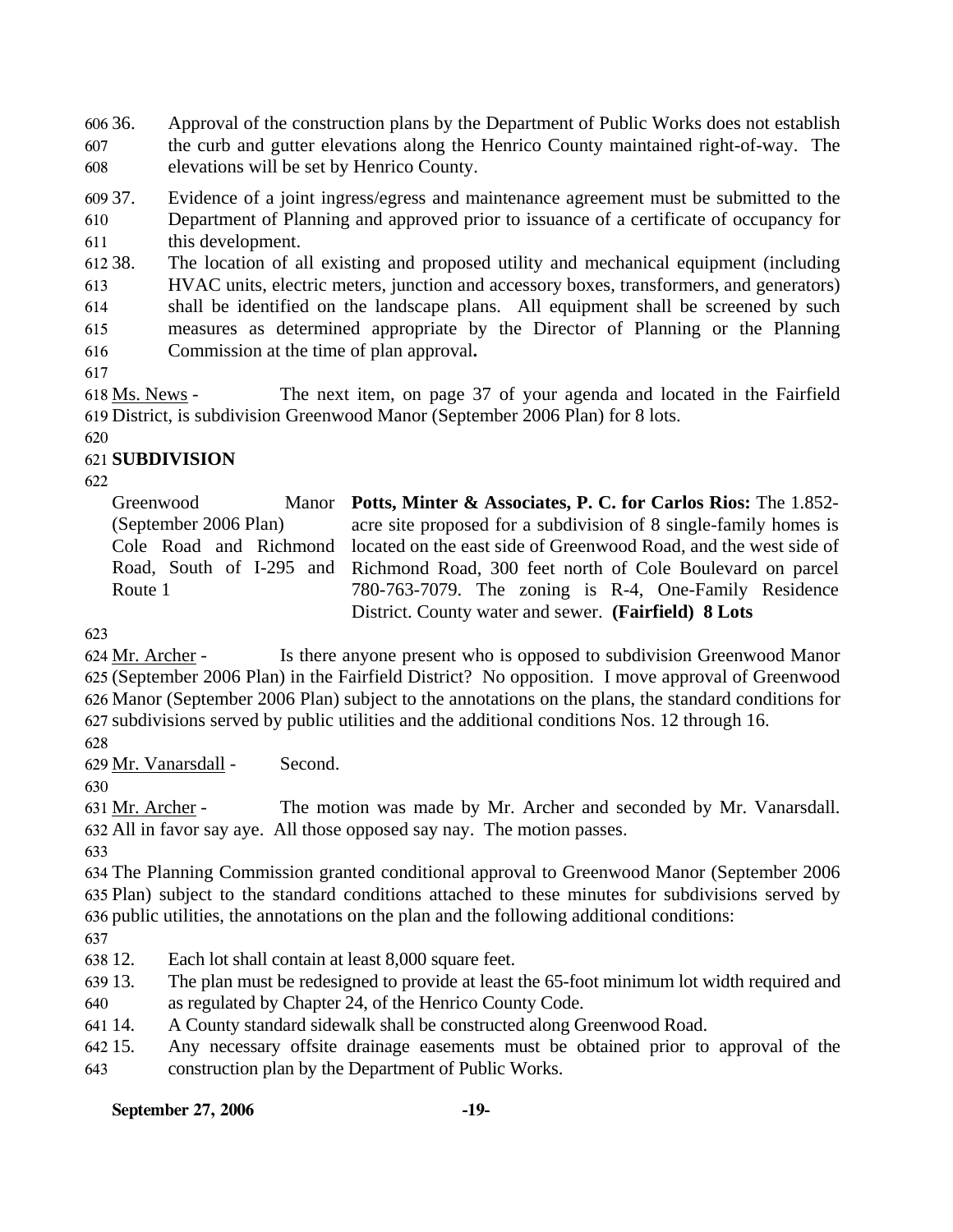644 16. 645 646 647 648 649 650 651 16. Any future building lot containing a BMP, sediment basin or trap and located within the buildable area for a principal structure or accessory structure, may be developed with engineered fill. All material shall be deposited and compacted in accordance with the Virginia Uniform Statewide Building Code and geotechnical guidelines established by a professional engineer. A detailed engineering report shall be submitted for the review and approval by the Building Official prior to the issuance of a building permit on the affected lot. A copy of the report and recommendations shall be furnished to the Directors of Planning and Public Works.

652

The next item, on page 38 of your agenda and located in the Varina District, is subdivision Bailey Creek Estates (September 2006 Plan) for 1 lot. 654 653 Ms. News -

655

## 656 **SUBDIVISION**

657

| <b>Bailey Creek Estates</b> | <b>Draper Aden Associates for Corey Cotman:</b> The 7.27-acre   |
|-----------------------------|-----------------------------------------------------------------|
| (September 2006 Plan)       | site proposed for a subdivision of 1 single-family home is      |
| 7701 Bradbury Road          | located on the east line of Bradbury Road, approximately 1,200  |
|                             | feet north of the intersection of Darbytown Road and Bradbury   |
|                             | Road at the temporary cul-de-sac on parcels 838-690-5344 and    |
|                             | 3494. The zoning is A-1, Agricultural District. Individual well |
|                             | and septic tank/drainfield. (Varina) 1 Lot                      |

658

Is there anyone present who is opposed to subdivision Bailey Creek Estates (September 2006 Plan) in the Varina District? No opposition. Mr. Jernigan. 660 659 Mr. Archer -

661

Mr. Chairman, I move for approval of subdivision Bailey Creek Estates (September 2006 Plan) subject to the annotations on the plan and the standard conditions for 663 subdivisions not served by public utilities. 664 662 Mr. Jernigan -

665

666 Mr. Vanarsdall - Second.

667

The motion was made by Mr. Jernigan and seconded by Mr. Vanarsdall. All in favor say aye. All those opposed say nay. The motion passes. 669 668 Mr. Archer -

670

671 The Planning Commission granted conditional approval to Bailey Creek Estates (September 672 2006 Plan) subject to the standard conditions attached to these minutes for subdivisions not 673 served by public utilities and the annotations on the plan.

674

The next item, on page 40 of your agenda and located in the Fairfield 676 District, is subdivision Hawkes Plan (September 2006 Plan) for 2 lots. 675 Ms. News -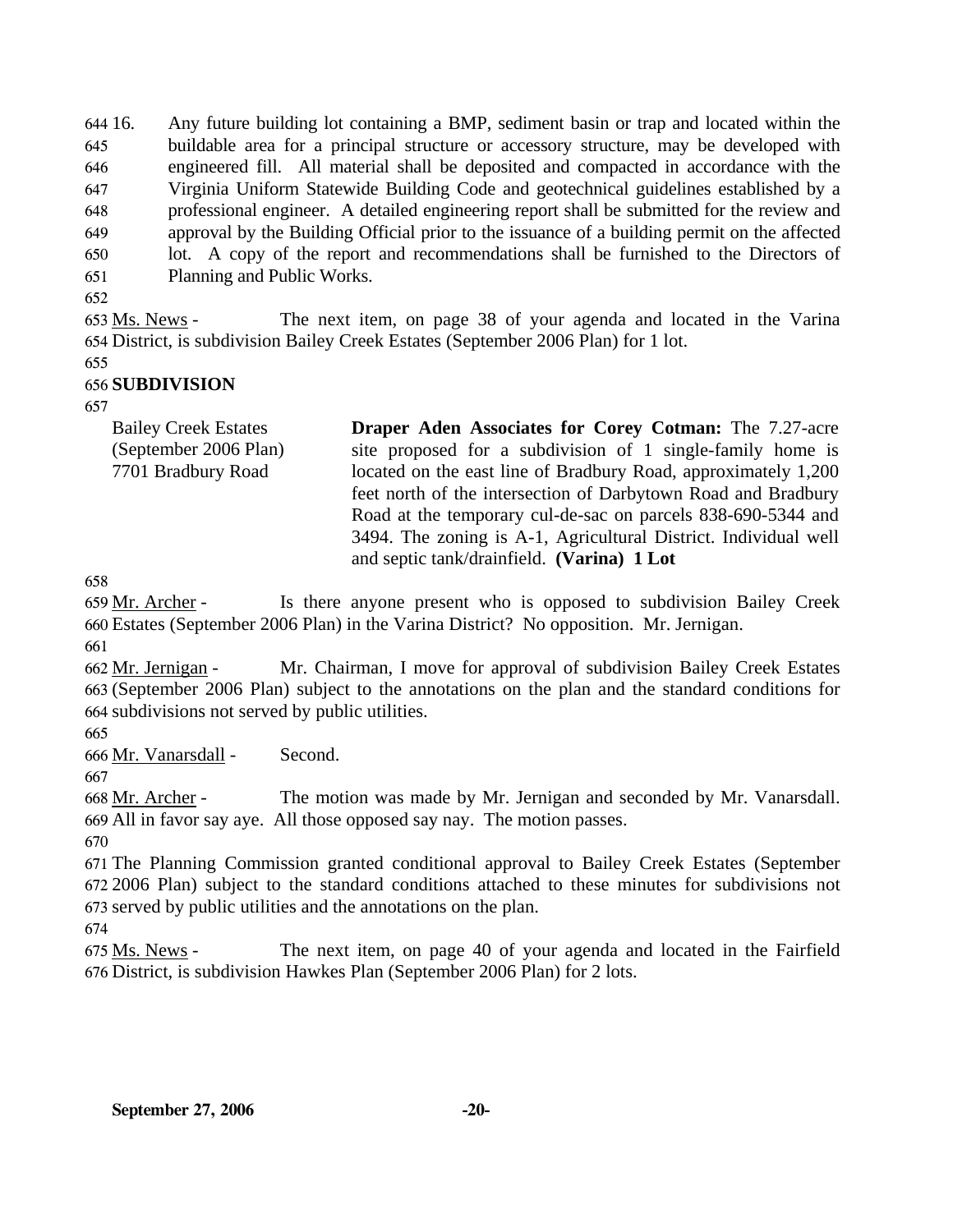#### 677 **SUBDIVISION**

| 678                       |                                                                |
|---------------------------|----------------------------------------------------------------|
| Hawkes Plan               | Landmark Fleet Surveyor, P.C. for Ruby K. Akers: The           |
| (September 2006 Plan)     | 1.54-acre site proposed for a subdivision of 2 single-family   |
| S. Lake Avenue and Hawkes | homes is located on the south side of Hawkes Lane and 150 feet |
| Lane                      | west of the intersection of Hawkes Lane and Lake Avenue on     |
|                           | parcel 724-819-6157. The zoning is R-2A, One-Family            |
|                           | Residence District. County water and sewer. (Fairfield) 2 Lots |

679

Is there anyone present who is opposed to subdivision Hawkes Plan (September 2006 Plan) in the Fairfield District? No opposition. I move approval of Hawkes 681 Plan (September 2006 Plan) subject to the annotations on the plans, the standard conditions for 682 subdivisions served by public utilities and the additional conditions Nos. 12 through 14. 683 680 Mr. Archer -

684

685 Mr. Vanarsdall - Second.

686

The motion was made by Mr. Archer and seconded by Mr. Vanarsdall. All in favor say aye. All those opposed say nay. The motion passes. 688 687 Mr. Archer -

689

690 The Planning Commission granted conditional approval to Hawkes Plan (September 2006 Plan) 691 subject to the standard conditions attached to these minutes for subdivisions served by public 692 utilities, the annotations on the plan and the following additional conditions:

693

694 12. Each lot shall contain at least 13,500 square feet, exclusive of the flood plain areas.

695 13. 696 13. The limits and elevation of the 100-year frequency flood shall be conspicuously noted on the plat and construction plans and labeled "Limits of 100-year floodplain." Dedicate

697 floodplain as a "Variable Width Drainage & Utilities Easement."

698 14. 699 Any necessary offsite drainage easements must be obtained prior to approval of the construction plan by the Department of Public Works.

700

The next item, on page 42 of your agenda and located in the Fairfield 702 District, is subdivision Woodman Terrace (September 2006 Plan) for 7 lots. 701 Ms. News -

#### 703 704 **SUBDIVISION**

705

Woodman Terrace (September 2006 Plan) 9703 Luscombe Lane

**M. Farrukh Khan:** The 3.14-acre site proposed for a subdivision of 7 single-family homes is located at the eastern terminus of Luscombe Lane approximately 150 feet east of Bonanza Street on parcels 774-760-4716, 3824, 3335, 3547, 4140, 4958 and 5039. The zoning is R-3, One-Family Residence District. County water and sewer. **(Fairfield) 7 Lots** 

706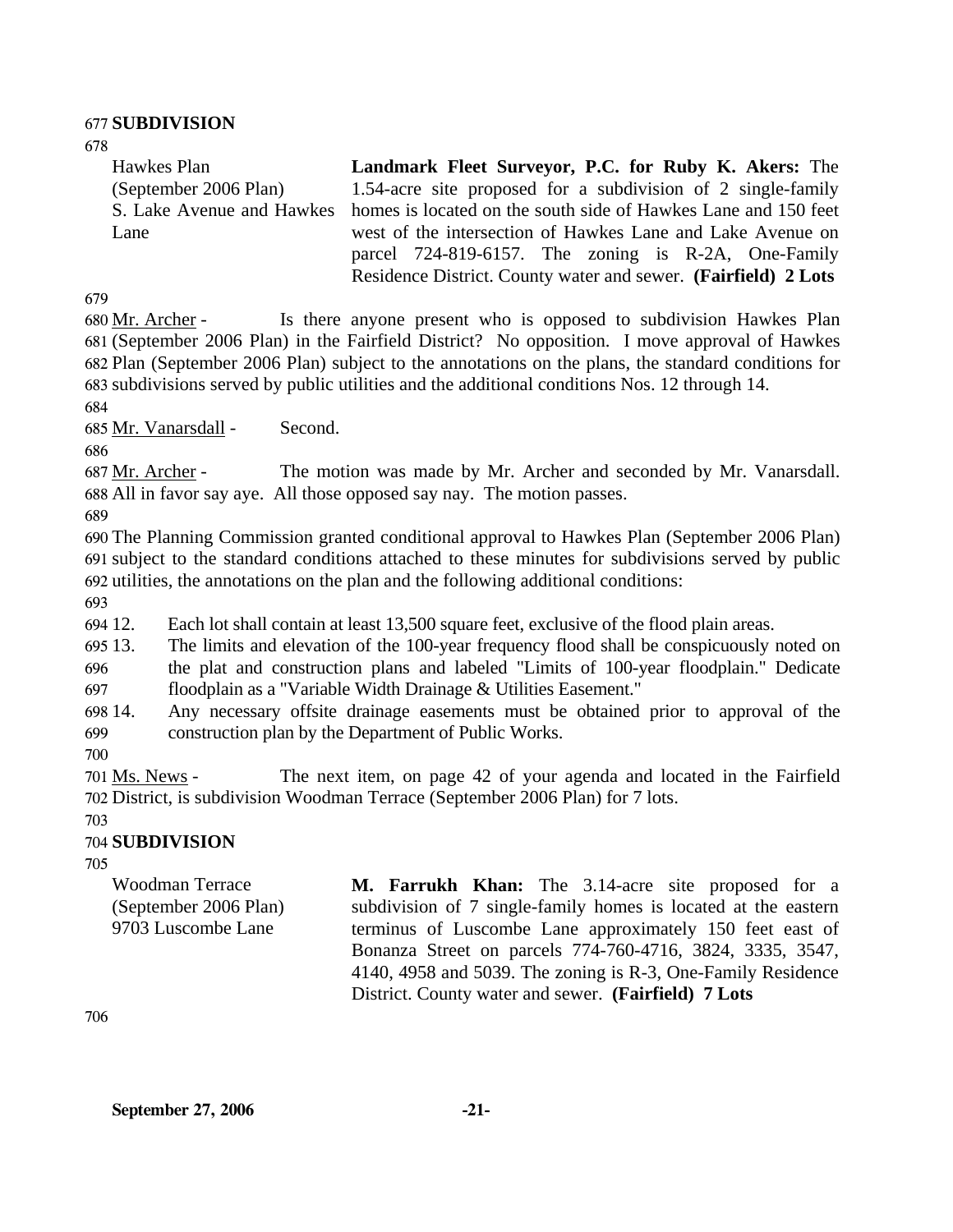Is there anyone present who is opposed to subdivision Woodman Terrace (September 2006 Plan) in the Fairfield District? No opposition. I move approval of Woodman 708 709 Terrace (September 2006 Plan) subject to the annotations on the plans, the standard conditions 710 for subdivisions served by public utilities and the additional conditions Nos. 12 through 14. 707 Mr. Archer -

711

712 Mr. Vanarsdall - Second.

713

The motion was made by Mr. Archer and seconded by Mr. Vanarsdall. 715 All in favor say aye. All those opposed say nay. The motion passes. 714 Mr. Archer -

716

717 The Planning Commission granted conditional approval to Woodman Terrace (September 2006 718 Plan) subject to the standard conditions attached to these minutes for subdivisions served by 719 public utilities, the annotations on the plan and the following additional conditions:

720

721 12. 722 723 724 725 12. A plan shall be submitted prior to recordation of the plat showing the buildable area for each lot to properly recognize the limitations for dwelling unit dimensions and setbacks. Buildable area is that area within which a dwelling unit may legally be located considering the front yard, side yard, and rear yard setback requirements of Chapter 24, of the Henrico County Code.

726 13. 727 13. Any necessary offsite drainage easements must be obtained prior to approval of the construction plan by the Department of Public Works.

728 14 729 730 731 732 733 734 735 Any future building lot containing a BMP, sediment basin or trap and located within the buildable area for a principal structure or accessory structure, may be developed with engineered fill. All material shall be deposited and compacted in accordance with the Virginia Uniform Statewide Building Code and geotechnical guidelines established by a professional engineer. A detailed engineering report shall be submitted for the review and approval by the Building Official prior to the issuance of a building permit on the affected lot. A copy of the report and recommendations shall be furnished to the Directors of Planning and Public Works.

736

The final item, on page 43 of your agenda and located in the Three Chopt 738 District, is subdivision Fortune Heights (September 2006 Plan) for 3 lots. 737 Ms. News -

#### 739 740 **SUBDIVISION**

741

Fortune Heights (September 2006 Plan) Parham Road and Fortune Road **Parker Consulting, LLC for Atack-Walker Construction, LLC:** The 0.93-acre site proposed for a subdivision of 3 singlefamily homes is located at 3001 Parham Road on parcel 759- 753-8480. The zoning is R-3, One-Family Residence District. County water and sewer. **(Three Chopt) 3 Lots** 

742

Is there anyone present who is opposed to subdivision Fortune Heights (September 2006 Plan) in the Three Chopt District? No opposition. Mr. Jernigan. 744 743 Mr. Archer -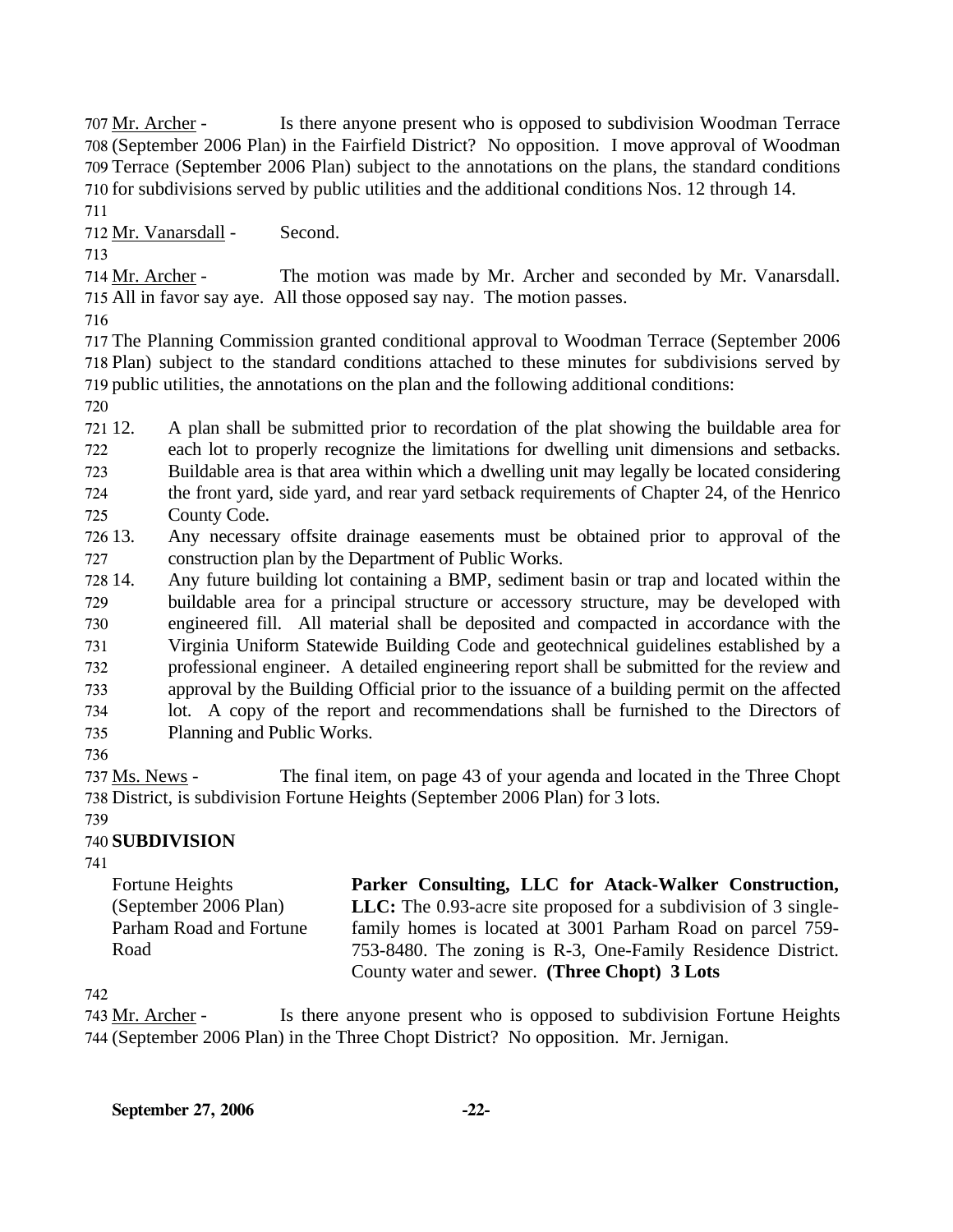Mr. Chairman, with that I move for approval of subdivision Fortune 746 Heights (September 2006 Plan) subject to the annotations on the plans, the standard conditions 747 for subdivisions served by public utilities and the additional conditions Nos. 12 through 16. 745 Mr. Jernigan -748

749 Mr. Vanarsdall - Second.

750

The motion was made by Mr. Jernigan and seconded by Mr. Vanarsdall. All in favor say aye. All those opposed say nay. The motion passes. 752 751 Mr. Archer -

753

754 The Planning Commission granted conditional approval to Fortune Heights (September 2006 755 Plan) subject to the standard conditions attached to these minutes for subdivisions served by 756 public utilities, the annotations on the plan and the following additional conditions:

757

758 12. Each lot shall contain at least 11,000 square feet.

759 13. 760 Detailed construction plans shall be submitted to the Department of Planning before the final plats are submitted for final approval.

761 14. 762 763 The detailed plant list and specifications for the landscaping to be provided within the 20foot-wide planting strip easement along Parham Road shall be submitted to the Department of Planning for review and approval prior to recordation of the plat.

764 15. 15. A County standard sidewalk shall be constructed along the south side of Parham Road.

765 16. 16. A plan shall be submitted prior to recordation of the plat showing the buildable area for

766 each lot to properly recognize the limitations for dwelling unit dimensions and setbacks.

767 Buildable area is that area within which a dwelling unit may legally be located considering

768 the front yard, side yard, and rear yard setback requirements of Chapter 24, of the Henrico

769 County Code.

770

Now that completes our Expedited Agenda. Thank you, Ms. News, you did 772 a wonderful job. All right, Mr. Secretary. 771 Mr. Archer -

773

The next item, Mr. Chairman, is for informational purposes only. No action 775 by the Planning Commission is required. These are subdivision extensions of time. If you do have 776 any questions regarding any of these cases, Christina Goggin is here to answer those. Good 777 morning, Christina. 774 Mr. O'Kelly -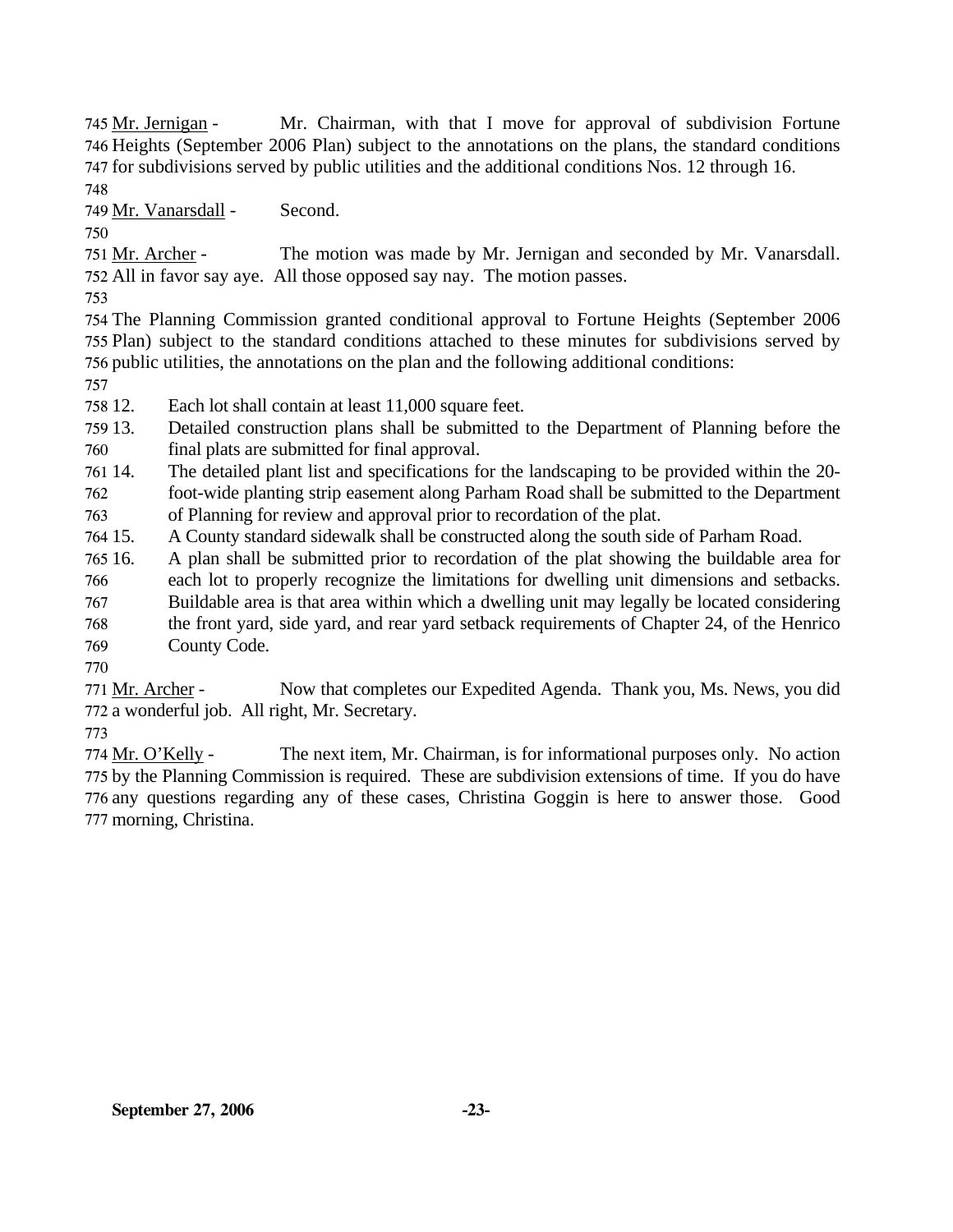### 778 **SUBDIVISION EXTENSIONS OF CONDITIONAL APPROVAL**  779 **FOR INFORMATIONAL PURPOSES ONLY**

780

| <b>Subdivision</b>             | <b>Magisterial</b><br><b>District</b> | Original<br>No. of | <b>Remaining</b><br>Lots | <b>Previous</b><br><b>Extensions</b> | Year(s)<br><b>Extended</b> |
|--------------------------------|---------------------------------------|--------------------|--------------------------|--------------------------------------|----------------------------|
|                                |                                       | Lots               |                          |                                      | Recom-<br>mended           |
| <b>Bridleton Landing</b>       | Varina                                | 158                | 106                      | 1                                    | 1 Year                     |
| (September 2004 Plan)          |                                       |                    |                          |                                      | 9/26/07                    |
| <b>Britton Oaks, Section 1</b> | <b>Varina</b>                         | 26                 | 26                       |                                      | 1 Year                     |
| (September 2004 Plan)          |                                       |                    |                          |                                      | 9/26/07                    |
| <b>Gill Dale Forest</b>        | <b>Varina</b>                         | 34                 | 34                       | 1                                    | 1 Year                     |
| (September 2004 Plan)          |                                       |                    |                          |                                      | 9/26/07                    |
| <b>Hidden Haven</b>            | <b>Varina</b>                         | 50                 | 50                       | 1                                    | 1 Year                     |
| (September 2004 Plan)          |                                       |                    |                          |                                      | 9/26/07                    |
| <b>Newstead Landing</b>        | <b>Varina</b>                         | 30                 | 8                        | 3                                    | 1 Year                     |
| (September 2002Plan)           |                                       |                    |                          |                                      | 9/26/07                    |
| <b>Techpark</b>                | <b>Varina</b>                         | $\mathbf{0}$       | $\bf{0}$                 | $\boldsymbol{0}$                     | 1 Year                     |
| (September 2005 Plan)          |                                       |                    |                          |                                      | 9/26/07                    |

781

782 Ms. Goggin - Good morning.

783

Are there any questions for Ms. Goggin? No questions. Thank you Ms. 785 Goggin. 784 Mr. Archer -

786

Does this means that the construction in Varina is going to be slowing 788 down? They are all in Varina. Or is it just that people are just waiting a little bit, longer is that it? 787 Mrs. O'Bannon -789

It could be that somebody is waiting for a wetlands permit before they can 791 get construction plan approval or something like that. 790 Ms. Goggin -

792

793 Mrs. O'Bannon - Okay. Thank you.

794

All right. Are there any more questions for Ms. Goggin? No questions. 796 Thank you, Ms. Goggin. Mr. Secretary. 795 Mr. Archer -

797

With that, Mr. Chairman, I think we have five cases to be heard on the 799 regular agenda and the first of those is on page 3. It is a transfer of approval request for POD-56-74, Commonwealth Tents. 800 798 Mr. O'Kelly -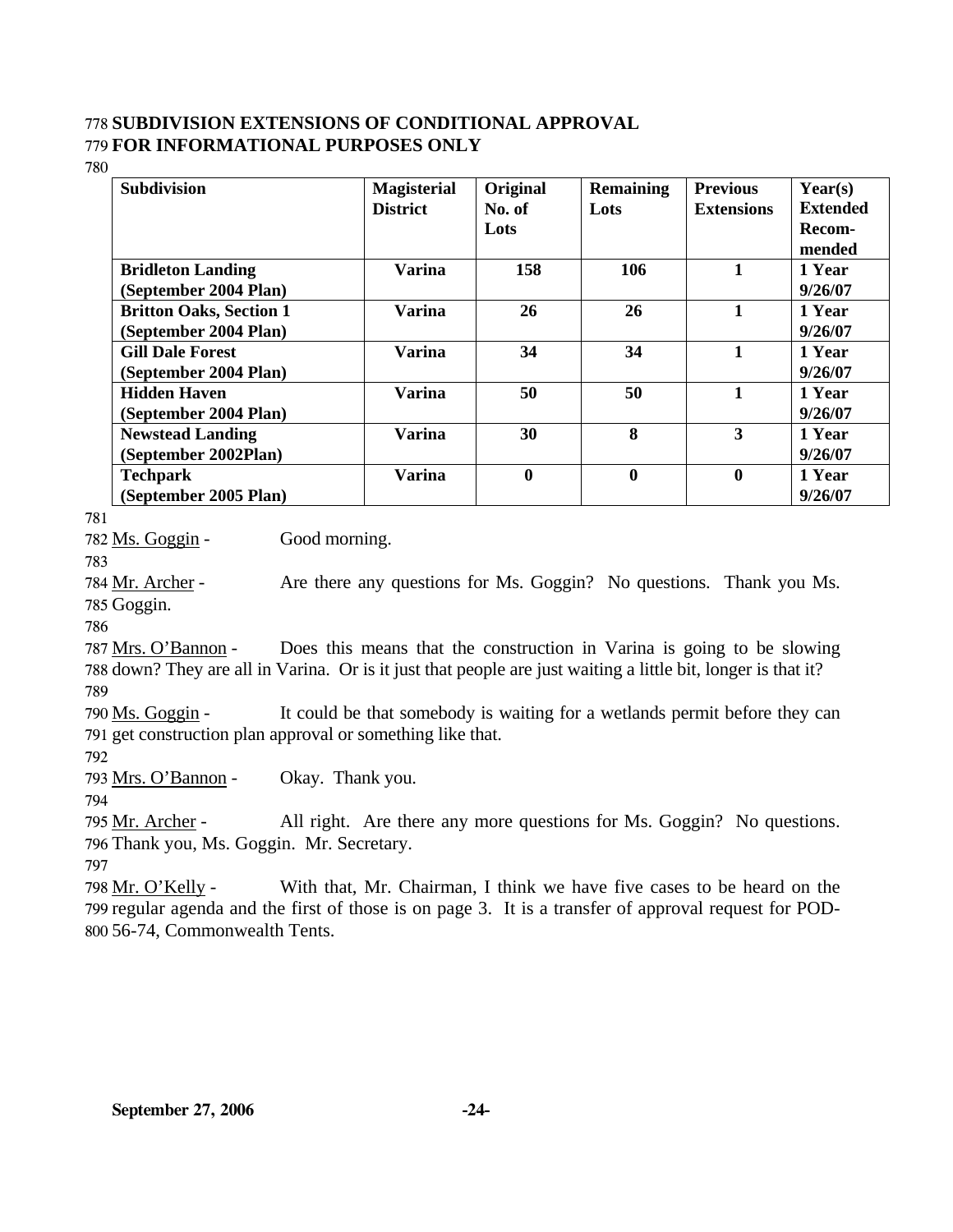#### 801 **TRANSFER OF APPROVAL (Deferred from the March 22, 2006 Meeting)**  802

| POD-56-74                 | John Hodgson for W&H, LLC: Request for transfer of                      |
|---------------------------|-------------------------------------------------------------------------|
| <b>Commonwealth Tents</b> | approval as required by Chapter 24, Section 24-106 of the               |
| (Formerly Bertozzi        | Henrico County Code from A. Bertozzi, Inc. to W&H, LLC. The             |
| Warehouse)                | 3.076-acre site is located on the east line of Greendale Road           |
| 5603 Greendale Road       | between Irisdale Avenue and Greenway Avenue at 5603                     |
|                           | Greendale Road on parcel 775-745-7650. The zoning is M-1,               |
|                           | Light Industrial District. County water and sewer. ( <b>Brookland</b> ) |

803

Is there anyone in the audience in opposition to this transfer of approval 805 request, POD-56-74, Commonwealth Tents, in the Brookland District? No opposition. Good 806 morning, Mr. Kennedy. 804 Mr. Archer -

807

Good morning. Staff met yesterday with Mr. Hodgson, who has made some progress within the six months that this has been deferred from here. He expressed 809 810 appreciation for the consideration that the staff and the Planning Commission have given him to 811 be able to clean up the building and start to rectify all of the deficiencies. He has addressed the 812 deficiencies with the exception of one which is replacement stop signs. Those deficiencies 813 included repaving the parking lot, fixing the wall... There was a screening wall at the back of the 814 property which was falling down and had holes in it. He has repaired that and painted it. He has 815 painted the building, replaced the façade on the building, removed all of the debris in the back of 816 the building, and removed some storage containers as well. He has made significant progress. 817 The only thing that is outstanding is replacement stop signs. He just wasn't able to get them 818 there in time. So what he has requested, he has agreed to do that by October 31, 2006. We have 819 amended the condition to reflect that fact that no bond would be required for this one minor 820 thing. So, instead of going to March with a bond he will replace the sign by October 31. With 821 that, staff recommends approval. 808 Mr. Kennedy -

822

| September 27, 2006         | $-25-$                                                                      |
|----------------------------|-----------------------------------------------------------------------------|
| 838 Mr. Jernigan -         | Second.                                                                     |
| 837                        |                                                                             |
| 836 added condition No. 1. |                                                                             |
| 835 Mr. Vanarsdall -       | No. I move that POD-56-74, Commonwealth Tents be approved with the          |
| 834                        |                                                                             |
| 833 Mr. Archer -           | Would you like to hear from anyone, Mr. Vanarsdall?                         |
| 832                        |                                                                             |
| 831 questions.             |                                                                             |
| 830 Mr. Vanarsdall -       | Well, he's come a long way and that good. I don't have any more             |
| 829                        |                                                                             |
| 828 Mr. Kennedy -          | Yes, sir.                                                                   |
| 827                        |                                                                             |
|                            | 826 has made on that. That's really good. And, you are okay about the bond? |
| 825 Mr. Vanarsdall -       | I was delighted yesterday when you told me of the improvements that he      |
| 824                        |                                                                             |
| 823 Mr. Archer -           | All right. Are there any questions by the Commission for Mr. Kennedy?       |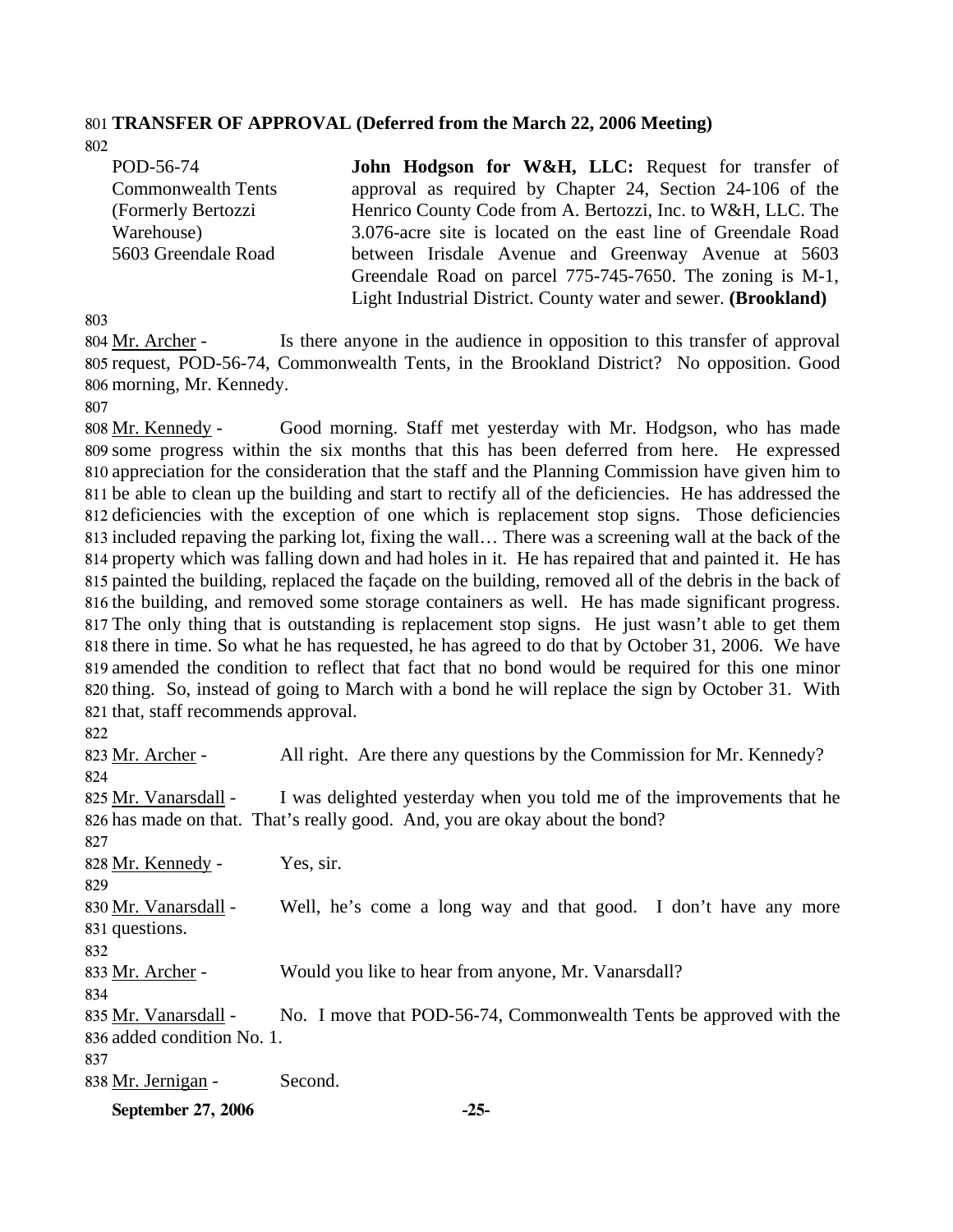The motion was made by Mr. Vanarsdall and seconded by Mr. Jernigan. All in favor say aye…all opposed say nay. The motion passes. 840 839 Mr. Archer -

841

842 The Planning Commission approved the transfer of approval request for POD-56-74, 843 Commonwealth Tents, subject to the standard and added conditions previously approved and the 844 following additional condition:

845

846 1. 1. The remaining site deficiencies as identified in the inspection report, dated **March 21,** 

847 **2006**, shall be corrected by **October 31, 2006**.

### 848 **LANDSCAPE PLAN**

849

LP/POD-14-05 Linden Pointe – Staples Mill Road and Springfield Road **Koontz-Bryant, P.C. for HHHunt Companies:** Request for approval of a landscape plan, as required by Chapter 24, Sections 24-106 and 24-106.2 of the Henrico County Code. The 10.36-acre site is located at the northwest corner of the intersection of Springfield Road (State Route 157) and Staples Mill Road (U.S. Route 33) on parcel 761-769-5748. The zoning is R-5C, General Residence District (Conditional). **(Brookland)** 

850

Is there anyone in the audience in opposition to landscape plan LP/POD-14-05, Linden Pointe, in the Brookland District? No opposition. Mr. Kennedy. 852 851 Mr. Archer -

853

Staff met with the applicant yesterday and they annotated the plan that is 855 before you. There are two outstanding issues and what I'm going to do is review the plan and 856 explain the outstanding issues. The applicant has requested a deferral of the landscape plan 857 portion of this plan. They have requested approval only of the lighting plan at this time and the 858 fence plan so that they can move forward and come back with additional information. The plan 859 itself, the additional annotations on the plan, indicated that the segmented walls along the side 860 property line opposite Springfield Road, would be a segmented, split-face block retaining wall. 861 And the retaining wall that was poured in place within the site will also have a segmented block 862 face on it with wing walls. They also agreed to request a vacation of the drainage easements 863 along the perimeter, to permit larger garages and that the right-of-way along Staples Mill Road 864 will be sodded and irrigated and the common area around the lake would be irrigated. Those are 865 the things that they have agreed to. In addition, supplemental landscaping would be provided at 866 the corner of Springfield and Staples Mill Road. 854 Mr. Kennedy -

867

 The two outstanding issues are that the pond is a very prominent feature and staff requested that a gazebo to be placed on top of some of the drainage pipes that face Staples Mill Road and the forebay because of the aesthetic quality of that will be detrimental to the site and the applicant has not agreed to that at this time. They are exploring the cost of that. The other thing that staff requested yesterday was that they install a gatehouse at the Staples Mill entrance. It is a gated community and since it is a major thoroughfare without a gatehouse, even an ornamental gatehouse, otherwise, it would leave people to think that it was a regular entrance and we just felt that at least an ornamental gatehouse would be appropriate to kind of give people the idea

**September 27, 2006 -26-**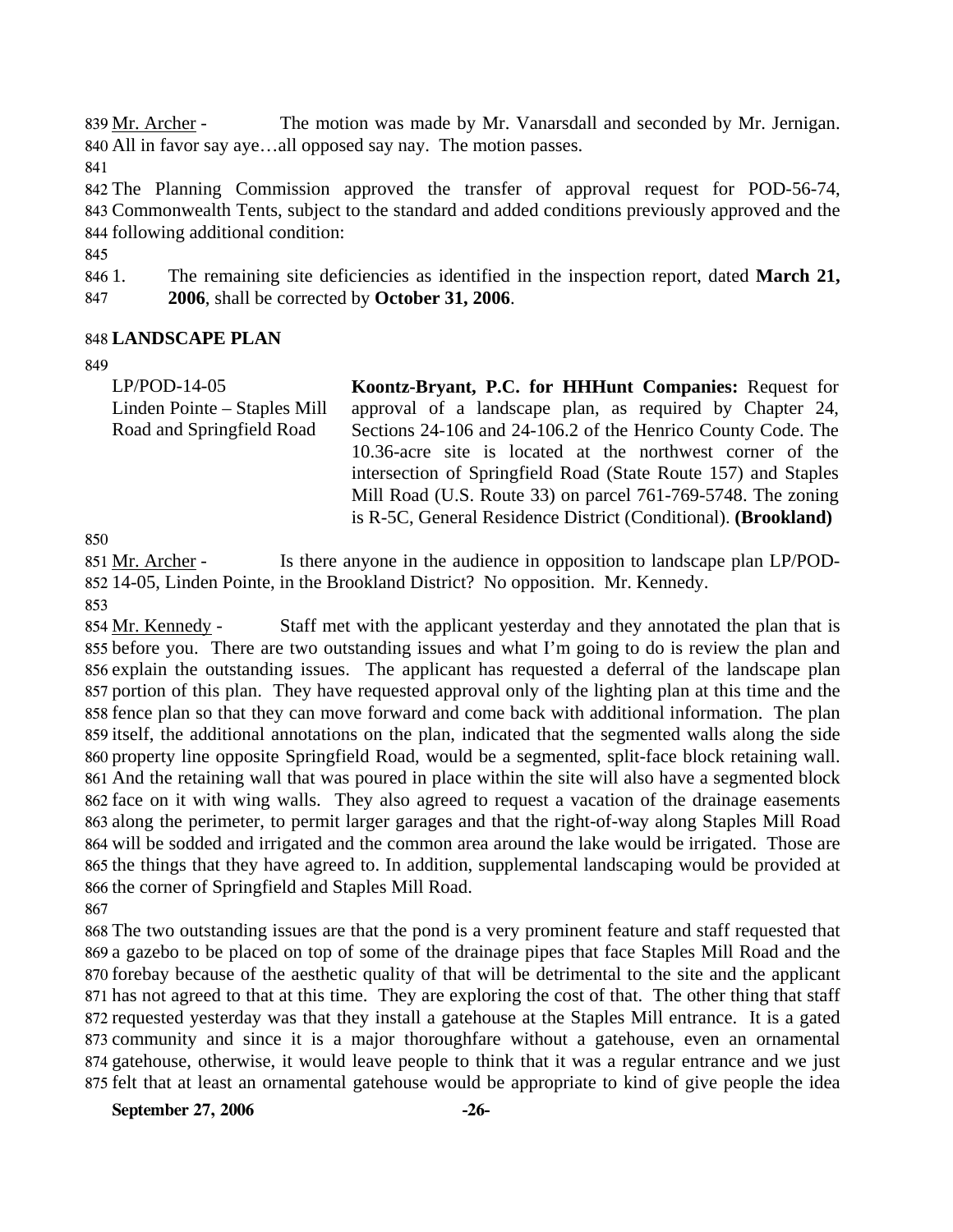that this was a gated community and help people who are approaching it. The applicant has not agreed to address those two concerns at this time and has requested a deferral of the landscape portion in order to give them more time to address staff's concerns. At this point, we are recommending approval of the plan with the conditions but they are requesting deferral of the landscape plan and just approval at this time of the lighting and the fence plan so that they can continue to construct the fence as shown on the plan. There is a fence around the entire perimeter of the property, a PVC fence on the interior side, a brick and metal picket fence on the outside along Staples Mill Road with some decorative walls at the entrance on Springfield Road. 884

885 Mrs. O'Bannon - Are you recommending an ornamental guardhouse? 886

Yes. Just something to give people the impression.... They understand 888 when they are coming down Staples Mill Road that is the gate entrance to a community. 887 Mr. Kennedy -

889

890 Mrs. O'Bannon - What would be the problem if they didn't?

891

They would, basically, will come in to make an approach and not knowing 893 that it is controlled and it's a major thoroughfare and it's a 55mph road at that point, so we want 894 them to know that they will come to a stop and that they just can't drive in. At night they may not be able to see the gate very clearly so it will just kind of give them the impression so that 895 896 they will know when they are approaching it that, coming from a 55mph road, that they are 897 going to have a true stop condition. 892 Mr. Kennedy -

898

Your concern is that they are going to come in very fast and maybe crash 900 the gate. 899 Mrs. O'Bannon - $0<sub>0</sub>1$ 

| 90 L                 |                                                                                                     |
|----------------------|-----------------------------------------------------------------------------------------------------|
| 902 Mr. Kennedy -    | Yes.                                                                                                |
| 903                  |                                                                                                     |
| 904 Mrs. O'Bannon -  | And therefore cause a problem for the folks that live there.                                        |
| 905                  |                                                                                                     |
| 906 Mr. Kennedy -    | Yes.                                                                                                |
| 907                  |                                                                                                     |
| 908 Mrs. O'Bannon -  | Thank you.                                                                                          |
| 909                  |                                                                                                     |
| 910 Mr. Archer -     | Are there any other questions for Mr. Kennedy?                                                      |
| 911                  |                                                                                                     |
| 912 Mr. Vanarsdall - | Mr. Kennedy, that was quite a lengthy meeting yesterday, and Ms. News                               |
|                      | 913 took a page and a half of notes, so do you have all of those notes incorporated in this and the |

914 annotations on the plans?

915

All those notes are incorporated including the annotations on the plan, the 917 exception, which is a condition, is the gatehouse and the gazebo. And those two items have not 918 been agreed to by the applicant. 916 Mr. Kennedy -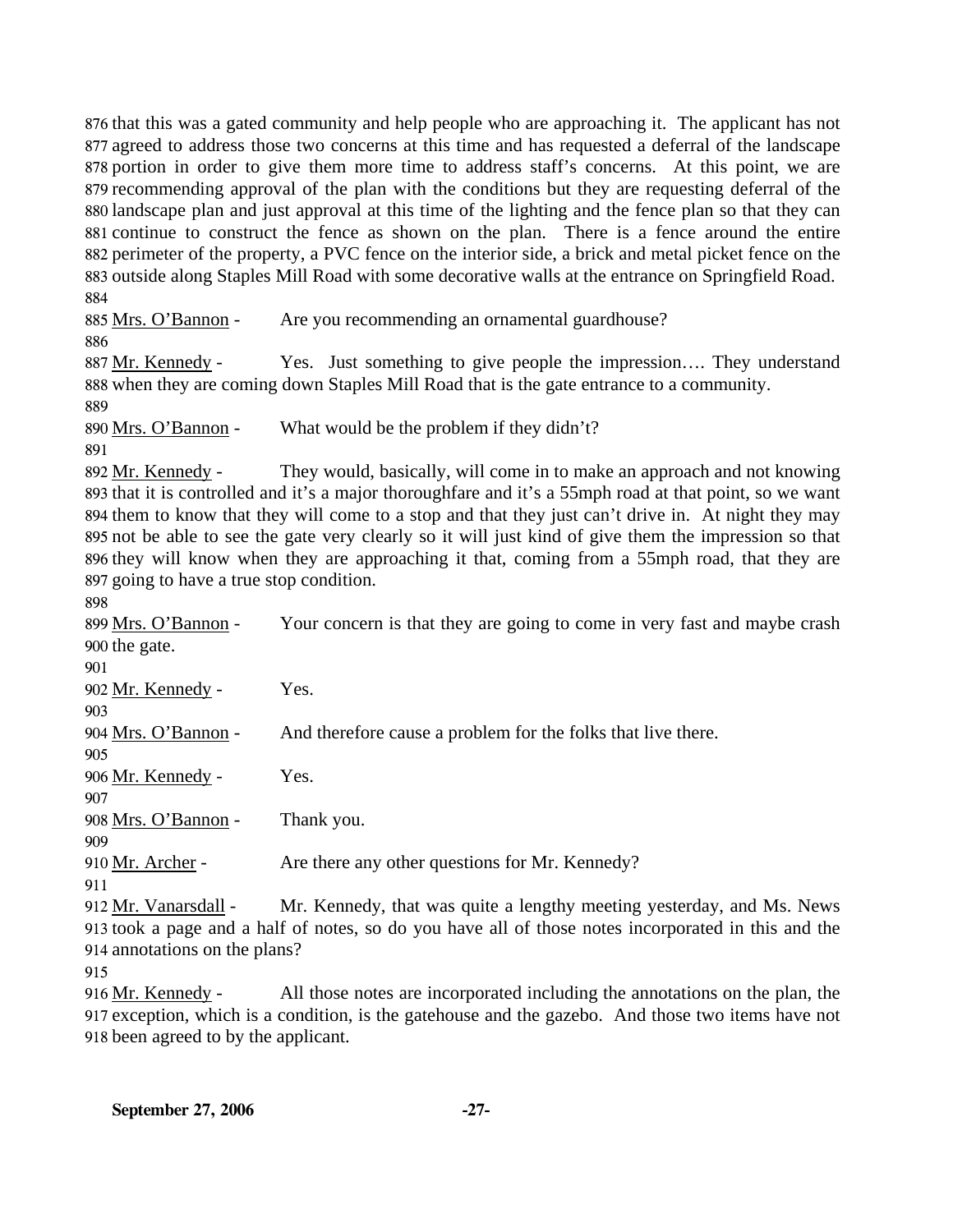Now the date of the plans that we are approving this morning is the  $27<sup>th</sup>$  of 920 September, is that right? 919 Mr. Vanarsdall -921 922 Mr. Kennedy - Yes, sir, it is. 923 924 Mr. Vanarsdall - That's what at the bottom. Now.... 925 926 Mr. Jernigan - Do we have to waive the time limit? 927 No, sir. The annotations were made by staff in agreement. The plan was 929 submitted on time. 928 Mr. Kennedy -930 The other thing I need to know. This condition that has been added, No. 932 6, have they agreed to that? 931 Mr. Vanarsdall -933 No, sir. They are not in agreement with it and that is why they want a 935 deferral on the landscape portion. They want to defer it for another month to consider.... 934 Mr. Kennedy -936 937 Mr. Vanarsdall - They are not in agreement with this after we talked about it? 938 They are not in agreement with that nor the addition of the gatehouse on 940 Staples Mill Road. 939 Mr. Kennedy -941 942 Mr. Vanarsdall - What portion do you want to defer them, this only says landscape plan. 943 Basically, they want the lighting plan approved and then fence plan but 945 they want to defer the landscape plan. 944 Mr. Kennedy -946 947 Mr. Vanarsdall - Okay. For how long? 948 949 Mr. Kennedy - For one month, the October 25 meeting. 950 Okay. Would one of you like to come down so that I can ask you a 952 question? How are you? It's good to see you again. 951 Mr. Vanarsdall -953 954 Mr. Archer - Identify yourself for the record, if you would please. 955 956 Mr. Repsher - I'm Mike Repsher with HHHunt Homes. 957 958 Mr. Vanarsdall - So, you are not agreement with No. 6, I guess you saw it? 959 No, not at this time. After our meeting yesterday, we didn't have enough 961 time to look at the cost of adding the gazebo and gatehouse to the property. 960 Mr. Repsher -962 963 Mr. Vanarsdall - Do you think you will have it wrapped up within 30 days from now?

**September 27, 2006 -28-**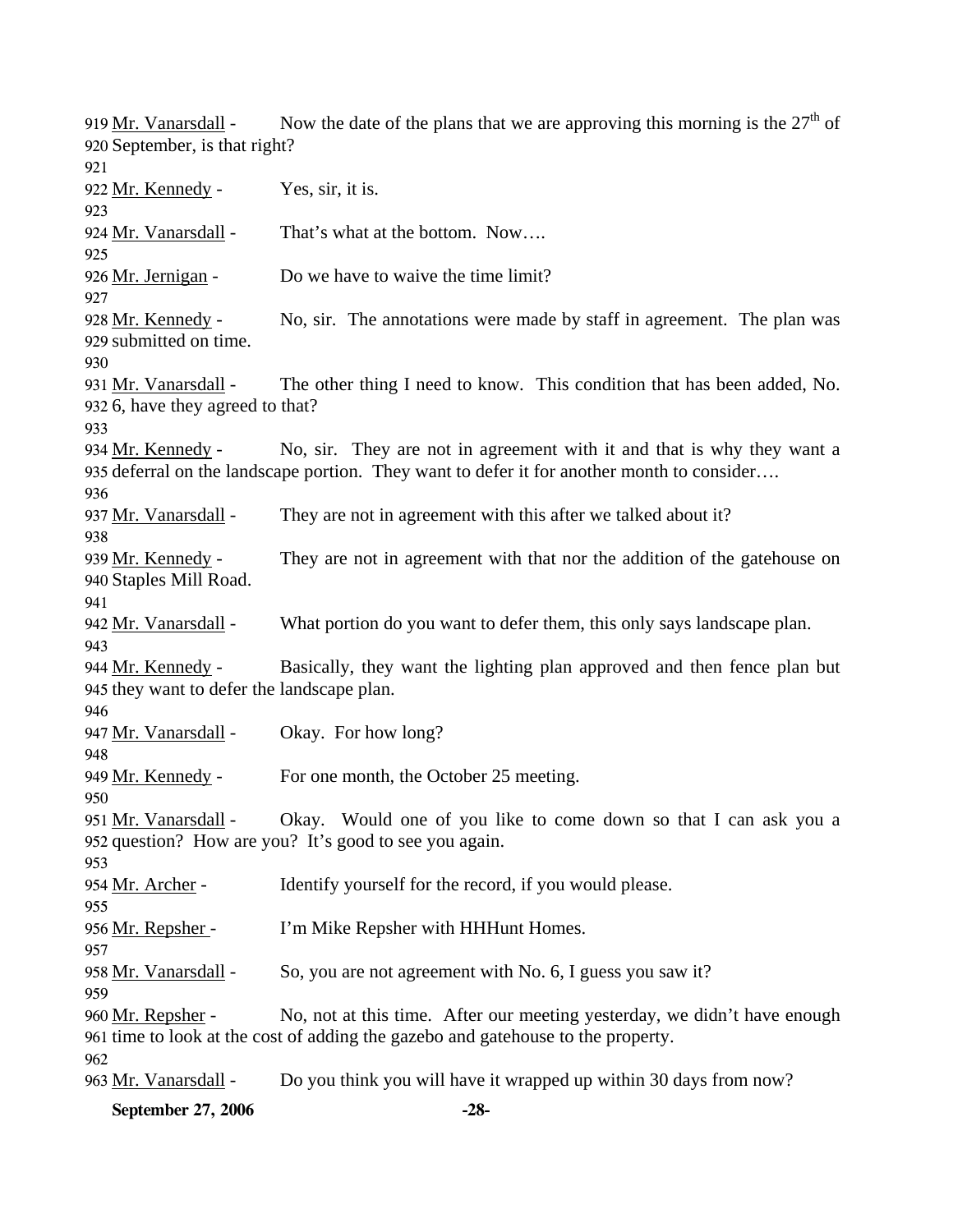| 964 Mr. Repsher -<br>965                                                                                                                                                     | Yes, we do. |                                                                                                                                                                                                                                                                                                                                                                                                                                                                                                                                                                                                                                               |
|------------------------------------------------------------------------------------------------------------------------------------------------------------------------------|-------------|-----------------------------------------------------------------------------------------------------------------------------------------------------------------------------------------------------------------------------------------------------------------------------------------------------------------------------------------------------------------------------------------------------------------------------------------------------------------------------------------------------------------------------------------------------------------------------------------------------------------------------------------------|
| 966 Mr. Vanarsdall -<br>967                                                                                                                                                  |             | All right. Do you want to defer it?                                                                                                                                                                                                                                                                                                                                                                                                                                                                                                                                                                                                           |
| 968 Mr. Repsher -<br>969                                                                                                                                                     | Yes, we do. |                                                                                                                                                                                                                                                                                                                                                                                                                                                                                                                                                                                                                                               |
| 970 Mr. Vanarsdall -<br>971                                                                                                                                                  |             | Okay. Thank you. It was nice meeting you yesterday.                                                                                                                                                                                                                                                                                                                                                                                                                                                                                                                                                                                           |
| 972 Mr. Archer -<br>973                                                                                                                                                      |             | All right, Mr. Vanarsdall.                                                                                                                                                                                                                                                                                                                                                                                                                                                                                                                                                                                                                    |
| 974 Mr. Vanarsdall -<br>975 until October 25, 2006, at the applicant's request.<br>976                                                                                       |             | I move that LP/POD-14-05, Linden Pointe, landscape plan be deferred                                                                                                                                                                                                                                                                                                                                                                                                                                                                                                                                                                           |
| 977 Mr. Jernigan -<br>978                                                                                                                                                    | Second.     |                                                                                                                                                                                                                                                                                                                                                                                                                                                                                                                                                                                                                                               |
| 979 Mr. Archer -<br>981                                                                                                                                                      |             | The motion was made by Mr. Vanarsdall and seconded by Mr. Jernigan.<br>980 All in favor say ayeall opposed say nay. The motion passes.                                                                                                                                                                                                                                                                                                                                                                                                                                                                                                        |
| Mr. Kennedy, I appreciate all of the work that you did on that. And Ms.<br>982 Mr. Vanarsdall -<br>983 News took more notes than a court recorder.<br>984                    |             |                                                                                                                                                                                                                                                                                                                                                                                                                                                                                                                                                                                                                                               |
| 985 Pursuant to the applicant's request, the Planning Commission deferred the landscape plan for<br>986 LP/POD-14-05, Linden Pointe, to its October 25, 2006 meeting.<br>987 |             |                                                                                                                                                                                                                                                                                                                                                                                                                                                                                                                                                                                                                                               |
| 988 Mr. Vanarsdall -                                                                                                                                                         |             | Mr. Chairman, before we go any farther, the case we just went over<br>989 LP/POD-14-05, Linden Pointe, we are also deferring the lighting plan.                                                                                                                                                                                                                                                                                                                                                                                                                                                                                               |
| 990<br>991 Mr. Archer -<br>992                                                                                                                                               |             | So, noted. As long as we get it in the record. All right, let's continue.                                                                                                                                                                                                                                                                                                                                                                                                                                                                                                                                                                     |
| 993 PLAN OF DEVELOPMENT                                                                                                                                                      |             |                                                                                                                                                                                                                                                                                                                                                                                                                                                                                                                                                                                                                                               |
| 994                                                                                                                                                                          |             |                                                                                                                                                                                                                                                                                                                                                                                                                                                                                                                                                                                                                                               |
| POD-52-06<br>Ethan Allen @ Towne Center<br>West – W. Broad Street                                                                                                            |             | Balzer & Associates, Inc. for Town Center West, LLC and<br>Ethan Allen Home Interiors: Request for approval of a plan of<br>development, as required by Chapter 24, Section 24-106 of the<br>Henrico County Code, to construct a one-story, 23,980 square<br>foot furniture store in an existing shopping center. The 2.14-<br>acre site is located on the northeast corner of W. Broad Street<br>(U.S. Route 250) and Town Center West Boulevard (private) on<br>part of parcel 735-764-6278. The zoning is B-2C, Business<br>District (Conditional) and WBSO (West Broad Street Overlay)<br>District. County water and sewer. (Three Chopt) |
| 995                                                                                                                                                                          |             |                                                                                                                                                                                                                                                                                                                                                                                                                                                                                                                                                                                                                                               |

Is there anyone in the audience in opposition to this case, POD-52-06, Ethan Allen @ Towne Center West, in the Three Chopt District? No opposition. Good 997 998 morning, Mr. Wilhite. 996 Mr. Archer -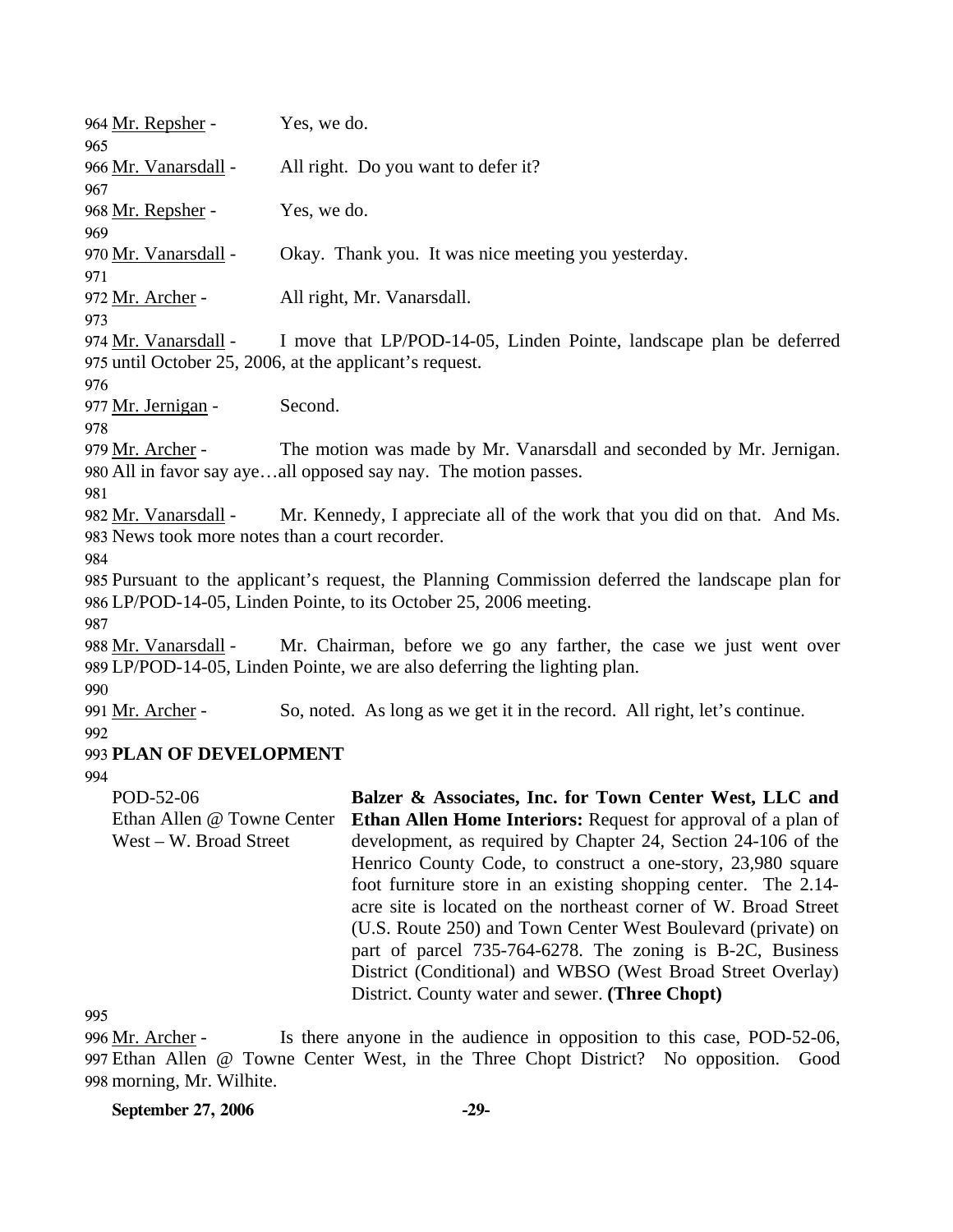Good morning, thank you, Mr. Chairman. Good morning, Commission 1000 members. The handout that you just received has a revised site plan and revised architectural 1001 plans. The site plan was revised at the request of staff to remove the shared access drive on the north side of the building so that it would straddle the property line with the adjacent 1002 1003 undeveloped property. This allowed for some additional greenspace on the north side of the 1004 building plus the addition of a sidewalk at the head of parking spaces. There were some small 1005 minor comments on extending a landscape island and adjusting a sidewalk on the site. 999 Mr. Wilhite -1006

 The architectural plans were revised due to the original ones not meeting the proper requirements for the amount of brick that was suppose to be on the buildings. There is a requirement for at least 50 % brick on the front façade, 35% on the westernmost façade along Town Center Boulevard and a total of 35% brick for the entire building. The brick has been added to the base of the building, underneath the pilasters, and they have provided calculations that those percentages have now met. With that, staff can recommend approval of the revised site plans and architectural plans. On page 4 of your addendum there is staff's recommendation for approval.

1015

All right. Thank you, Mr. Wilhite. Are there any questions for Mr. Wilhite by Commission members? All right, no questions. Do you need to hear from anybody? 1017 1016 Mr. Archer -1018

No and there is no opposition so I'm ready to make a motion. Mr. 1020 Chairman, with that I will move for approval of POD-52-06, Ethan Allen @ Towne Center West, 1021 subject to the standard conditions for developments of this type, and the following additional 1022 conditions Nos. 24 through 32 and staff's recommendation on the addendum. 1019 Mr. Jernigan -

1023

1024 Mr. Vanarsdall - Second.

1025

The motion was made by Mr. Jernigan and seconded by Mr. Vanarsdall. 1027 All in favor say aye...all opposed say nay. The motion passes. 1026 Mr. Archer -

1028

1029 The Planning Commission approved POD-52-06, Ethan Allen @ Towne Center West, subject to 1030 the annotations on the plans, the standard conditions attached to these minutes for developments 1031 of this type, and the following additional conditions:

1032

1033 24. 1034 1035 1036 1037 The easements for drainage and utilities as shown on approved plans shall be granted to the County in a form acceptable to the County Attorney prior to any occupancy permits being issued. The easement plats and any other required information shall be submitted to the County Real Property Agent at least sixty (60) days prior to requesting occupancy permits.

1038 25. 1039 25. The developer shall provide fire hydrants as required by the Department of Public Utilities and Division of Fire.

1040 26 Outside storage shall not be permitted.

1041 27. 1042 The proffers approved as a part of zoning case C-49C-04 shall be incorporated in this approval.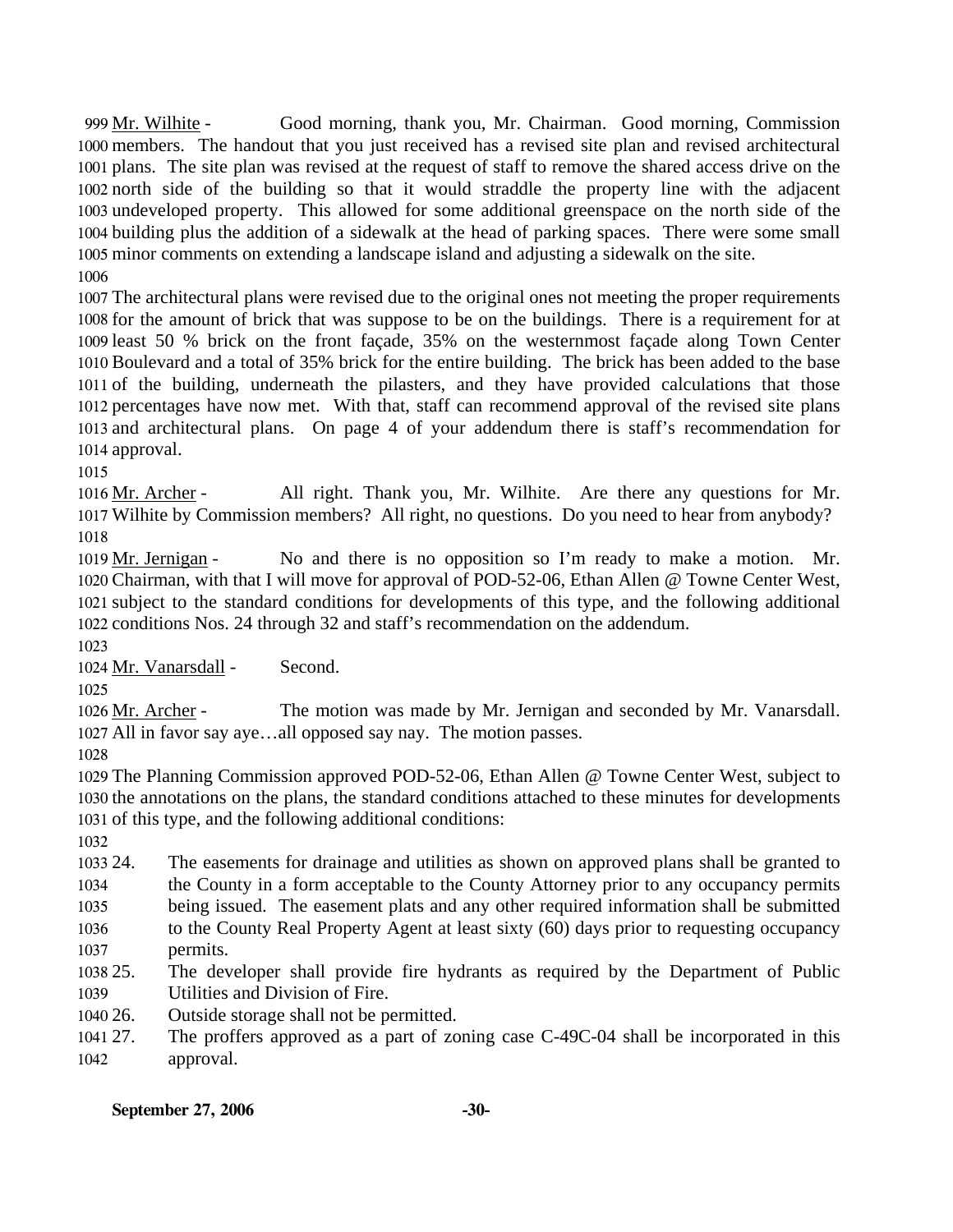1043 28. 1044 1045 Deviations from County standards for pavement, curb or curb and gutter design shall be approved by the County Engineer prior to final approval of the construction plans by the Department of Public Works.

1046 29. 1047 1048 Insurance Services Office (ISO) calculations must be included with the plans and contracts and must be approved by the Department of Public Utilities prior to the issuance of a building permit.

1049 30. 1050 1051 1052 1053 The location of all existing and proposed utility and mechanical equipment (including HVAC units, electric meters, junction and accessory boxes, transformers, and generators) shall be identified on the landscape plans. All equipment shall be screened by such measures as determined appropriate by the Director of Planning or the Planning Commission at the time of plan approval**.**

- 1054 31. 1055 The ground area covered by all the buildings shall not exceed in the aggregate 25 percent of the total site area.
- 1056 30. No merchandise shall be displayed or stored outside of the building(s) or on sidewalk(s).
- 1057

# 1058 **PLAN OF DEVELOPMENT & SPECIAL EXCEPTION**

1059

POD-57-06 Sierra Suites Hotel - Short Pump Town Center (POD-6-01 Revised)

**McKinney & Company for Short Pump Town Center, LLC and Lodgeworks, LP:** Request for approval of a plan of development and special exception for buildings exceeding three stories and 45 feet in height as required by Chapter 24, Sections 24-106 and 24-94(b) of the Henrico County Code, to construct a seven-story, 83.5 **83.67** foot, 134-room hotel and 11,454 square foot of retail space in an existing shopping center. The one-acre portion of the 147-acre site is located on the north line of W. Broad Street (U.S. Route 250) at its intersection with Lauderdale Drive on part of parcel 738-764-0203. The zoning is B-3C, Business District (Conditional) and WBSO (West Broad Street Overlay) District. County water and sewer. **(Three Chopt)** 

1060

Is there anyone in the audience in opposition to POD-57-06, Sierra Suite 1062 Hotel, in the Three Chopt District? No opposition. Mr. Wilhite. 1061 Mr. Archer -

1063

Thank you, again. The original POD for Short Pump Town Center 1065 showed this particular site as being a retail space, I think approximately 30,000 square feet. The 1066 new proposal does have retail space on the ground floor, 11,454 square feet and the hotel for the 1067 remainder of the balance of the site. We had been trying to get some additional architectural 1068 information. There are some structures on the roof which we are not sure of what the use is at 1069 this point. They may be decorative elements or they may be something that houses mechanical 1070 equipment and we have not been able to get exact details on the use of those spaces. With that, 1071 staff had written the request for a special exception from a worst case standpoint calling it seven 1072 stories and 83.5 feet. We got some information just this morning that the actual height would be 83.67 feet instead and that would be an adjustment on the caption. It could very well be, 1073 1074 depending on what the uses of the structures are, they may end up, under the zoning definition 1075 being six stories and something less than 83.67 feet. The appearance though would not change 1064 Mr. Wilhite -

**September 27, 2006** -31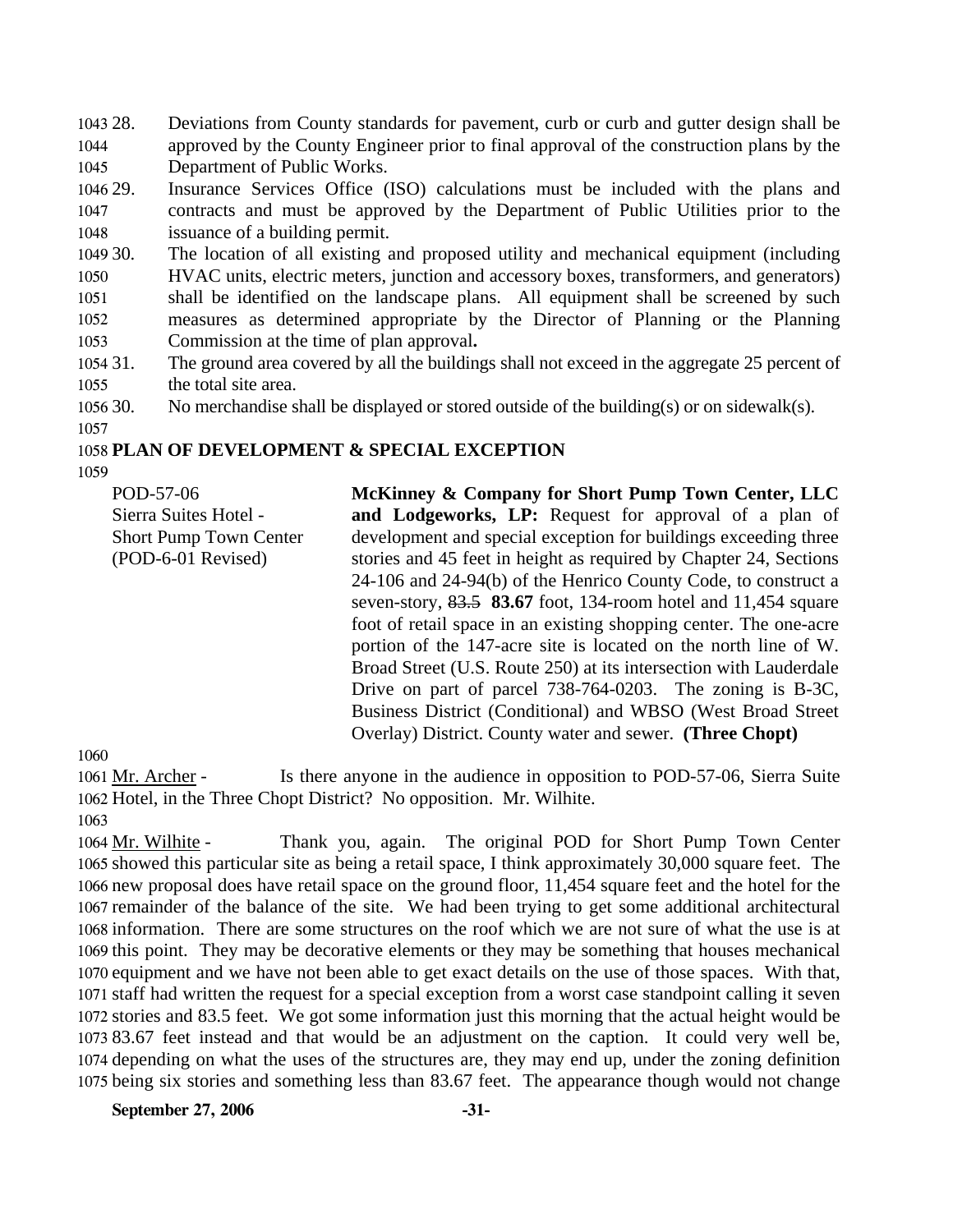1076 on the exterior.

1077

 There are two added conditions on your addendum. One deals with the fact that we did not get any architectural plans for the retail portion of this building. Condition No. 34, which is on page six of your addendum, requires architectural plans to be submitted to the Director of Planning for review and approval prior to their submitting an application for a building permit for that portion of the building.

1083

 Condition No. 35 deals with a problem that has come up recently. The portion of the plaza south of this building, under the original POD, was supposed to be an emergency access for the Fire Department's apparatus into the mall area. Since the center was built, there have been some intrusions by some structures and some landscaping that hinders Fire access to the middle portion of the plaza area. There have been two fires at the restaurant, Rocky Mountain Grill, and the changes have hindered the Fire Department access to this. Condition No. 35 states that this problem will be fixed with construction plans for signature and that adequate Fire access will be provided into the center satisfactory to the Department of Fire. With that, staff can recommend approval of the plan, subject to your approval of the special exception with added conditions Nos. 34 and 35 as they appear on your addendum.

1094

Kevin, could you show the Commission the elevations to this building. It 1096 is a very attractive building. 1095 Mr. O'Kelly -

1097

In looking at it, the access of the front door of the hotel is at the east. It is 1099 towards the east, that's what it appears to be? And, then is the Fire access directly beside there? 1098 Mrs. O'Bannon -1100

The orientation of the hotel would be to the east, to the parking lot area, 1102 there would be a drop off area. And the plaza that runs to the south of the building is where we 1103 have an issue with Fire access and that would need to be modified. 1101 Mr. Wilhite -

1104

That's what it appears to be. I just want to be sure that is sufficient space. 1106 Are they going to need to bring in a fire truck, is that what they are anticipating bringing a fire 1107 truck through there? 1105 Mrs. O'Bannon -

1108

Yes, that was the case. The fire truck was supposed to be able to travel all 1110 the way to roughly the front of the edge of Dick's, which is immediately adjacent to it. And I 1111 think they've got an outdoor fireplace that's been installed since the plans were approved and I 1112 think some landscaping may be blocking that access but they have had trouble getting to the 1113 center of that site. 1109 Mr. Wilhite -

1114

And in the winter people like sitting around there (the outdoor fireplace), 1116 it's fun, they don't want to take it down. 1115 Mrs. O'Bannon -

1117

Well, I'm not sure what is going to happen with that, they may be able to 1119 relocate it, it was a comment from the Fire Department. We haven't resolved exactly what needs 1120 to be done to fix the situation. 1118 Mr. Wilhite -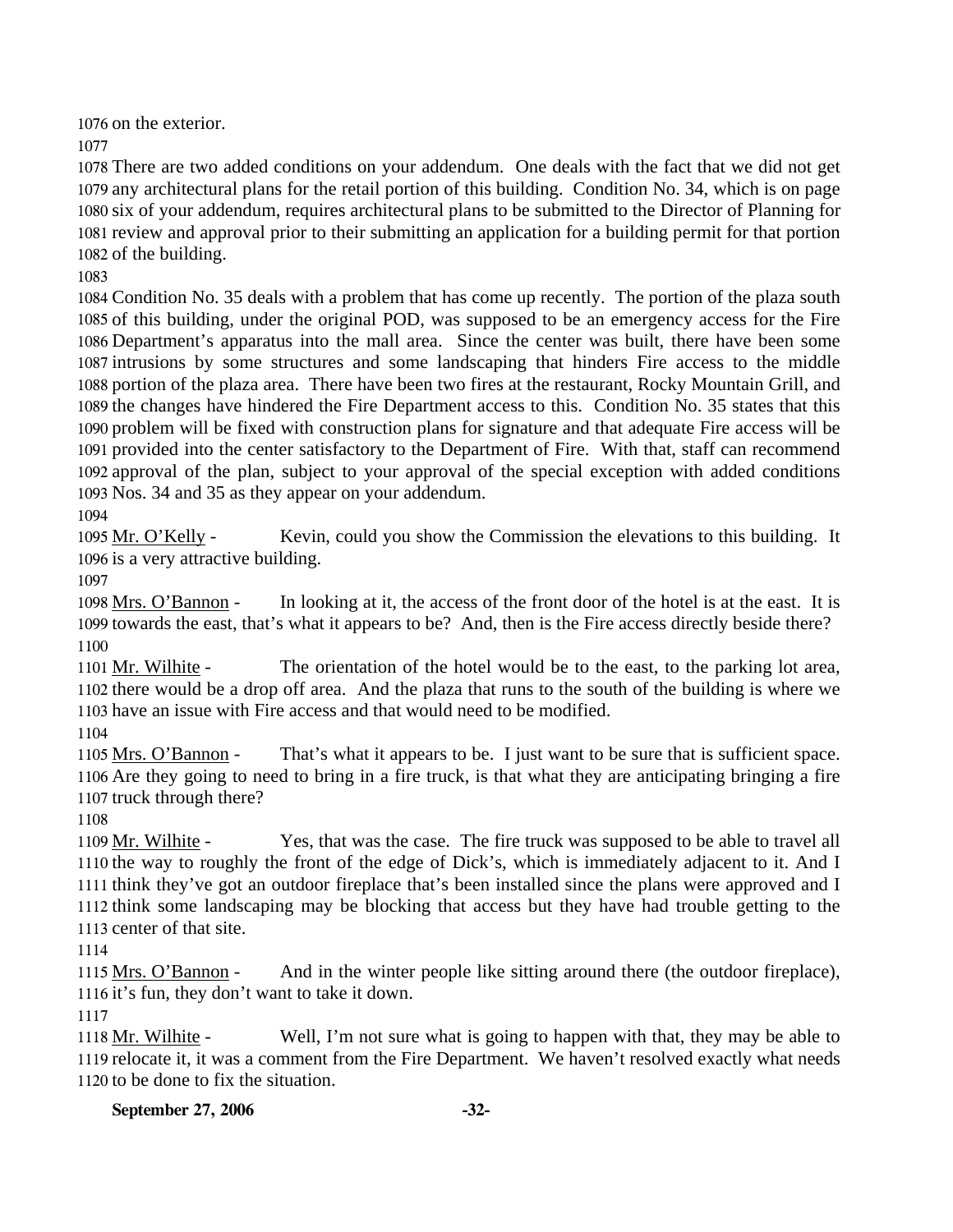Right. So, they actually want to drive a truck through there, is what you 1122 are saying is the intent. 1121 Mrs. O'Bannon -

1123

1124 Mr. Wilhite - That was their original intent.

1125

1126 Mrs. O'Bannon - Thank you.

1127

All right. Are there any further questions for Mr. Wilhite? Mr. Jernigan, 1129 do you need to hear from anyone else? 1128 Mr. Archer -

1130

No. I think I'm okay as long as we've got that emergency access cleared 1132 up. All right, Mr. Chairman, first of all, do we need two motions, one for the special exception 1133 and then the POD. 1131 Mr. Jernigan -

1134

No. I think under 24-2 of the Code, Mr. Jernigan, you can approve both 1136 the POD and the special exception with one motion. 1135 Mr. O'Kelly -

1137

With that, I will move for approval of POD-57-06 and special exception to 1139 the Sierra Suites Hotel in the Short Pump Town Center and the seven-story building at the total 1140 feet measures 83.67 feet. The standard conditions for developments of this type and the 1141 following additional conditions Nos. 24 through 33 on the agenda and on the addendum Nos. 34 1142 and 35 added. 1138 Mr. Jernigan -

1143

1144 Mr. Vanarsdall - Second.

1145

The motion was made by Mr. Jernigan and seconded by Mr. Vanarsdall. 1147 All in favor say aye...all opposed say nay. The motion passes. 1146 Mr. Archer -

1148

1149 The Planning Commission approved POD-57-06, Sierra Suites Hotel, subject to the annotations 1150 on the plans, the standard conditions attached to these minutes for developments of this type, and 1151 the following additional conditions:

1152

1153 24. 1154 The developer shall provide fire hydrants as required by the Department of Public Utilities and Division of Fire.

1155 25. Outside storage shall not be permitted.

1156 26 1157 The proffers approved as a part of zoning case C-29C-98 shall be incorporated in this approval.

1158 27. 1159 1160 1161 27. The developer shall install an adequate restaurant ventilating and exhaust system to minimize smoke, odors, and grease vapors. The plans and specifications shall be included with the building permit application for review and approval. If, in the opinion of the County, the type system provided is not effective, the Commission retains the

1162 rights to review and direct the type of system to be used.

1163 28. 1164 1165 28. Deviations from County standards for pavement, curb or curb and gutter design shall be approved by the County Engineer prior to final approval of the construction plans by the Department of Public Works.

**September 27, 2006 -33-**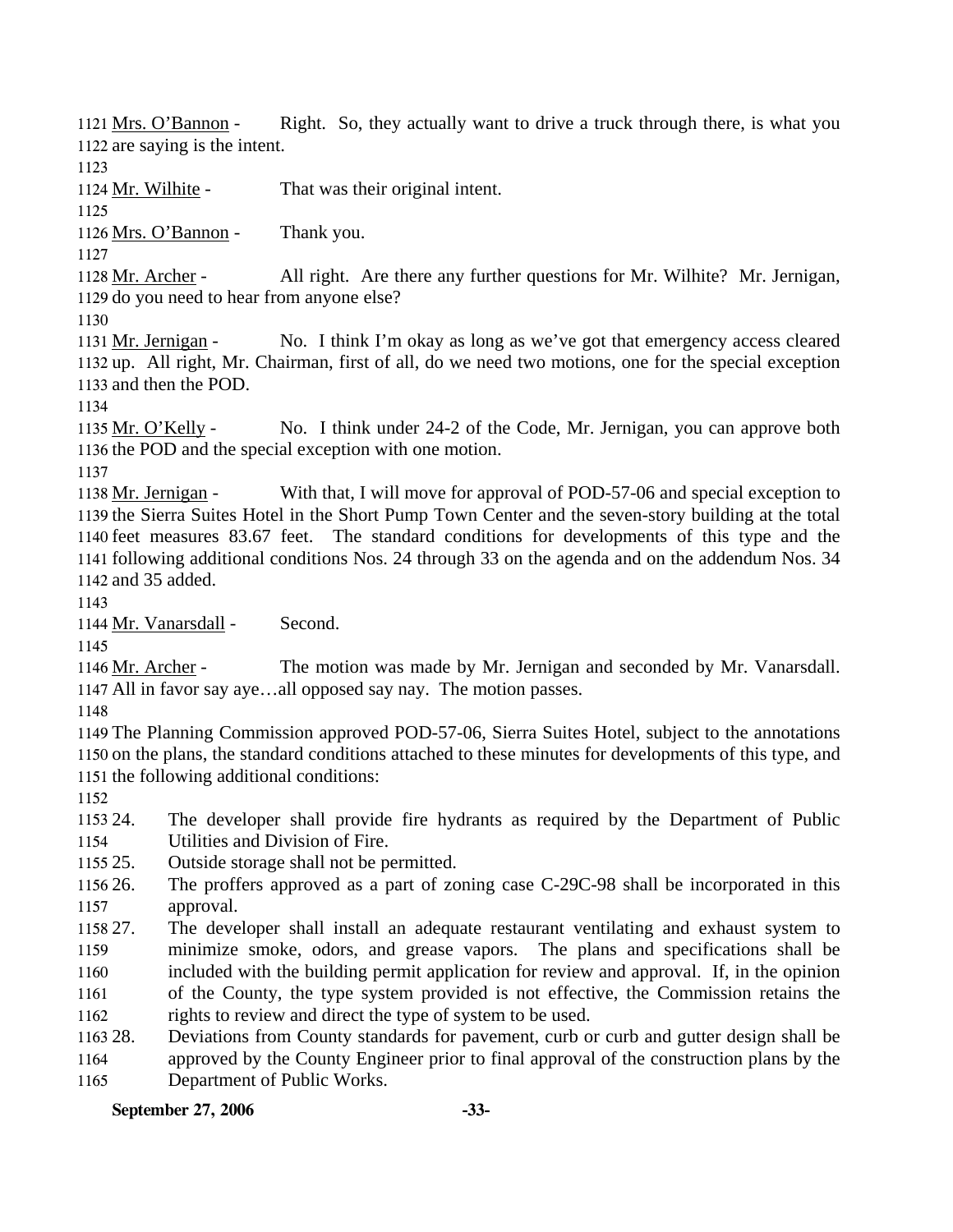1166 29. 1167 1168 1169 30. 1170 1171 1172 1173 1174 31. 1175 1176 32. 1177 33. 1178 1179 1180 34. 1181 1182 Insurance Services Office (ISO) calculations must be included with the plans and contracts and must be approved by the Department of Public Utilities prior to the issuance of a building permit. The location of all existing and proposed utility and mechanical equipment (including HVAC units, electric meters, junction and accessory boxes, transformers, and generators) shall be identified on the landscape plans. All equipment shall be screened by such measures as determined appropriate by the Director of Planning or the Planning Commission at the time of plan approval**.**  The ground area covered by all the buildings shall not exceed in the aggregate 25 percent of the total site area. No merchandise shall be displayed or stored outside of the building(s) or on sidewalk(s). The architectural plans for the retail space shall be submitted to the Director of Planning for review and approval prior to the applicant submitting a building permit application for that portion of the building. Emergency access in the plaza area to the south of this building, satisfactory to the Department of Fire, shall be shown on the approved construction plans Mr. Chairman, I skipped over a case on the regular agenda, Taylor Estates (September 2006 Plan) and it's on page 25. If we could go back to that case. 1184 1183 Mr. O'Kelly -1185 1186 Mr. Archer - I don't think you did any great harm, Mr. O'Kelly.

1187

## 1188 **SUBDIVISION**

1189

Taylor Estates (September 2006 Plan) Williamsburg Road Robin Grey Lane **Balzer & Associates, Inc. for Michael S. Miller and J. Everett Johnson:** The 11.5-acre site proposed for a subdivision and of 34 single-family homes is located on the south line of Williamsburg Road (State Route 60), at the southwest corner of the intersection of Robin Grey Lane and Williamsburg Road on parcels 807-713-4956 and 7567. The zoning is R-4, One-Family Residence District. County water and sewer. **(Varina) 34 35 Lots** 

1190

Is there anyone in the audience in opposition to subdivision Taylor Estates 1192 (September 2006 Plan) in the Varina District? No opposition. Good morning, Mr. Greulich. 1191 Mr. Archer -

1193

Good morning. Mr. Chairman, Planning Commission members, the 1195 applicant is proposing a subdivision of approximately 11.5 acres into 34 single-family homes. County staff has received the requested revised plan that addresses the issues of minimum lot 1196 1197 square footage, minimum road frontage for a lot on a cul-de-sac and the number of lots on a cul-1198 de-sac. The applicant has also agreed to the landscaping comment from staff as shown on the 1199 annotated, revised plan. Planning staff has had several, internal discussions with County staff 1200 regarding the cul-de-sac at the end of Robin Grey Lane and other possible alternative road 1201 layouts. With this, staff recommends approval of the proposal; it is subject to the annotations on 1202 the plan, the standard conditions for conditional subdivisions served by public utilities and 1194 Mr. Greulich -

**September 27, 2006 -34-**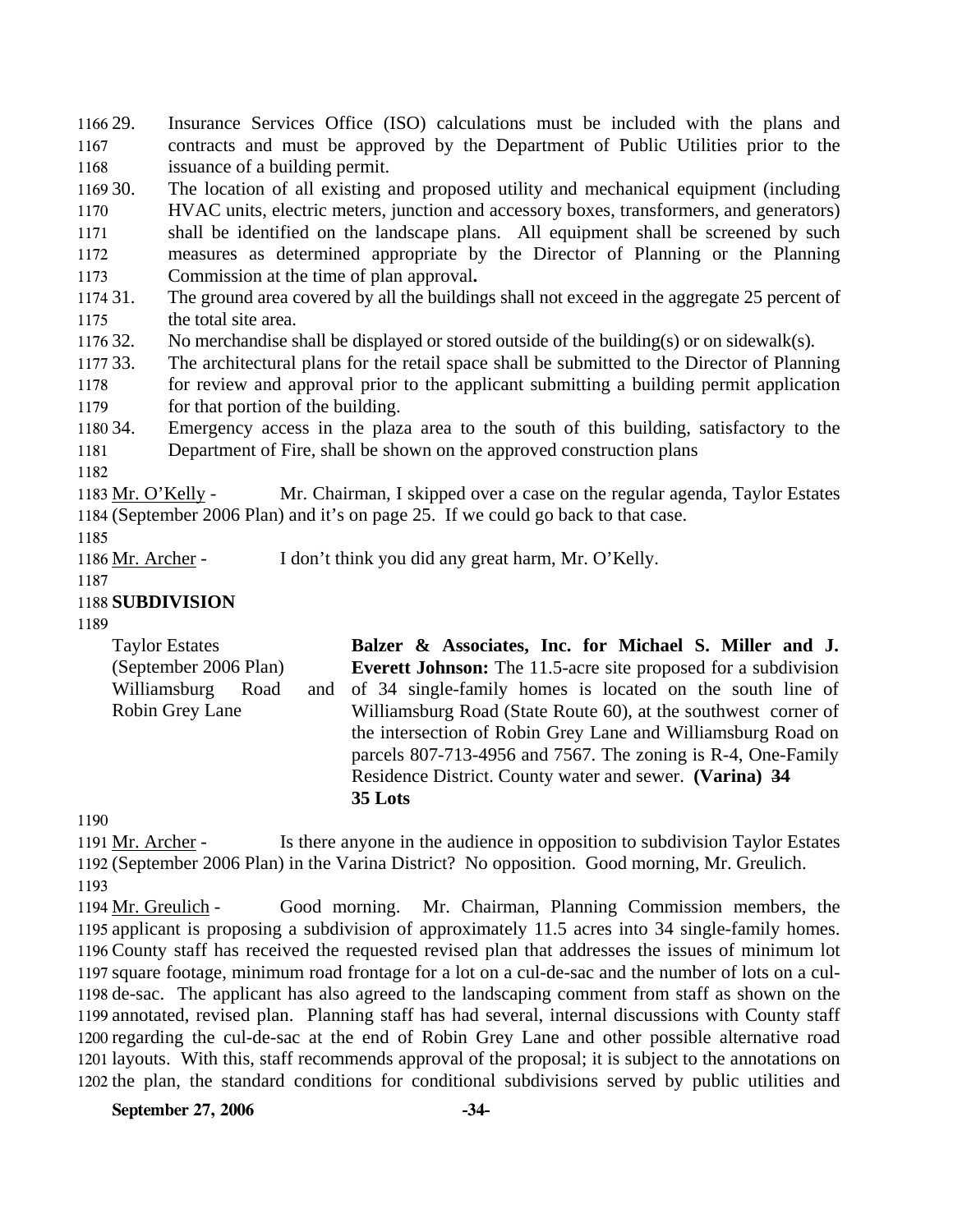1203 additional conditions twelve through twenty.

1204

1205 Staff and representatives of the applicant are available to answer any questions you may have. 1206 Thank you.

1207

1208 Mr. Archer - Are there any questions of Tony by Commission members?

1209

Tony, prior to the starting of the Commission hearing, I spoke to Mike 1211 Jennings and Cameron. Do you have written up the changes that we are going to make on the 1212 radius on the cul-de-sac? 1210 Mr. Jernigan -

1213

I think the only thing that you may need to do is just change the caption to 1215 state 35 lots for approval rather than 34 and that the details could be worked out during 1216 construction plan approval. 1214 Mr. Greulich -

1217

So, what we discussed before, we don't have to make the changes now 1219 before approval on the cul-de-sac? 1218 Mr. Jernigan -

 $1220$ 

| 1440 V              |                                                                      |
|---------------------|----------------------------------------------------------------------|
| 1221 Mr. Greulich - | I don't think so.                                                    |
| 1222                |                                                                      |
| 1223 Mr. Jernigan - | Okay.                                                                |
| 1224                |                                                                      |
| 1225 Mr. O'Kelly -  | I think they can be annotated on the plans, Mr. Jernigan.            |
| 1226                |                                                                      |
| 1227 Mr. Jernigan - | We had a quick little meeting prior to this and everybody came to an |
| 1228 understanding. |                                                                      |
| 1229                |                                                                      |
| 1230 Mr. Archer -   | Do you need to hear from anyone, Mr. Jernigan?                       |
| 1231                |                                                                      |
| 1232 Mr. Jernigan - | Yes. Cameron, come on down.                                          |
| 1233                |                                                                      |

I'm Cameron Palmore from Balzer  $\&$  Associates representing the 1235 applicant. I want to first thank everyone for their assistance in getting that cul-de-sac worked 1236 out. One thing I want to point out and just bring to note was if the radius that we are proposing 1237 will basically be our minimum. There may be a small portion of residual right-of-way from the 1238 existing road layout that may need to be vacated later. I just wanted to point that out that we 1239 may have to come back to that process of possibly vacating a little residual right-of-way that we 1240 may be able to give back to one of the owners along Robin Grey Lane. 1234 Mr. Palmore -1241

Okay. We will enter that into the record, then. Let me ask you why you 1243 are here. I looked at this case, it's been some time ago that I originally looked at it, is it the same 1244 developer that had it before? They were going to put in modular homes? 1242 Mr. Jernigan -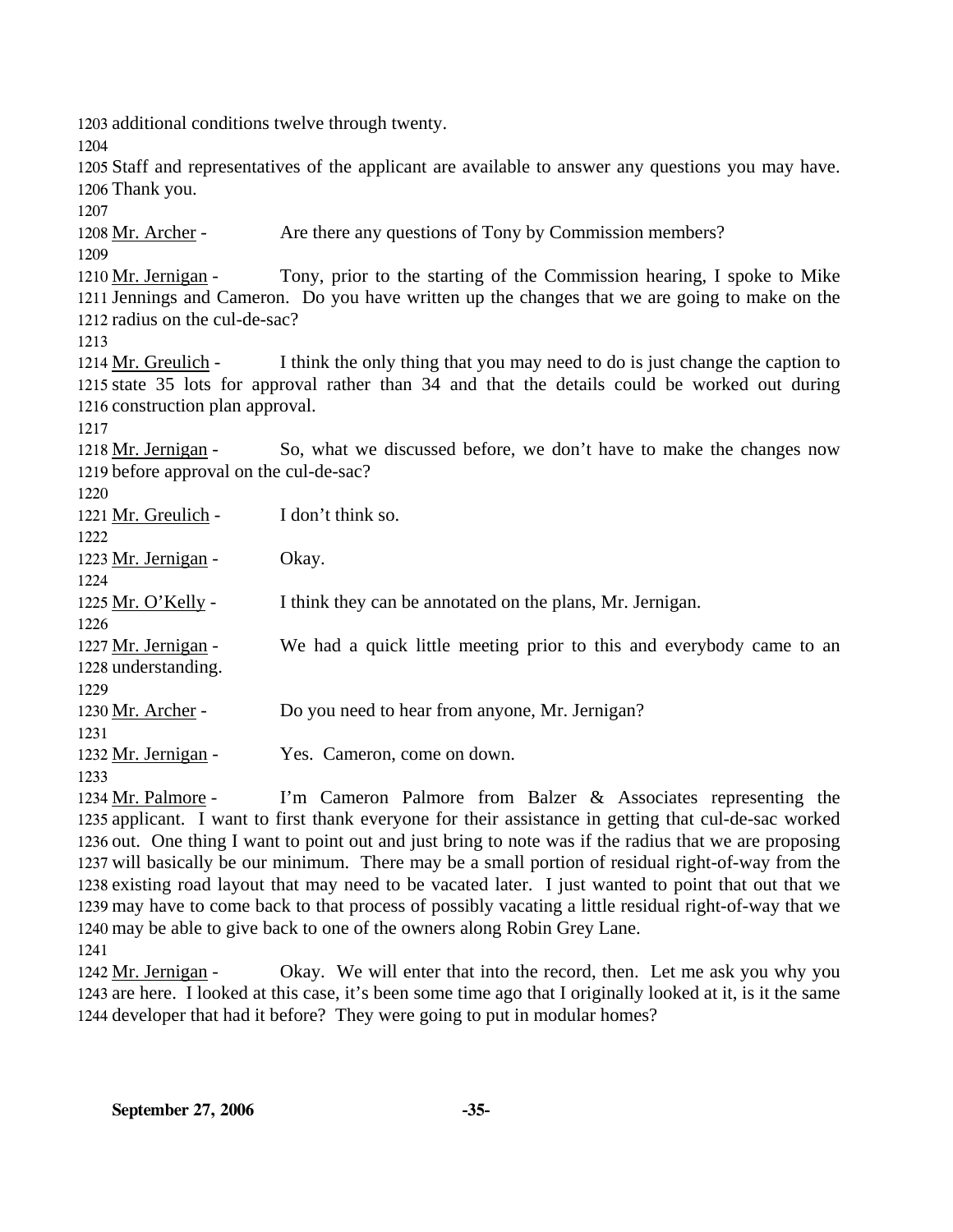The same group that I have been working with, yes. They talked about 1246 that originally. I don't know if what they are planning on doing is still the modular homes or 1247 not. We had discussed that originally, yes. 1245 Mr. Palmore -

1248

1249 Mr. Jernigan Okay. That's all I have, Mr. Chairman. Thank you. 1250 1251 <u>Mr. Archer</u> - Does anyone else have a question? Thank you, sir. 1252

Mr. Chairman, with that I will move for approval of subdivision Taylor Estates (September 2006 Plan) changing the caption from 34 lots to 35 lots and approval of the 1254 1255 revised plan subject to the annotations on the plans, the standard conditions for subdivisions 1256 served by public utilities and the following additional conditions Nos. 12 through 20. 1253 Mr. Jernigan -

1257

1258 Mr. Vanarsdall - Second.

1259

The motion was made by Mr. Jernigan and seconded by Mr. Vanarsdall. 1261 All in favor say aye...all opposed say nay. The motion passes. 1260 Mr. Archer -

1262

 The Planning Commission granted conditional approval to subdivision Taylor Estates (September 2006 Plan), subject to the annotations on the plans, the standard conditions attached to these minutes for subdivisions served by public utilities, and the following additional conditions:

1267

1268 12. Prior to requesting recordation, the developer shall furnish a letter from Dominion Virginia

1269 Power stating that this proposed development does not conflict with its facilities.

1270 13. Each lot shall contain at least 8,000 square feet.

1271 14. 1272 1273 Prior to requesting final approval, the engineer shall furnish the Department of Planning Staff a plan showing a dwelling situated on Lot 5 to determine if the lot design is adequate to meet the requirements of Chapter 24, of the Henrico County Code.

1274 15. 1275 1276 1277 1278 15. The detailed plant list and specifications for the landscaping to be provided within the 25 foot-wide landscape buffer along the rear and/or side of lots that are adjacent to the property owned by Browning- Ferris Industries and the 25-foot-wide landscape buffer along Williamsburg Road shall be submitted to the Department of Planning for review and approval prior to recordation of the plat.

1279 16. 1280 16. A County standard sidewalk shall be constructed along the south side of Williamsburg Road.

1281 17. 1282 Any necessary offsite drainage easements must be obtained prior to approval of the construction plan by the Department of Public Works.

1283 18. The proffers approved as part of zoning case C-52-74 shall be incorporated in this approval.

1284 19. 1285 1286 1287 1288 1289 Any future building lot containing a BMP, sediment basin or trap and located within the buildable area for a principal structure or accessory structure, may be developed with engineered fill. All material shall be deposited and compacted in accordance with the Virginia Uniform Statewide Building Code and geotechnical guidelines established by a professional engineer. A detailed engineering report shall be submitted for the review and approval by the Building Official prior to the issuance of a building permit on the affected

**September 27, 2006 -36-**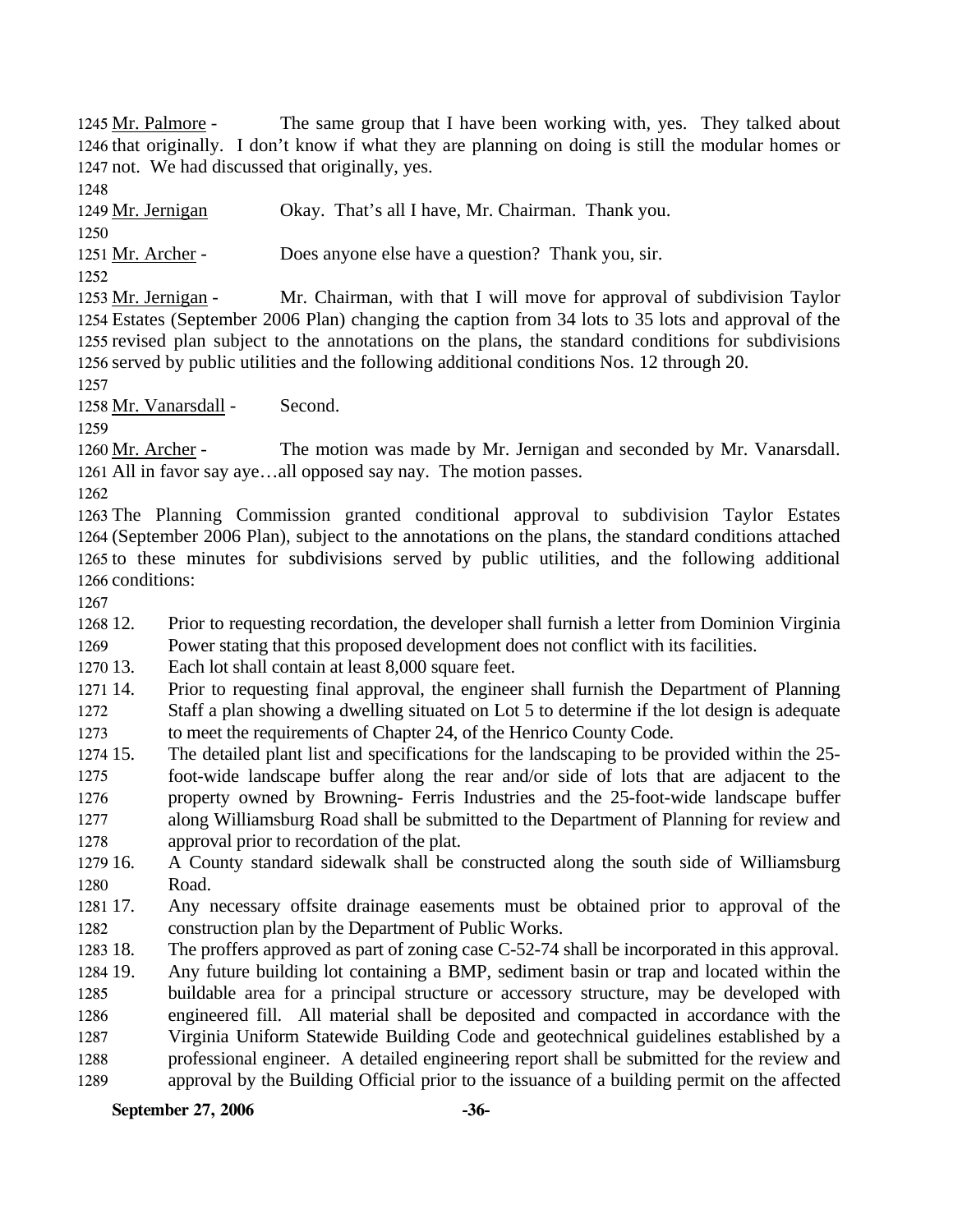1290 1291 lot. A copy of the report and recommendations shall be furnished to the Directors of Planning and Public Works.

1292 20. 1293 The home at the southwestern corner of Robin Grey Court and the cul-de-sac end of Robin Grey Lane shown as Lot 34 shall be orientated to face Robin Grey Court.

The last case to be considered on the agenda this morning is located on 1295 page 39 of your agenda. Mr. Greg Garrison will present it to the Commission this morning. 1296 Good morning, Greg. 1294 Mr. O'Kelly -

#### 1297

#### 1298 **SUBDIVISION**

1299

Timber Oaks (September 2006 Plan) 4751 Dogwood Oaks Cul-desac, South of Darbytown and Bradbury Roads

**ASA Surveying & Mapping for Hopper Homes, Inc.:** The 2.15-acre site proposed for a subdivision of 1 single-family home is located 402 feet west of Bradbury Road on parcel 837- 686-3639. The zoning is A-1, Agricultural District and One-Family Residence District. Individual well and septic tank/drainfield. **(Varina) 1 Lot** 

1300

Is there anyone in the audience in opposition to Timber Oaks (September 2006 Plan) in the Varina District? No opposition. Good morning, Mr. Garrison. 1302 1301 Mr. Archer -

Good morning, Commission members. The applicant, Hopper Homes, is 1304 proposing a one lot subdivision of a former reserved lot. The Department of Public Works has 1305 received the plan and has determined that an additional  $2-1/2$  feet of right of way must be 1306 dedicated. In addition, they have approved an exception to permit the applicant to deposit on 1307 escrow in the amount of \$22,538 in lieu of construction of Dogwood Oaks Road. Until Dogwood 1308 Oaks Road is constructed, access to this lot may be provided per a driveway in the right of way 1309 with a condition that the owner enter into a non-maintained County right-of-way agreement with 1310 the Department of Public Works. With this, staff recommends approval of the proposal. It is 1311 subject to the annotations on the plan, the standard conditions for conditional subdivisions not 1312 served by public utilities, and additional condition No. 11 on page 6 of the Addendum. 1303 Mr. Garrison -

1313 Staff and representatives of the applicant are available to answer any questions that you may 1314 have.

| 1315 Mr. Archer -<br>1316 Commission?          | All right. Thank you, Mr. Garrison. Are there any questions from the       |
|------------------------------------------------|----------------------------------------------------------------------------|
| 1317 Mr. Jernigan -<br>1318 the 11 acre tract? | Greg, actually right across the street, where it says Timber Oaks, is that |
| 1319 Mr. Garrison -                            | That is the 11 acre tract.                                                 |
| 1320 Mr. Jernigan -<br>1321 is?                | How about the A-1 tract to the west of that? Do you know how large that    |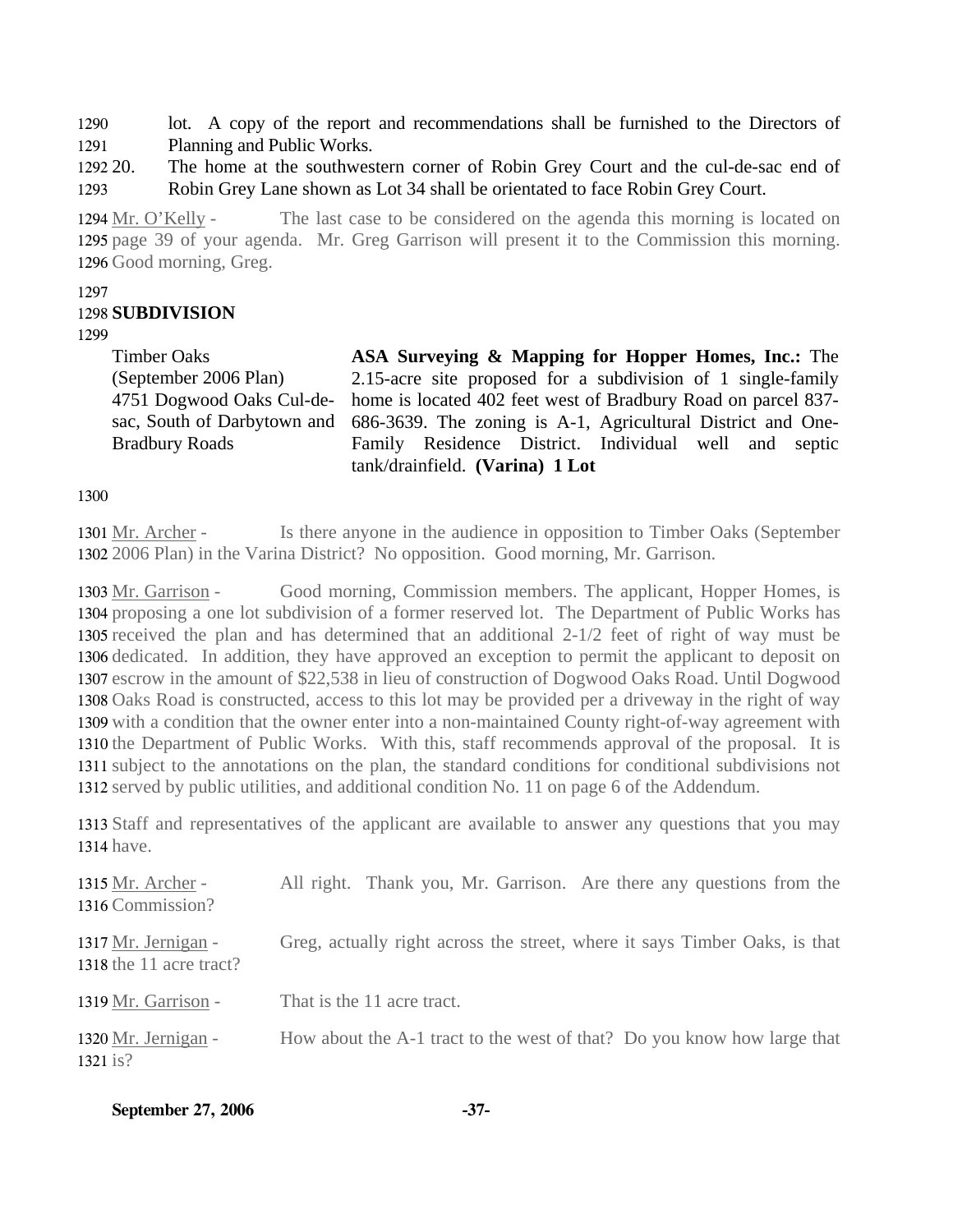1322 Mr. Garrison - That is about 32 acres.

Is this going to impact the insurance that…in other words, in doing this 1324 type of thing before, where people couldn't get insurance and couldn't get construction. 1323 Mrs. O'Bannon -

1325 Mr. Jernigan - Where they couldn't get insurance?

For the construction of houses, they had to pay extra insurance. You just 1327 asked a good question, and reminding me of this, mentioning A-1 property and how you get 1328 there. The connection I am getting at is how the construction can be done with that (the road not 1329 being "legal"). That is a good question. 1326 Mrs. O'Bannon -

1330 Mr. Jernigan - Well, the road ends at the property line of where that A-1 property is, so if that A-1331 1 portion was developed, they would have to have a County road back there, because of road 1332 frontage.

 The problem that I have with this case is the person that buys that house is going to have to pay the \$22,000. The developer may pay it up front, or the contractor, but in the end of it, the purchaser is paying the \$22,000. If that road doesn't get built, and you pay \$22,000 extra, either you have to put a time limit on that money to be complete, or it just lays in there forever. Timber Oaks, the portion right across the street, which is 11 acres, would have to have road frontage if that was developed, also. Actually, I didn't know until today that a paper road counts as road frontage. I always thought they had to be built, but they don't. If the A-1 portion is ever developed and it doesn't show on this copy, that looks pretty green back there. I just hate putting a \$22,000 burden on this one house. I mean I can understand where he would need to pay a portion, and I think Mr. Jennings told me that that road would cost, as it shows right now, not even running up into the A-1 property, would be right around \$140,000. You know, Greg, what do you see on this? The property across the street, they might be able to get five lots on there, because you have to have, well, we are going to say by the shape of that, you will have to have about 150 feet of road frontage. I know you don't have to have but 50, but you have to have 150 at the building line.

1348 Mr. Vanarsdall - What do you want to do about No. 11? Do you want to delete it?

If this road doesn't get built, I don't want to see a guy pay 22 grand extra. 1350 That is my problem. I understand that he could... 1349 Mr. Jernigan -

You could word it so that if it couldn't be built or isn't built, that he 1352 doesn't have to pay it. 1351 Mr. Vanarsdall -

Well, we have to do that, but the problem with that is the person that buys 1354 the house is not going to get the money back. 1353 Mr. Jernigan -

1355 Mr. Vanarsdall - Not at all.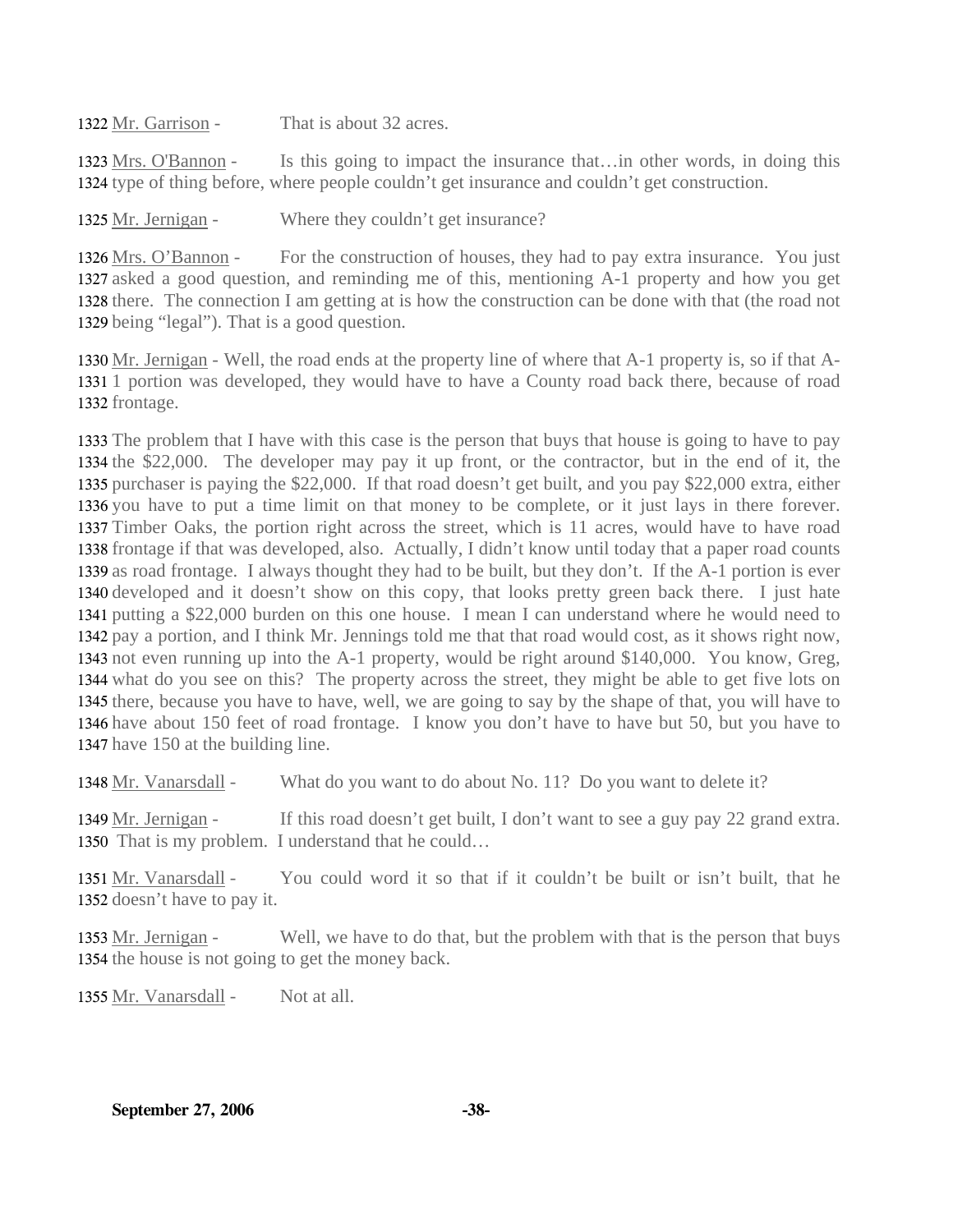I tell you what. I have never had a case like this, but I can't really impose 1357 that No. 11. I just don't feel good about it, because actually by Code he has road frontage if it is 1358 a paper road. We really can't force him to pay it. Am I correct on that? Let's get Mike up here. 1359 Mike, I hate putting you in these situations, but... 1356 Mr. Jernigan -

If the road is going to cost more than  $$100,000$ , how do they come up with 1361 the \$22,500? That is another issue. It could be he prorated it all. 1360 Mrs. O'Bannon -

1362 Mr. Jernigan - Yes.

Good morning. I am Mike Jennings, Assistant Traffic Engineer, with the 1364 County. I guess to answer Mrs. O'Bannon's question, what we looked at is building a 24-foot 1365 section of road, a class six road from Bradbury to the end of where it is showing to the A-1 1366 piece, which is about 11,025 feet of road. At today's prices, basically \$125 a linear foot, that 1367 comes up to \$140,625. What we looked at was that the two undeveloped pieces along this 1368 frontage right now are the 2.15 acre piece and then that 11 acre piece and, combined, the 13 1369 acres, 13.415 acres. If you divide that up, the price per acre comes out to \$10,482.67 an acre, and 1370 then you multiply it by the 2.15 for this piece and that was their portion. 1363 Mr. Jennings -

1371 Mrs. O'Bannon - Thank you.

1372 Mr. Jernigan - Mike, is there any other way that we can do this to get the end result?

I looked at it a couple of ways. One house, that is a big fee to put on. It is 1374 just not normally done that way, but would it be fair when the other piece comes in for them to 1375 have to pay for the whole road? They have to build a road for their piece, so we felt, I talked it 1376 over with the Director of Public Works, Lee Priestas, and we felt this was the fairest way to 1377 impose building this road. We didn't feel like we should put the burden on this homeowner to 1378 build a whole road or even build it up to his front parcel line, and then put a cul-de-sac there. 1379 That would be a lot more than \$22,000. We felt like that a piece of property this size should 1380 contribute, with that much frontage, should contribute to building this road, and that is where we 1381 came up with the figure. 1373 Mr. Jennings -

Do you see my position on it, too? If the road is never built, that guy paid 1383 22 grand extra, and he is not going to get it back. 1382 Mr. Jernigan -

Well, this is fairly standard procedure. I do know that, and so you need to 1385 be careful that whatever you do with this, there is a lot of property like this in Varina, 1386 particularly. You are going to set a precedent, so just be careful with how you structure this. 1384 Mrs. O'Bannon -

And Dogwood Road is a minor collector on the Major Thoroughfare Plan, 1388 so our goal is to have that road built some day to help us with the traffic in that area. Is that road 1389 in our plans right now? No. But like you said, other pieces that come along, the A-1 piece, they 1390 have to develop it. At least they will still have each portion along the way contributing to the 1391 cost of that road, too. 1387 Mr. Jennings -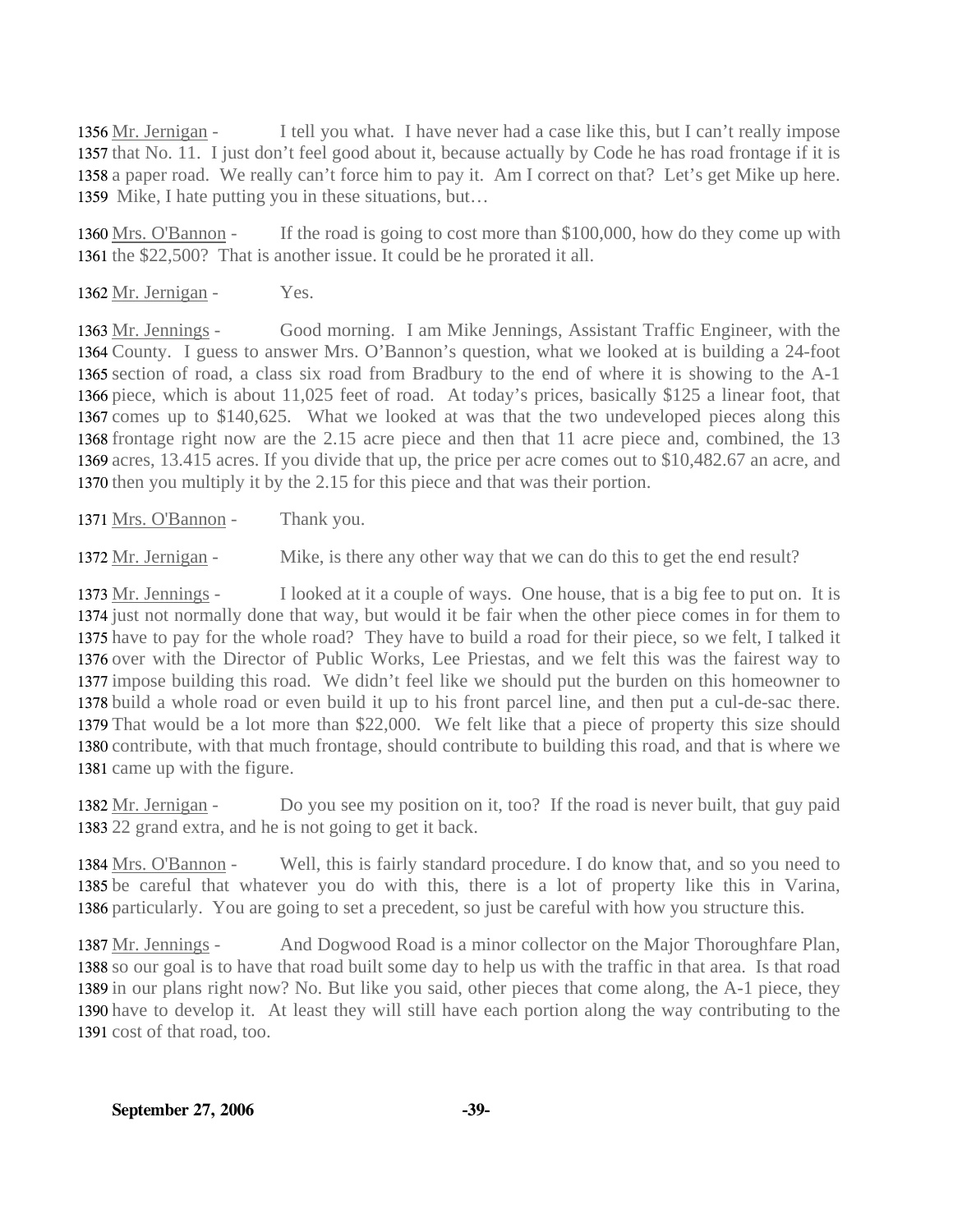Well, let's look at it if that wasn't a paper road and it was just a gravel 1393 road running back there. That guy could go to the BZA and get a variance and not pay anything. 1392 Mr. Jernigan -

I am not sure, because it is still a Major Thoroughfare Plan road and they 1395 still have to dedicate right of way for it. 1394 Mr. Jennings -

And the reason that you really  $-$  let me ask this question rather than make 1397 a statement. If you lose that from the Major Thoroughfare Plan then the property behind there 1398 would be impacted. You can't really even use it. 1396 Mrs. O'Bannon -

Yes, ma'am, because we would need, there's a bunch of properties behind 1400 there that, from what I understand, that need access for a road in the future if they ever develop. 1401 Just a note, this road does need to be on the Major Thoroughfare Plan. 1399 Mr. Jennings -

What I was looking at is that 31 acres back in the A-1 tract, and at some 1403 point in time was rezoned, they'd have a little more to work with, and building a road out to 1404 Bradbury... 1402 Mr. Jernigan -

These are A-1. These are to the north or the south, and, obviously, ………all over there. 1406 1405 Mrs. O'Bannon -

But that road ends right now at that property line, so if they were to 1408 develop that A-1, they would have to put in roads all through there and run all the way out to 1409 Bradbury. 1407 Mr. Jernigan -

Right. The reason the paper street is the point it is now is that when the 1411 original Timber Oaks came in, they dedicated that much right of way for the future Major 1412 Thoroughfare Plan road, and at that point, it only needed 50 feet of right of way and now for a 1413 minor collector, we are going to 55, so that is where the 2-1/2 additional feet came from, but the 1414 reason that paper street is there to begin with is because it was already dedicated with the 1415 original subdivision, and the original subdivision didn't have any lots fronting that road, so that 1416 is why at that time Public Works didn't require any contribution to that road. 1410 Mr. Jennings -

So people coming in across the street, they are going to have to pay if they 1418 split that up and just say four or five lots, but what if they phase this as one lot? 1417 Mr. Jernigan -

| 1419 Mr. Jennings -                                          | Then they would have to pay the whole amount.         |
|--------------------------------------------------------------|-------------------------------------------------------|
| 1420 Mr. Jernigan -                                          | If you build one house across the street?             |
| 1421 Mr. Jennings -                                          | Yes, sir.                                             |
| $1422 \text{ M}$ $\uparrow$ $\uparrow$ $\uparrow$ $\uparrow$ | Mr Ionnings I just colled your name but I don't know. |

Mr. Jennings, I just called your name, but I don't know who I am asking 1423 this to, is there any way that a condition could be put on the escrow amount that pertains to a 1424 time limit, so that it could be refunded if something didn't occur during... 1422 Mr. Archer -

| September 27, 2006  | $-40-$                                                             |
|---------------------|--------------------------------------------------------------------|
| 1426 Mr. Archer -   | I mean, it can't be fixed so that it would be?                     |
| 1425 Mr. Jernigan - | But it is not going to be refunded to the guy that paid the money. |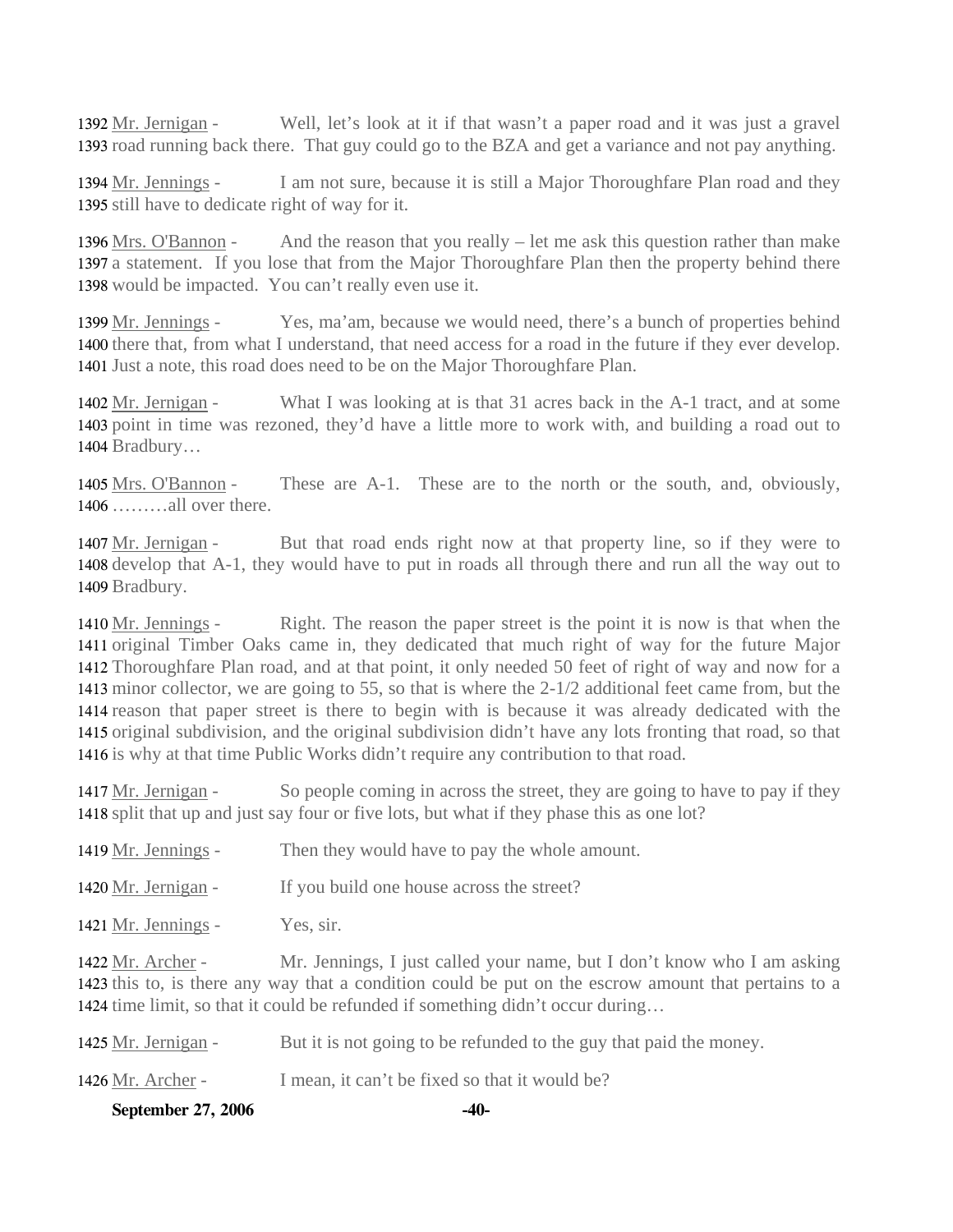There ought to be some way out. Do you want to wait and ask Uncle 1428 Tom? 1427 Mr. Vanarsdall -

Well, that is what I was saying. The person that buys the house in there is 1430 going to have to pay \$22,000. Now, you are the only person left in here. I am assuming that is 1431 you. He is going to have to pay the 22, which is going to be passed along to the purchaser, but in 1432 the end result, if this thing isn't built, he gets the 22 back and the guy pays 22 extra that is in the 1433 house. That is why I have heart burn. 1429 Mr. Jernigan -

| 1434 Mr. Archer - | Yes, that is what I am trying to figure out how we could |
|-------------------|----------------------------------------------------------|
|                   |                                                          |

1435 Mrs. O'Bannon - Could the contract for the house state that?

1436 Mr. Jernigan - Ma'am?

Can't the contract on the house as purchased state that they would be 1438 refunded that money? You know, their contract. Usually, the way this is done, and maybe I 1439 should just ask you this, but my understanding is, for instance, when a developer comes along, 1440 he gets a bond of some sort, he puts money in the bank, the bonding process, and the money is 1441 used if he doesn't complete the job. Is that what this money is being used for? Exactly what is 1442 this money being set aside for? 1437 Mrs. O'Bannon -

1443 Mr. Jennings - For the future construction of this road.

So it will be put into an interest-bearing account somewhere in 1445 Accounting? 1444 Mrs. O'Bannon -

To my knowledge yes. It is kept in the County, in Public Works funding 1447 system for the future construction of this road. How exactly it is managed, I am not sure. 1446 Mr. Jennings -

And the State Code or whatever about how you can put it in and all that, I 1449 am not real clear on all that right now, however, I have had this problem before where money is 1450 set aside and then the developer didn't build a road, and they try to pull the money out and it was 1451 not able to be done and there were some strings on it. And that is what I am getting at. If you put 1452 too many strings on the money, when the time comes to build the road, you might not be able to 1453 get the money out, so what I am saying is, to do the process as it is normally done, or put the 1454 money into whatever account where it is held, but put the ability to get back the money to the 1455 person who really is paying it in their contract to purchase the house. Would that not be a better 1456 way to do it? 1448 Mrs. O'Bannon -

It sounds reasonable, but I don't know if you can legally do it or not, but it 1458 sounds like something you could put in the contract. 1457 Mr. Jennings -

In other words, the money will go into the pot that the County holds for 1460 rebuilding a road. The person who buys the property gets that attachment. But, if the road is 1461 never built or if you want to put a time limit on it, then it is in that person's contract that they get 1462 the money back. It is not the County's contract. 1459 Mrs. O'Bannon -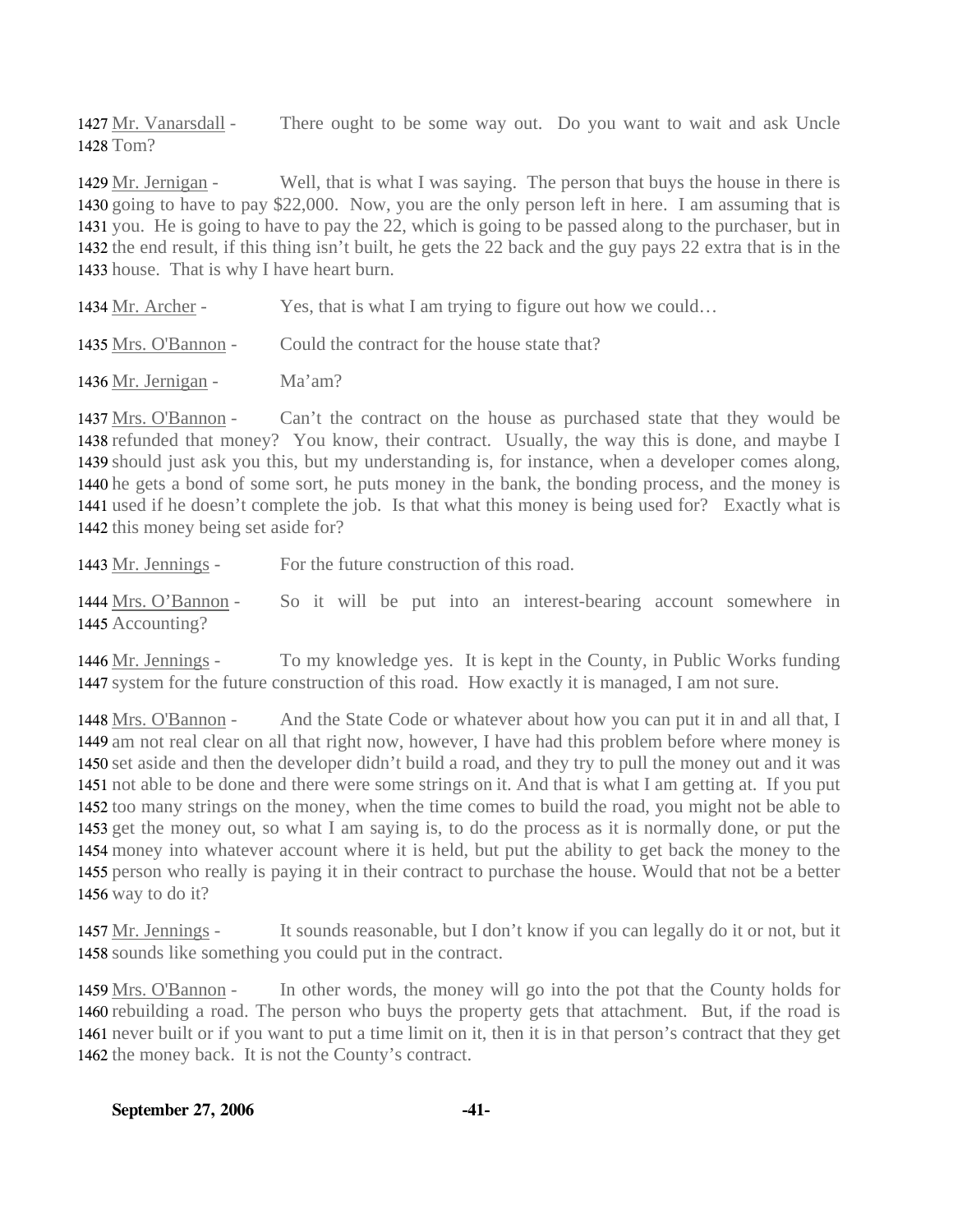That is all good unless the house gets sold. If you got it 10 years down the 1464 road, and the guy goes in there now and pays \$22,000, and then he stays there for four years and 1465 sells it to somebody else. 1463 Mr. Jernigan -

It could be attached to the deed. I am not an attorney, but could it be 1467 attached to the deed? 1466 Mrs. O'Bannon -

1468 Mr. Jernigan - Would you come up front, please?

1469 Mrs. O'Bannon - That is my question, I guess. Could it be attached to the deed?

Good morning. I am Jeff Sadler with ASA Surveying, and actually what 1471 you are talking about here, I don't really know if that is my expertise or not. 1470 Mr. Sadler -

Well, let me ask you this. Does the same person own the parcel across the 1473 street at Timber Oaks? 1472 Mr. Jernigan -

1474 Mr. Sadler - No. He just owns that one lot.

Because if he gets five lots in there, then everybody is going to cough up 1476 another \$22,500. 1475 Mr. Jernigan -

Timber Oaks lots right here would have to come in for a subdivision, and I 1478 think it is illegally divided. 1477 Mr. Garrison -

1479 Mr. Jernigan - Illegally divided?

1480 Mr. Garrison - Illegally divided.

What if Timber Oaks came in and put in just a cul-de-sac and then didn't 1482 face any houses on this piece of road of Dogwood Oaks? 1481 Mrs. O'Bannon -

1483 Mr. Garrison - Put a cul-de-sac on Dogwood?

No, put a cul-de-sac in Timber Oaks, that area right there, put in one cul-1485 de-sac and face no houses on Dogwood Oaks. They wouldn't be required because they are not 1486 actually on that road. They would be required to fund the road to the cul-de-sac within Timber 1487 Oaks. 1484 Mrs. O'Bannon -

| I think the question then would be how to get to that cul-de-sac.<br>1488 Mr. Garrison - |
|------------------------------------------------------------------------------------------|
|------------------------------------------------------------------------------------------|

1489 Mrs. O'Bannon - They would have to build the roads to the cul-de-sac?

1490 Mr. Garrison - Yes. Currently, there is nothing except trees.

That was the question that Mr. Jennings had. That is a statement Mr. 1492 Jennings made that, I think it was Mr. Jennings, and I apologize. Someone made that statement 1493 that rather than build a cul-de-sac right at the end of where there, right there...and just pay for 1494 that, that is not recommended, because their house... 1491 Mrs. O'Bannon -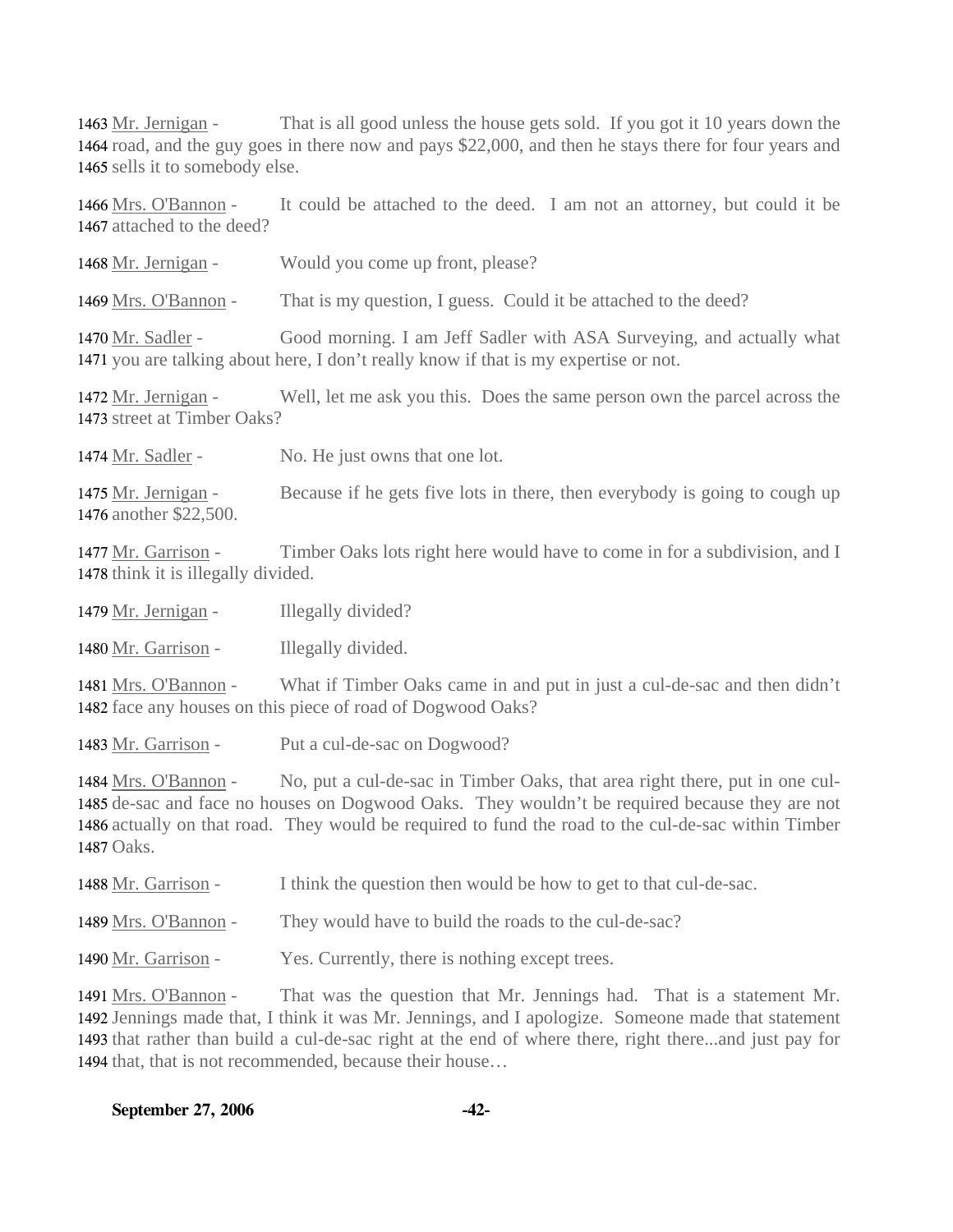| 1495 Mr. Sadler-                            | It would exceed the \$22,000 escrow.                                        |
|---------------------------------------------|-----------------------------------------------------------------------------|
| 1496 Mrs. O'Bannon -                        | That is going to cost more than \$22,000?                                   |
| 1497 Mr. Sadler -                           | A lot more.                                                                 |
| 1498 Mrs. O'Bannon -                        | Just to put a cul-de-sac at his house?                                      |
| 1499 Mr. Sadler -                           | Yes.                                                                        |
| 1500 Mr. Jernigan -<br>1501 that up for me. | Greg, I want to get back to where you said this is illegally divided. Clear |

(Mr. Michael Kennedy approached the podium.) When Timber Oaks was 1503 originally subdivided, what they did was they mismarked this parcel in the back, which was 1504 actually attached to lot 1 on the house here, and what they did was they carved this out of the 1505 reserved parcel, and the reason for it was at that time, the developer did not want to pay for the 1506 road. So, he put it off for the future. And it is like he is getting double bonus points, you know. 1507 You come back and you say, OK, I am not going to build the road now, because I have no lots 1508 fronting it. Then he carves out the lot on one side and sells it off. Now he has a parcel in the 1509 back that is illegal, because it wasn't legally divided and has road frontage, and then the parcel 1510 on the other side was reserved and he comes back in saying, well, let me make it unreserved. When Thomas was at the time, when it was developed, if he did it at that time, he would have 1511 1512 had to develop a road because he had lots fronting it. So, it is kind of like getting around the 1513 rules, and that is, we are uncomfortable with doing that, but we are also uncomfortable with 1514 forcing one person to pay for all of the things in the past. So, what Public Works tried to do was 1515 come up with some workable alternatives. One alternative would be instead of building the road 1516 to full frontage, which is the typical practice, would be to build that first stub and put a 1517 turnaround in it, and that would be one way of doing it. The other alternative is a little less 1518 expensive would be just to escrow the \$22,000. We came up with two alternatives, trying to be 1519 reasonable. But, at the same time, try to comply with what the original intent of the Planning 1520 Commission was originally and the rules which we have, which are when we build a subdivision, 1521 we build a road. If we had a subdivision where today, they had a stub, even if they didn't have 1522 lots fronting it, we would now make them build a stub, because we have had too many problems 1523 in the past. So, we have many stub streets now. They have to build a stub. They don't build a 1524 turnaround, but they build a stub, because, otherwise, we end up having to pay for the problem, 1525 so we are trying to be consistent with our current policy, but at the same time be reasonable with 1526 this gentleman. And that is the reason for this alternative. 1502 Mr. Kennedy-

| September 27, 2006  | -43-                                                                  |
|---------------------|-----------------------------------------------------------------------|
| 1531 Mr. Jernigan - | Then he changed that, because he didn't want to build a road then.    |
| 1530 Mr. Kennedy -  | That is the way the subdivision was filed. Yes, with one lot.         |
| 1529 Mr. Jernigan - | And that is the way the subdivision was filed?                        |
| 1528 Mr. Kennedy-   | Exactly.                                                              |
| 1527 Mr. Jernigan - | So, originally that back lot was attached to the lot next to Dogwood? |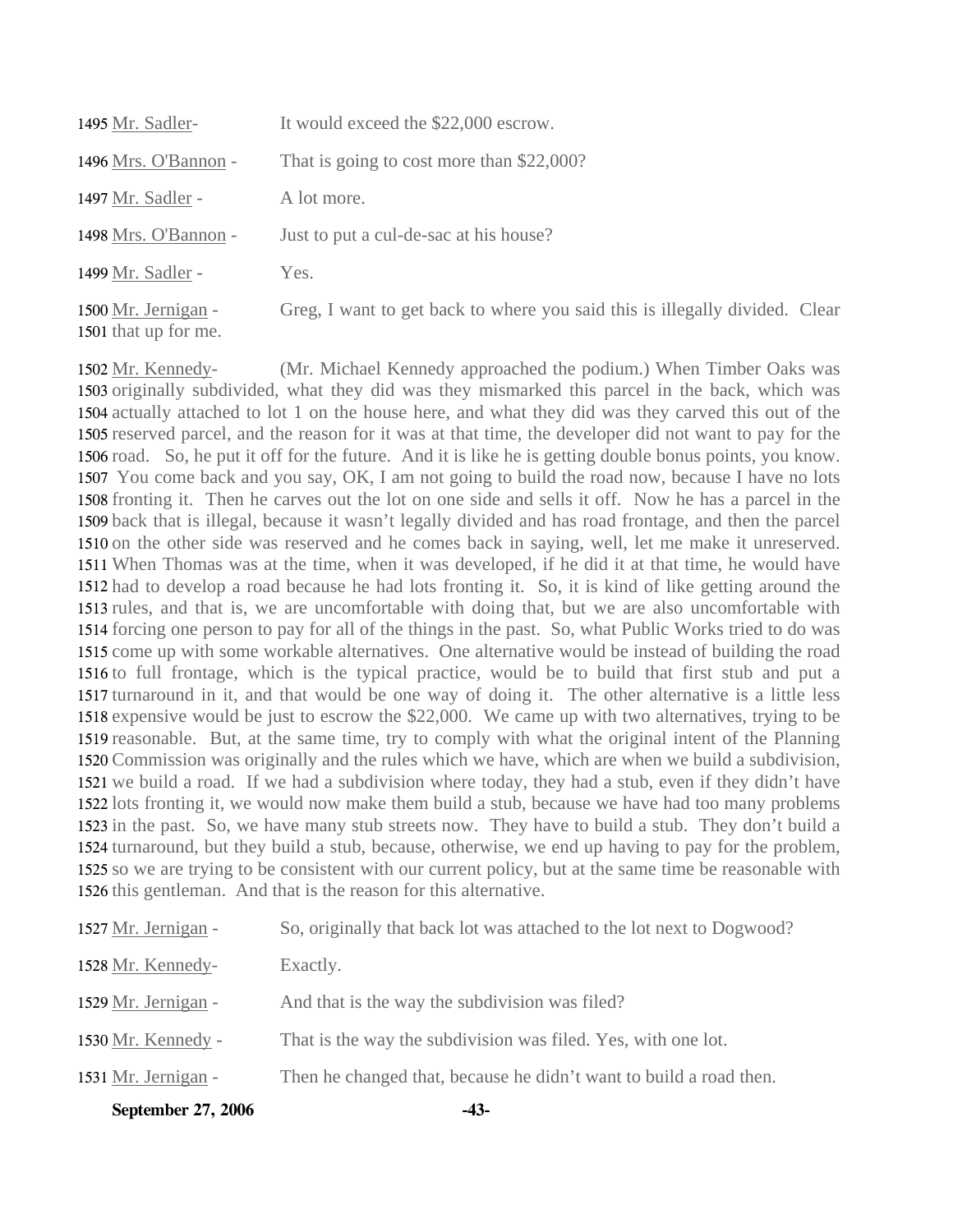1532 Mr. Kennedy - Right.

Now, if this same contract developer goes in there and builds in the back, 1534 he is going to have to build the road. 1533 Mr. Jernigan -

He is going to have to build a road. Right, whoever owns that, yes. So, the 1536 question is how do we prorate this and to which party, and, again, he is selling it to different 1537 people, so different people will all be a party to this now, so the party who owns this back parcel, 1538 and the party owns this are now new people, they bought the problems of the past with them, and 1539 we did what we said. 1535 Mr. Kennedy -

So what he is doing, he is selling the lots off individually rather than 1541 putting a road? 1540 Mr. Jernigan -

We have to be very careful with this again. I heard of a similar problem 1543 in, I think it was King and Queen County. It was off Route 33. I talked to somebody who was a 1544 member of the Board and when you have a rural area like this; developers don't want to pay for 1545 the road. It gets into transportation costs in the State of Virginia, and now the same thing in 1546 Henrico. 1542 Mrs. O'Bannon -

He is preparing for the next party. You know you've got all of these lots 1548 back of his lot, and this lot, and this lot, and all of these lots have an independent road, and 1549 eventually they'll have road frontage, and how difficult do we make it for them. We make it 1550 impossible for them to ever develop their property rights, because these people didn't pay their 1551 fare share, so we said, "What is the fair share?" 1547 Mr. Kennedy -

I tell you what. I am just a little uncomfortable about this. I am going to 1553 defer this because I want to get a little legal help on this before I approve this. I was going to 1554 can the \$22,000 all together, but right now I want to... I don't like the situation the way it is 1555 right now, so I will call for a deferral on this. 1552 Mr. Jernigan -

1556 Mr. Chairman, with that I will move for a deferral of subdivision Timber Oaks, (September 2006 1557 Plan) to October 25, 2006, by request of the Commission.

1558 Mr. Vanarsdall - Second.

Motion by Mr. Jernigan and second by Mr. Vanarsdall to defer this case to 1560 October 25, 2006. All in favor say aye. All opposed say no. The ayes have it. The deferment is 1561 granted. 1559 Mr. Archer -

1562 The Planning Commission deferred subdivision Timber Oaks (September 2006 Plan) to its 1563 meeting on October 25, 2006.

1564

The last item on the agenda, Mr. Chairman, is on page 43 which is the 1566 approval of the minutes. 1565 Mr. O'Kelly -

1567

1568 **APPROVAL OF MINUTES: July 26, 2006 Minutes** 

**September 27, 2006 -44-**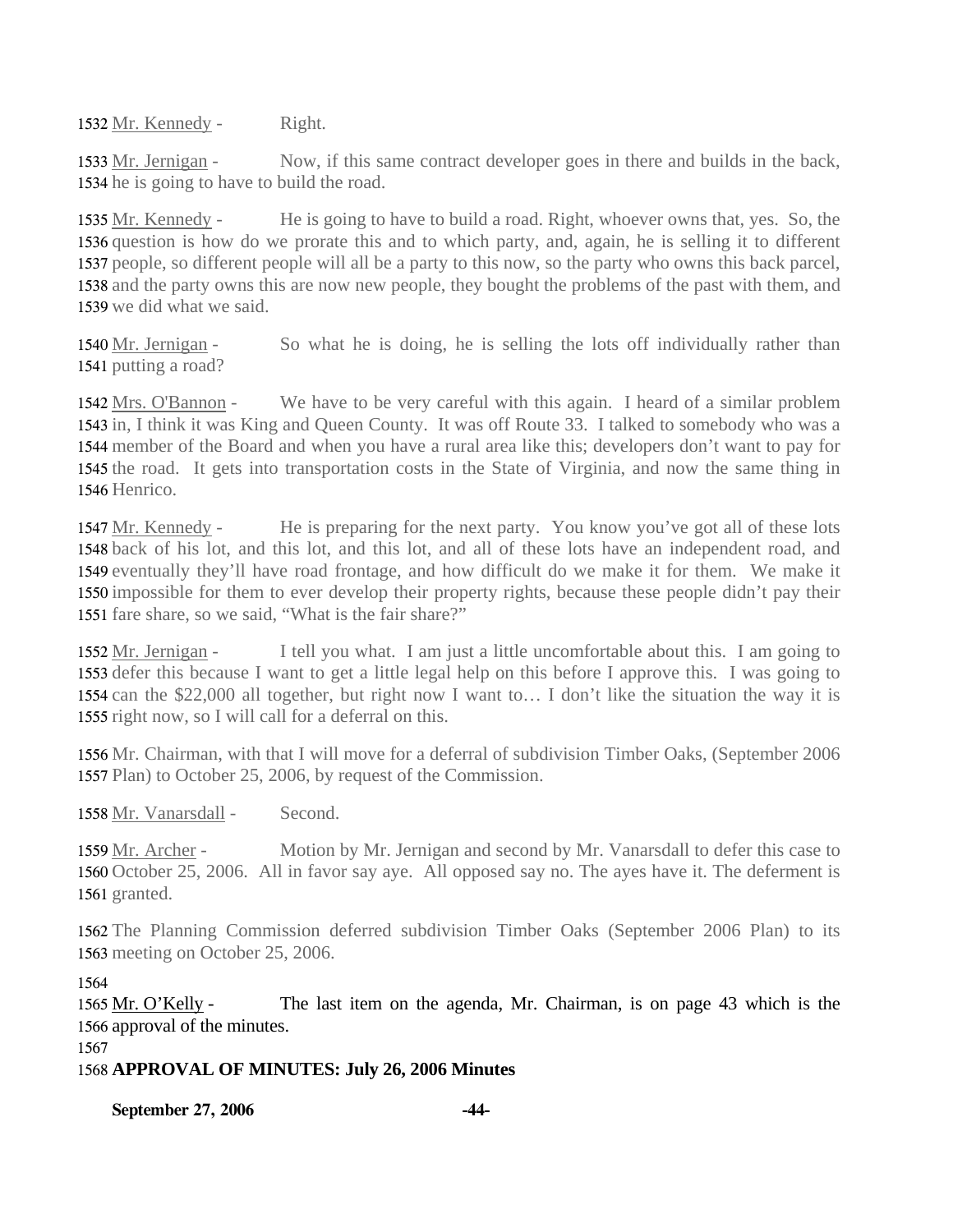| 1569 Mr. Archer -                                                              | All right. Mrs. Jones is not here, did anyone read the minutes (everyone                                 |  |  |
|--------------------------------------------------------------------------------|----------------------------------------------------------------------------------------------------------|--|--|
| 1570 laughing)? Should we call her?                                            |                                                                                                          |  |  |
| 1571                                                                           |                                                                                                          |  |  |
| 1572 Ms. News -                                                                | Mr. Chairman, I wanted to mention that Mrs. Jones did email her changes to                               |  |  |
| 1573 the minutes to us before she left.                                        |                                                                                                          |  |  |
| 1574                                                                           |                                                                                                          |  |  |
| 1575 Mr. O'Kelly -                                                             | Thank you, Leslie.                                                                                       |  |  |
| 1576                                                                           |                                                                                                          |  |  |
| 1577 Mrs. O'Bannon -                                                           | I read it but I don't like what I said, can I change it? I'm just joking.                                |  |  |
| 1578                                                                           |                                                                                                          |  |  |
| 1579 Mr. Archer -<br>1580                                                      | All right. Is there a motion for the minutes?                                                            |  |  |
| 1581 Mr. Vanarsdall -                                                          | I move that we approve the July 26, 2006 minutes.                                                        |  |  |
| 1582                                                                           |                                                                                                          |  |  |
| 1583 Mr. Archer -                                                              | As corrected by Mrs. Jones.                                                                              |  |  |
| 1584                                                                           |                                                                                                          |  |  |
| 1585 Mr. Jernigan -                                                            | Second.                                                                                                  |  |  |
| 1586                                                                           |                                                                                                          |  |  |
| 1587 Mr. Archer -                                                              | The motion was made by Mr. Vanarsdall and seconded by Mr. Jernigan. All                                  |  |  |
|                                                                                | 1588 in favor say ayeall opposed say nay. The motion passes. The minutes are approved.                   |  |  |
| 1589                                                                           |                                                                                                          |  |  |
| 1590 The Planning Commission approved the July 26, 2006, minutes as corrected. |                                                                                                          |  |  |
| 1591                                                                           |                                                                                                          |  |  |
| 1592 Mr. Archer -                                                              | Have we completed the agenda, Mr. Secretary?                                                             |  |  |
| 1593                                                                           |                                                                                                          |  |  |
| 1594 Mr. O'Kelly -                                                             | Yes, I believe we have, Mr. Chairman.                                                                    |  |  |
| 1595                                                                           |                                                                                                          |  |  |
| 1596 Mr. Archer -                                                              | I would like to compliment the staff for doing such a fine job, as evidenced                             |  |  |
|                                                                                | 1597 by all these expedited agenda cases we have. We know that it takes a little work to get these cases |  |  |
|                                                                                | 1598 ready to go on the Expedited Agenda and you all did a fine job, thereby saving the taxpayers        |  |  |
| 1599 money.                                                                    |                                                                                                          |  |  |
| 1600                                                                           |                                                                                                          |  |  |
| 1601 All right, with that I will declare this meeting adjourned at 10:21 a.m.  |                                                                                                          |  |  |
| 1602                                                                           |                                                                                                          |  |  |
| 1603 Mr. Vanarsdall -                                                          | Second.                                                                                                  |  |  |